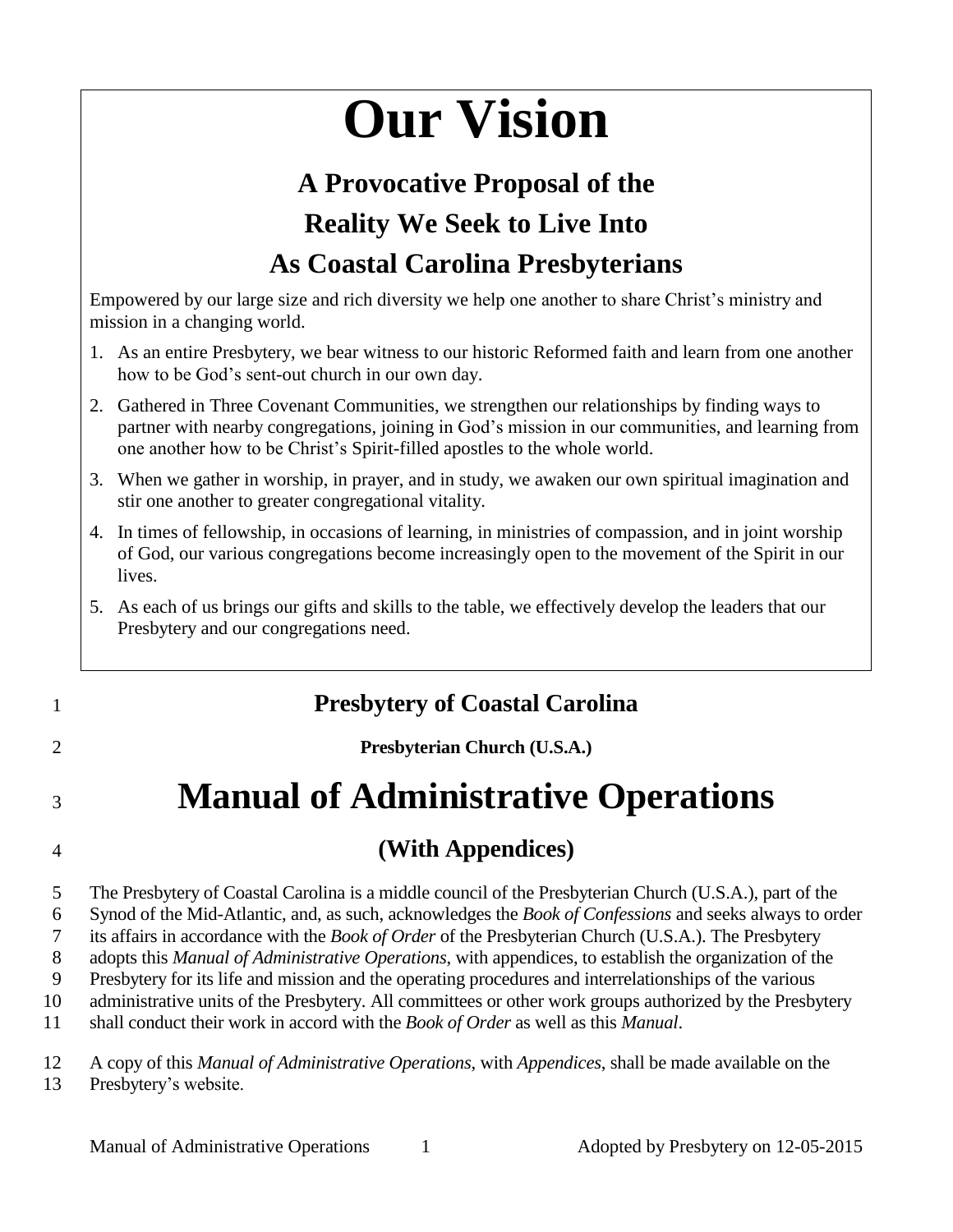#### **1.00 Governing Principles**

#### **1.01 Presbytery**

The name of the Presbytery shall be the **Presbytery of Coastal Carolina.** The Presbytery is a corporate

expression of the church, consisting of all of the churches and teaching elders within its bounds. (*Book of* 

*Order, G*-3.0301)

#### **1.02 Incorporation**

The Presbytery is incorporated as a non-profit corporation under the laws of the State of North Carolina

and with corporate name **"The Presbytery of Coastal Carolina, Inc."** and for purposes defined in the

*Book of Order,* F-1.0304. The **Board of Directors** of the corporation shall consist of the Chair of the

- Mission Cabinet, one representative of each Missional Community (selected by the Mission Cabinet), the
- General Presbyter/Stated Clerk of Presbytery and Treasurer of the Presbytery. The Chair of the Cabinet
- shall serve as Chair of the Board of Directors; the General Presbyter/Stated Clerk shall serve as the
- Secretary of the Board of Directors; the Treasurer of the Presbytery shall serve as the Treasurer of the
- Board of Directors. The Board of Directors constitutes the Executive Committee of the Mission Cabinet.
- (See Section 6.02 below.)

#### **1.03 Jurisdiction**

The Presbytery shall exercise ecclesiastical jurisdiction over the churches and teaching elders in the

southeastern portion of North Carolina assigned to the Presbytery by actions of the Synod and General

Assembly. This geographical district includes the following counties:

All Bladen, Brunswick, Carteret, Columbus, Cumberland, Duplin, Harnett, Hoke, Jones, Lee, Moore,

New Hanover, Onslow, Pender, Robeson, Sampson, and Scotland Presbyterian Churches; and also

including Pink Hill Presbyterian Church in Lenoir County, Trinity and Croatan Presbyterian Churches in

Craven County, Rios de Agua Viva Presbyterian Church in Wayne County, and Biscoe Presbyterian

Church in Montgomery County.

#### **1.04 Membership**

- Presbytery is a corporate expression of the church in the geographical area of its jurisdiction, consisting of
- all the churches and teaching elders. Meetings of the Presbytery shall be composed of ruling elders
- commissioned by the Sessions, according to the provisions of the *Book of Order,* G-3.0301, and the
- member teaching elders. A ruling elder elected to serve as Stated Clerk, as Moderator or Vice Moderator
- of Presbytery, as Chair and Vice Chair of the Presbytery Mission Cabinet, as Chair of Committees of the
- Presbytery, as Chair of one of the Sub-Committees of the Mission Cabinet, or as Moderator of
- Presbyterian Women or Presbyterian Men of the Presbytery shall be enrolled as a member of the
- Presbytery for the term of office, whether or not commissioned by his or her Session. Ruling elders
- currently appointed to serve churches as Commissioned Ruling Elders in particular pastoral service or in
- other validated ministries shall be enrolled as members of the Presbytery for the period of such service.
- In order to maintain parity between the number of teaching elders and ruling elders as members of the Presbytery congregations with membership over 500 members shall be represented as follows:
- 51  $\circ$  501 1,000 by 2 ruling elders
- 52  $\circ$  1,001 1,500 by 3 ruling elders
- 53 0 1,501 2,000 by 4 ruling elders

Manual of Administrative Operations 2 Adopted by Presbytery on 12-05-2015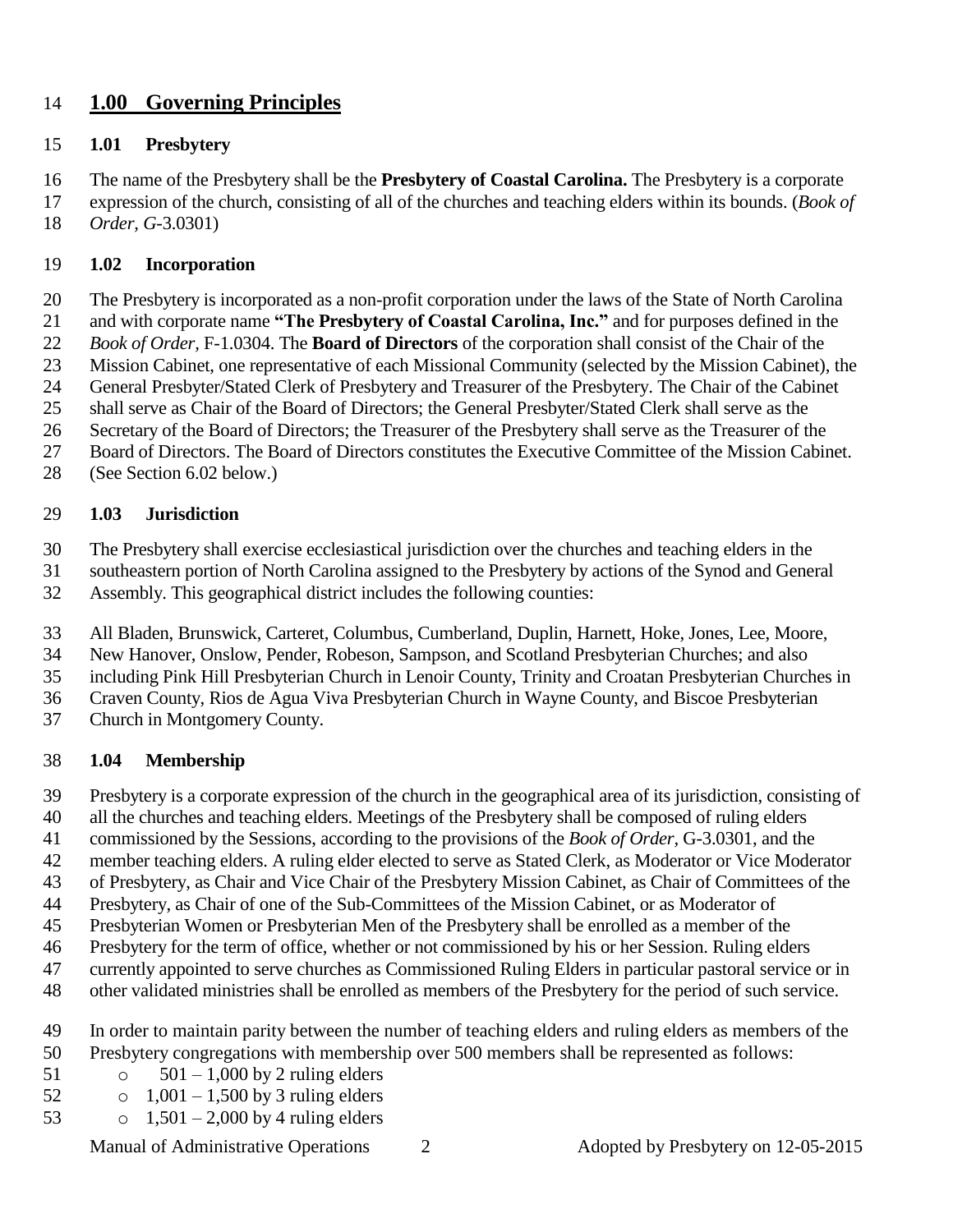- 54  $\degree$  2,001 3,000 by 5 ruling elders
- o From 3,001 members there shall be an additional ruling elder representative for each 1,000 additional active members or major fraction thereof.

#### **1.05 Responsibilities**

The Presbytery is responsible for mission and government of the church throughout the geographical

jurisdiction. The listing of specific responsibilities for Presbytery given in the *Book of Order,* G-3.0301

 shall always be determinative for the work of this Presbytery, and no programs, projects, or activities which conflict with the *Book of Order* shall be undertaken.

#### **1.06 Sacrament Authorized**

The Sacrament of the Lord's Supper may be celebrated when authorized by Presbytery at events spon-

sored by entities of the Presbytery. When a request to celebrate the Lord's Supper in such an event is

made between meetings of Presbytery, a committee consisting of the Chair and the Vice Chair of the

Presbytery Mission Cabinet and the General Presbyter/Stated Clerk is authorized to approve celebration

of the Sacrament, with such approval to be reported to the next stated meeting of Presbytery.

#### **1.07 Missional Communities**

In order to facilitate the building of closer relationships among members of the Presbytery, to nurture

opportunities for shared mission locally, and to support the vitality of each member congregation the

Presbytery is organized into three Missional Communities as follows:

#### **East Missional Community**

 Brunswick, Carteret, Craven (Croatan and Trinity/Havelock Churches), Duplin, Jones, Lenoir (Pink Hill Church), New Hanover, Onslow, Pender Counties and Wayne (Rios de Agua Viva Church) Counties.

#### **Central Missional Community**

Bladen, Columbus, Cumberland, Robeson, and Sampson Counties

#### **West Missional Community**

 Harnett, Hoke, Lee, Moore, and Scotland Counties, Montgomery (Biscoe Church), and Robeson (Lumber Bridge Church) Counties.

#### **1.08 Synod of the Mid-Atlantic**

The Presbytery of Coastal Carolina is located within the bounds of the Synod of the Mid-Atlantic. The

synod is a middle council responsible for the mission of the church within its geographic boundaries

(*Book of Order, G*-3.0401). Each Presbytery shall participate in the synod's responsibility and service

- through elected commissioners (*Book of Order,* G-3.0401). The manner in which commissioners from
- the Presbytery of Coastal Carolina are elected is outlined in an appendix of this manual.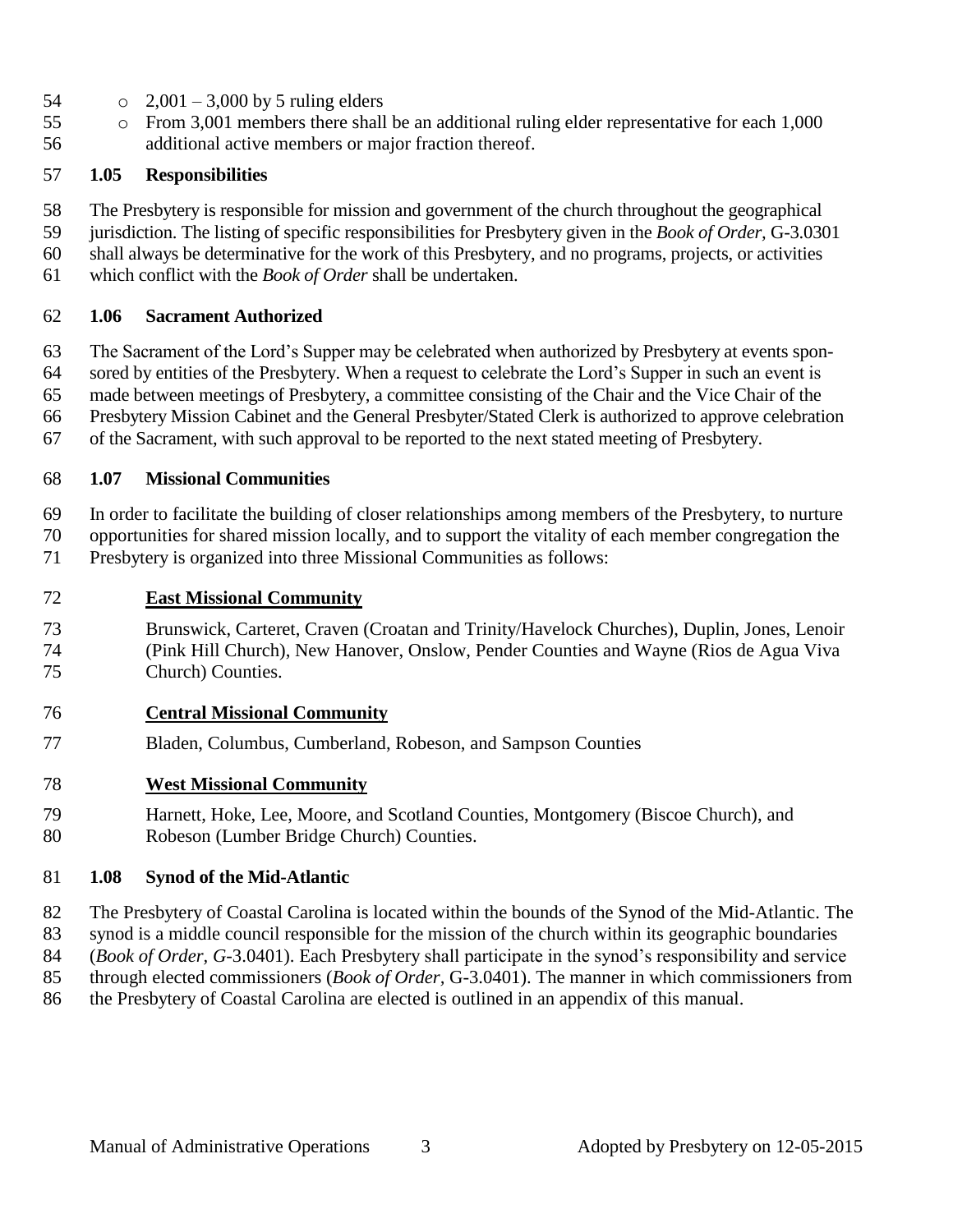#### **1.09 General Assembly**

- The General Assembly is the highest council of this church and is representative of the synods,
- presbyteries, sessions and congregations of the Presbyterian Church (U.S.A.) (*Book of Order,* G-
- 90 3.0500). The manner in which commissioners from the Presbytery of Coastal Carolina are elected is
- outlined in an appendix of this manual.

#### **2.00 Missional Communities (East, Central, and West)**

#### **2.01 Purpose**

- In order to facilitate the building of closer relationships among members of the Presbytery, to nurture
- opportunities for shared mission locally, and to support the vitality of each member congregation the
- Presbytery is organized into three Missional Communities as outlined in 1.07 above.

#### **2.02 Authority**

- The Presbytery of Coastal Carolina hereby **commissions** each of the three geographic (West, Central, and East) Missional Communities to act on the following items:
- a. Election of its own leaders according to its own procedures;
- b. Formation of its own committees respecting our commitment to diversity;
- c. Election of three representatives to the Presbytery's Mission Cabinet;
- d. Adoption of budgets and allocation of resources necessary to carry out its mission in consultation with the Presbytery Mission Cabinet;
- e. Welcoming of ministers (teaching elders) to ministry in its congregations after action by its Community Commission on Ministry;
- f. Examination of candidates for ordination upon recommendation of the Commission on 108 Ministry for that Community;
- g. Action to approve the sale or encumbrance of property by its congregations (G-4.0206) 110 in consultation with the Presbytery's Finance and Property Committee;
- h. Authorization of the celebration of the Lord's Supper at events hosted by units of the 112 Missional Community;
- i. Review of sessional records for congregations within its bounds;
- 114 i. Other powers may be added by the full Presbytery from time to time.

#### **2.03 Membership**

 While gatherings of each of the three Missional Communities should be designed to appeal to a wide cross-section of members of the Community, those who are entitled to vote on any of the actions properly before the Community shall be those from the particular Missional Community who are

- eligible to serve as commissioners to the full Presbytery meeting. (See Section 1.04 above.)
- a. Teaching elders who serve congregations within the particular Missional Community shall be members of that Community. Members at Large or Honorably Retired Ministers will ordinarily be members of the Community in which they reside. Those who live outside the bounds of the Presbytery may choose to be members of one of the three particular Missional Community. No teaching elder shall be a member of more than one Missional Community.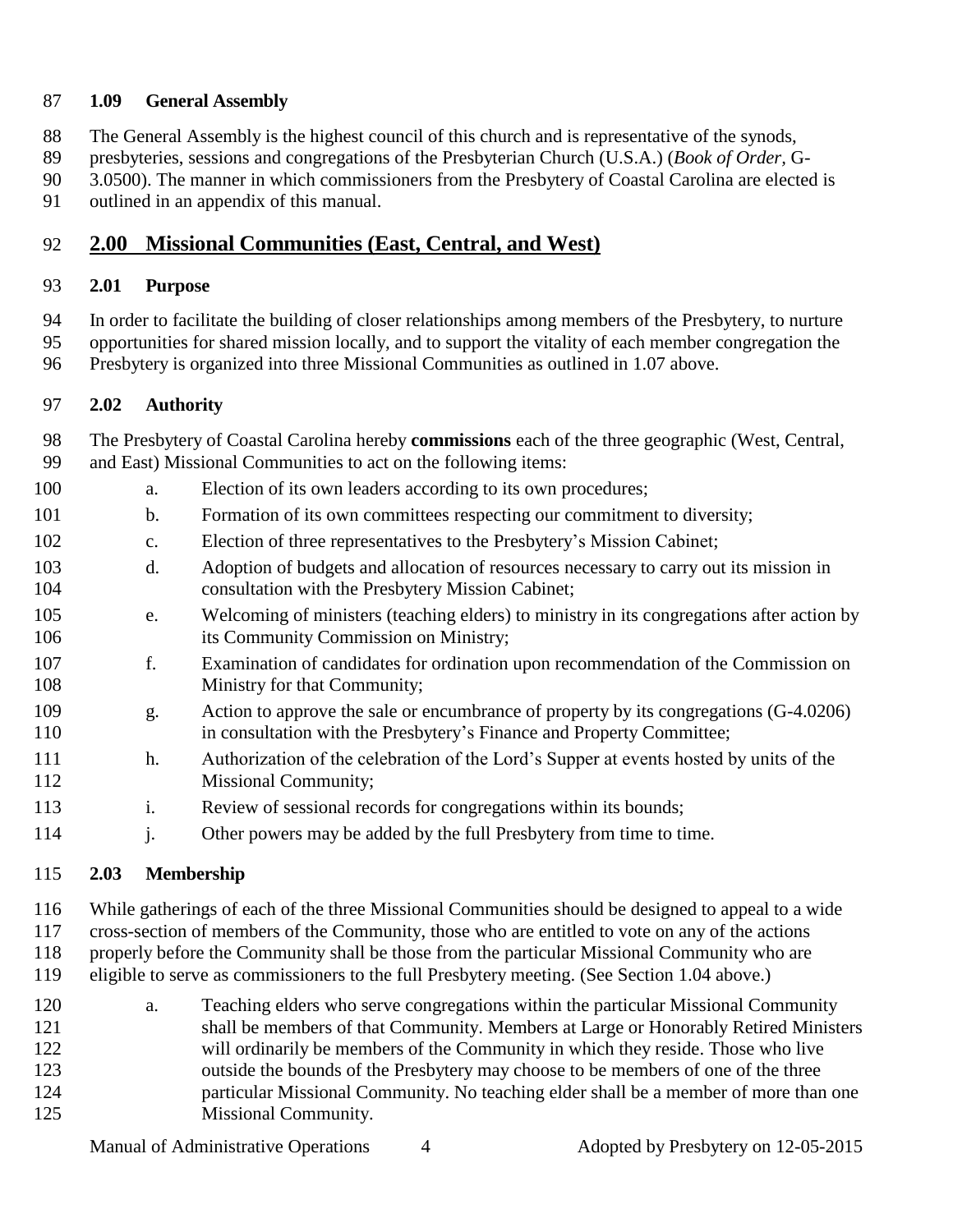- b. Ruling elders from congregations in the Missional Community who fulfill the qualif- ications for voting membership of the Presbytery (Section 1.04 above) shall also be voting members of the Missional Community when gathered for the transaction of business.
- c. An official roster of each Missional Community will be kept by the Stated Clerk.

#### **2.04 Frequency of Gatherings**

- The Missional Communities shall meet at least once per year and more often if desired. Not every
- gathering held within the Missional Community needs to have business to transact. Gatherings may be organized for a variety of reasons and take a variety of forms.

#### **2.05 Agenda**

- The agenda for gatherings of the Missional Community (whether for business, fellowship, mission,
- education or other reason) shall be prepared by the Moderator of the Missional Community and the
- Mission Coordinator in consultation with the Community's Steering Team.
- Missional Communities are encouraged to include one or more of the elements of the Presbytery Vision at each of the gatherings.

#### **2.06 Business at Community Gatherings**

- Any reports or recommendations pertaining to business to come before the Community Gathering shall be made available online not less than ten days before the scheduled meeting. Printed copies shall be made available on request.
- If the Moderator of the Missional Community and the Mission Coordinator agree that additional new business needs to come before a Community Gathering they can ask the Missional Community to set aside the Standing Rules and receive the business in accordance with Sections 7.05 and 13.00 below.
- Written copies of the recommendations or action shall be made available to all voting members.

#### **2.07 Quorum**

 The quorum for transacting business at a Gathering of a Missional Community shall be 20 persons including at least 10 teaching elders and 10 ruling elders representing at least 7 different congregations.

#### **2.08 Other Rules of Order**

 The same rules of order as apply to meetings of the full Presbytery shall apply when transacting business at a gathering of one of the Missional Communities. (See Sections 7.03 and 7.04 below.)

#### **2.09 Officers of Missional Communities**

- a. Moderator and Vice Moderator
- Each Missional Community shall elect a moderator and vice moderator following the principles for the election of the moderator and vice moderator of the Presbytery (Section 4.01 through 4.04 and 4.06).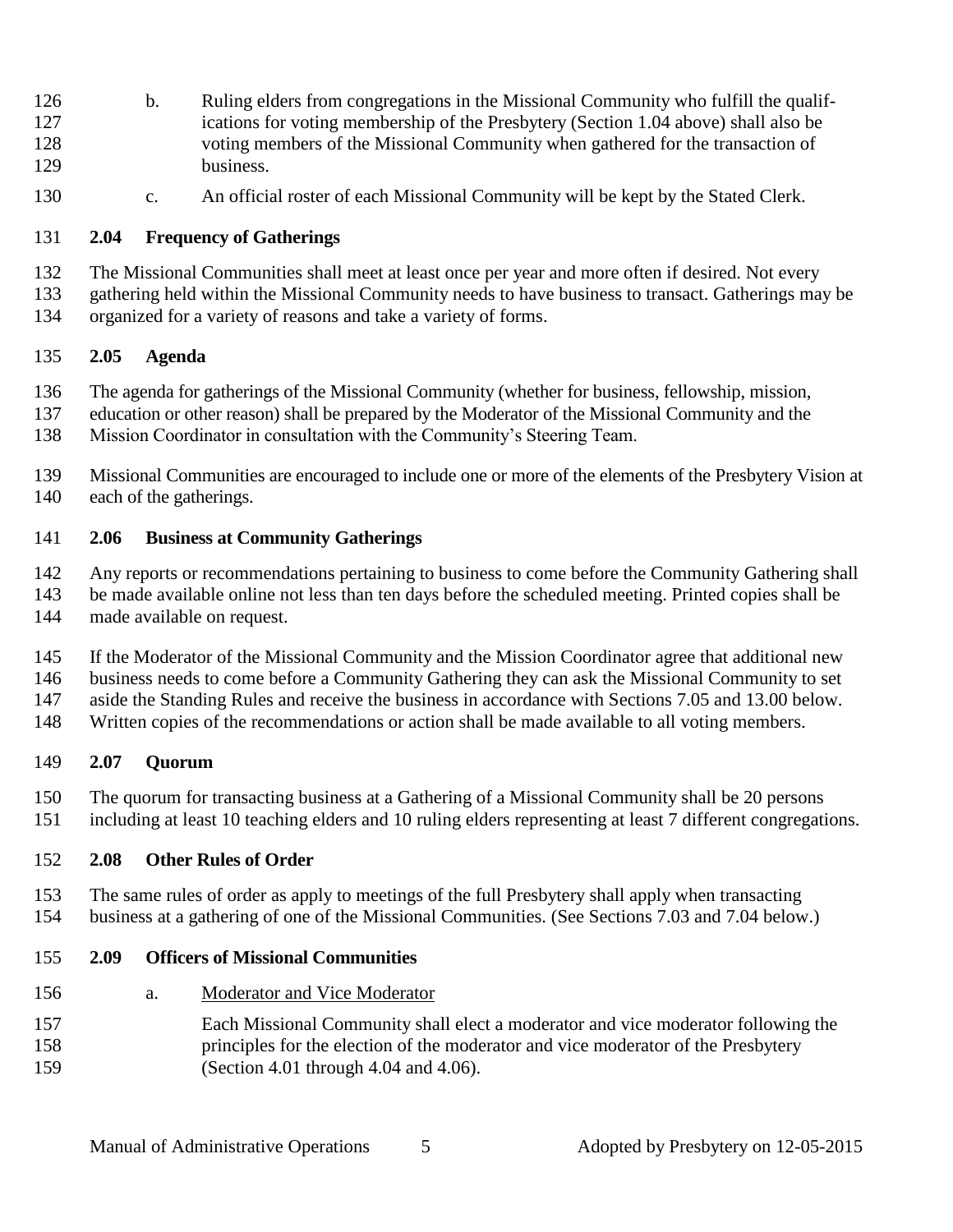- b. Clerk
- The Stated Clerk of the Presbytery shall ordinarily serve as the Clerk of the Community Gathering. If the Stated Clerk is not available to serve, the Missional Community shall elect a Deputy Clerk to serve as parliamentarian and to take the minutes.

#### **2.10 Mission**

- The mission of the three Missional Communities is to assist the congregations of the Presbytery to live
- into the mission of the Presbytery as expressed in its Vision:

# **Our Vision**

- **A Provocative Proposal of the**
- **Reality We Seek to Live Into**
- **As Coastal Carolina Presbyterians**
- Empowered by our large size and rich diversity we help one another to share Christ's ministry and mission in a changing world.
- 1. As an entire Presbytery, we bear witness to our historic Reformed faith and learn from one another how to be God's sent-out church in our own day.
- 2. Gathered in Three Covenant Communities, we strengthen our relationships by finding ways to partner with nearby congregations, joining in God's mission in our communities, and learning from one another how to be Christ's Spirit-filled apostles to the whole world.
- 3. When we gather in worship, in prayer, and in study, we awaken our own spiritual imagination and stir one another to greater congregational vitality.
- 4. In times of fellowship, in occasions of learning, in ministries of compassion, and in joint worship of God, our various congregations become increasingly open to the movement of the Spirit in our lives.
- 5. As each of us brings our gifts and skills to the table, we effectively develop the leaders that our Presbytery and our congregations need.

#### **2.11 Missional Community Steering Committee**

- Each of the three Missional Communities shall elect a Steering Committee representative of its
- community to coordinate its work. The number of members and their selection shall be determined by the Community.

#### **2.12 Responsibilities**

- The three Missional Communities shall discern their own mission priorities. In doing so they shall be guided by the vision expressed above and keep in mind responsibilities in **four critical areas**:
- a. Shared Mission
- b. Leadership Development

Manual of Administrative Operations 6 6 Adopted by Presbytery on 12-05-2015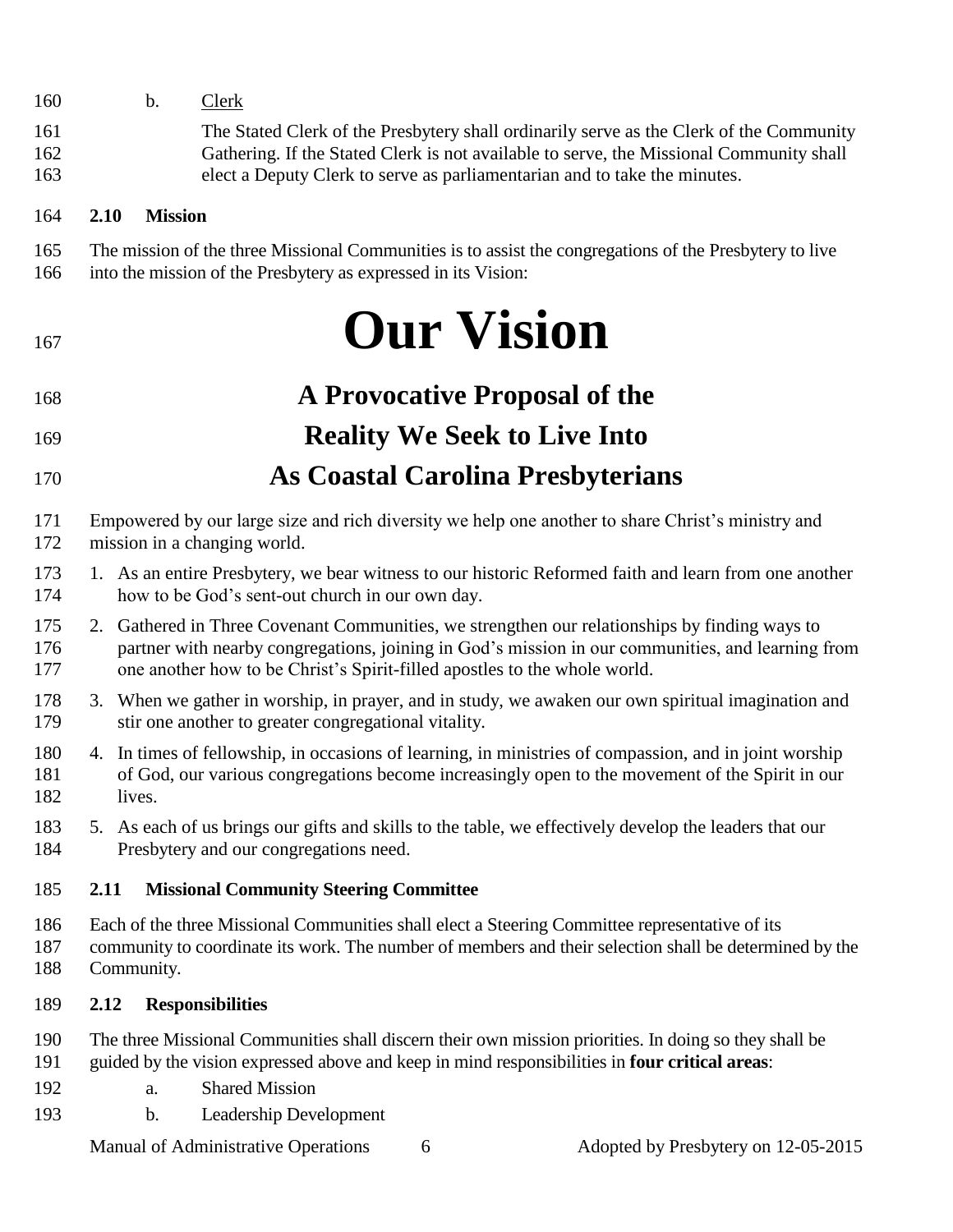- c. Congregational Transformation/Vitality
- d. Sessional Records Review

#### **3.00 Administrative Organization of Presbytery**

- The Presbytery shall organize administrative units for carrying out the mission program and the governing
- functions of Presbytery. All such units shall be established only by the Presbytery or according to
- procedures established by Presbytery. All such units shall conduct their affairs in accordance with the
- *Manual of Administrative Operations***,** and shall be accountable to the Presbytery, reporting regularly and
- fully to Presbytery.
- Administrative units of Presbytery shall include: the Presbytery Mission Cabinet; Missional
- Communities; Missional Community Committees; Presbytery Committees; and Temporary/*ad hoc*
- Committees or Task Groups/Forces.

#### **4.00 Officers of Presbytery**

#### **4.01 Elected by Presbytery**

Officers of the Presbytery shall be elected by the Presbytery, after due process of nomination including

opportunity for nominations from the floor, for terms and duties as specified for each office. The

Moderator and the Vice Moderator shall be member teaching elders or ruling elders eligible for

membership in Presbytery; if a ruling elder, he or she shall be enrolled as a member of the Presbytery for

- 211 the duration of the term as Moderator or Vice Moderator. The General Presbyter/Stated Clerk shall be a
- person eligible for membership in the Presbytery.

#### **4.02 Moderator and Vice Moderator**

The term of the Moderator shall be one calendar year. The Moderator shall first be elected to the office

of the Vice Moderator for one year and shall serve as a member of the Presbytery Mission Cabinet

during that year and during the year of service as Moderator. The year following the term of office, the

- Moderator shall serve as a member of the Presbytery Mission Cabinet. Presbytery shall be faithful to the principles of inclusion (G-3.0103, F-1.0403), in electing persons to serve as Moderator and Vice
- Moderator. Ordinarily these offices shall be filled alternately by a ruling elder and a teaching elder.

#### **4.03 Moderator**

- The Moderator shall have the authority to preserve order and to ensure the efficient conduct of business of the Presbytery, in accordance with the *Book of Order,* this *Manual,* and *Robert's Rules of Order.*
- 
- It is expected that during the term of service, the Moderator will seek to be a visible presence of the
- Presbytery among its member churches, visiting congregations to worship and to interpret the ministry
- and mission of the Presbytery.
- Annually at the Fall Stated Meeting of Presbytery, the Moderator, in consultation with the Executive
- Committee, shall recommend for Presbytery's consideration and election persons to serve in the new
- class and any vacancies on the Presbytery's Committee on Nomination and Volunteer Development,
- including the name of a person to Chair that committee, keeping in mind the Presbytery's commitment
- to inclusiveness and representation. Nominations may be made from the floor.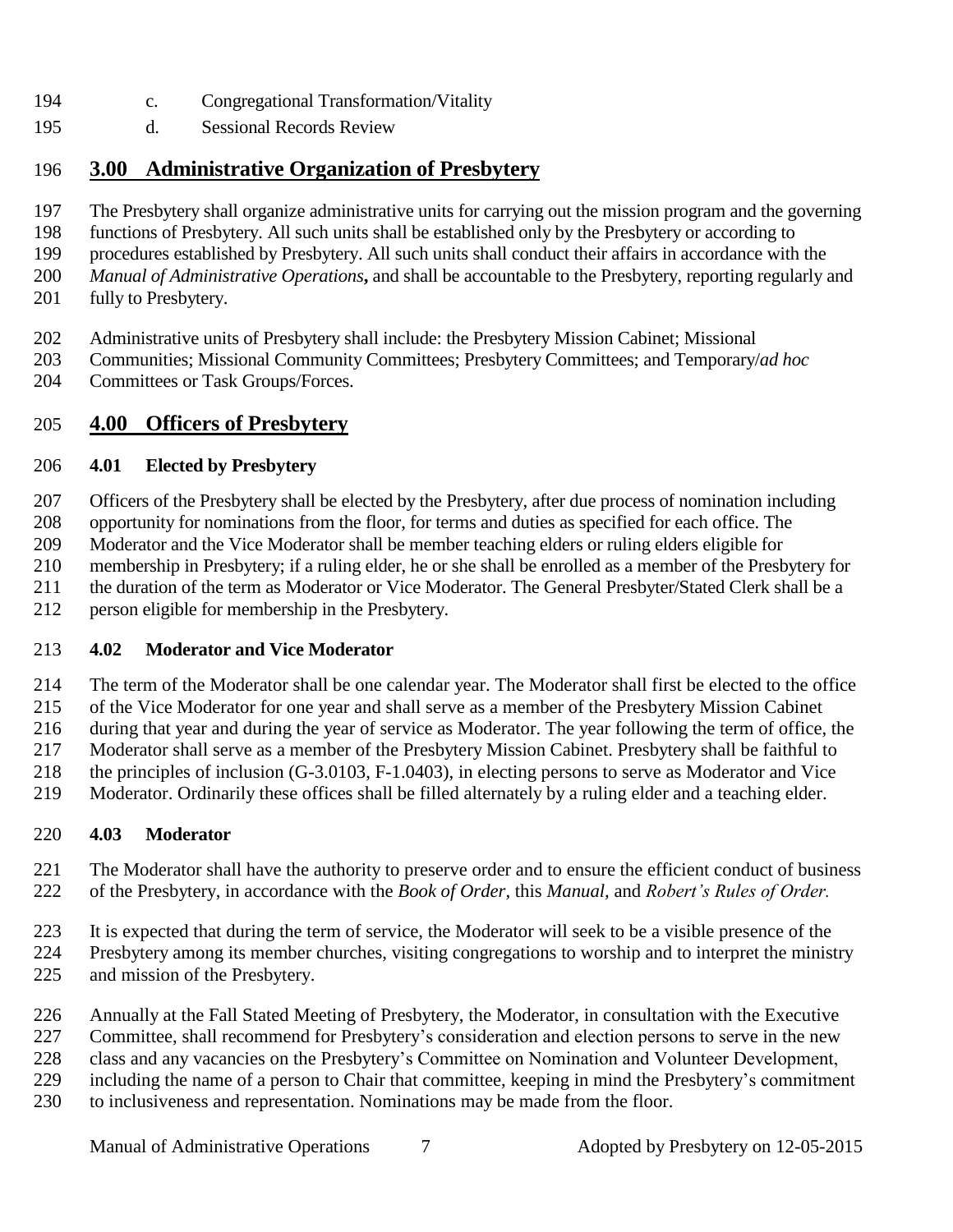- If the Vice Moderator is unable to serve the following year as Moderator, the Committee on Nomin-
- ations and Volunteer Development shall nominate a teaching elder or a ruling elder eligible for the
- office of Moderator in accordance with the principles described in Section 4.02 above. A person is not
- eligible to serve a second successive term as Moderator.

#### **4.04 Vice Moderator**

 Presbytery shall elect a Vice Moderator to serve for one year in that office. The Vice Moderator shall preside over meetings of Presbytery in the absence of the Moderator, or when requested by the Moder-ator. The Vice Moderator serves as a member of the Presbytery Mission Cabinet.

 Ordinarily a new Vice Moderator shall be elected and installed at the last stated meeting of a calendar year, to serve during the following year, while the current Vice Moderator shall ordinarily be installed as Moderator for the following year.

#### **4.05 Stated Clerk**

The Stated Clerk of Presbytery shall also serve as General Presbyter and head of staff of the program and

support staff of Presbytery. Details concerning nomination, election, and the term of office are given in

Section 8.03 in this *Manual*. Duties are detailed in the Position Description in the Appendix.

#### **4.06 Compensation**

 The Moderator and Vice Moderator shall serve without compensation. The General Presbyter/Stated Clerk shall be compensated, the amount established annually in the budget process.

#### **5.00 Committees**

#### **5.10 Committees of the Full Presbytery**

 For the development and supervision of the mission of the Presbytery the following Committees shall be established according to the General Provisions found below:

- 1. Committee for African-American Ministries
- 2. Bills and Overtures Committee (B&O)
- 3. Committee for Latino-Hispanic Ministries
- 4. Commission on Ministry (COM)
- 5. Committee on Nominations
- 6. Committee on Preparation for Ministry (CPM)
- 7. Committee on Representation
- 8. Committee on Stewardship Development
- 9. Committee on Strategic Planning and Organizational Review (SPOR)
- 10. Permanent Judicial Commission (PJC)
- 11. Response Coordinating Team
- 12. Self-Development of People Committee (SDOP)
- The mission and responsibilities of each committee are spelled out in an appendix to this Manual.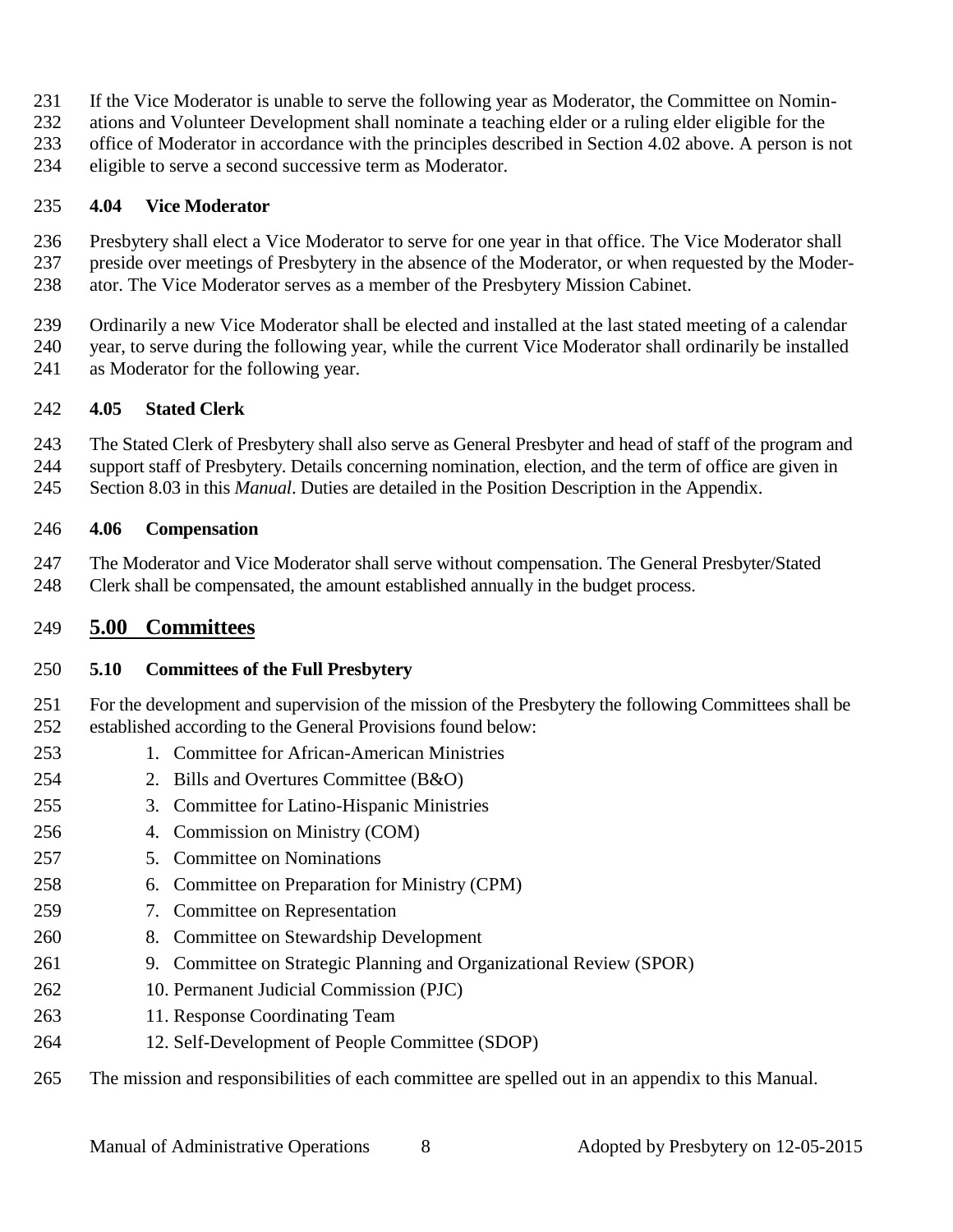#### **5.20 Committees of the Missional Communities**

 Missional Communities are authorized to set up committees as needed to develop its mission according to the established General Provisions found below (section 5.30)

#### **5.30 General Considerations**

#### **5.31 Membership Formula**

Membership of the Committees of Presbytery, insofar as possible, shall include a balance of teaching

elders and laypersons; females and males; and shall give full expression to the rich diversity of the

Presbytery's membership as advocated in G-3.0103 and in Principle V of the "Principles of

 Agreement." This membership standard shall apply to committees and temporary/*ad hoc* committees of the Presbytery with the exception of those specifically mandated by the *Book of Order* or the *Manual of* 

*Administrative Operations* to have a different membership.

#### **5.32 Representation**

- a. **Committees of the Full Presbytery:**
- Unless otherwise provided in specific cases, each committee of Presbytery, insofar as possible, shall have elected members from all three geographical communities of Presbytery as outlined in section 1.07 above with ordinarily no more than one person from one particular church, except for committee representatives on the Mission Cabinet.
- b. **Committees of the Missional Communities:**
- When a Missional Community creates a committee to advance its mission, it shall honor our commitments to diversity of membership.

#### **5.33 Terms and Classes**

 All committees of Presbytery, except as otherwise required by the *Book of Order***,** shall have three classes of approximately equal size. Terms of service shall be three years, except that members may be elected to shorter terms to establish classes or to fill unexpired terms. The Committee on Nominations shall nominate persons to serve on committees. No person shall serve consecutive terms, full or partial, totaling more than six years on the same committee or sub-committee or on the Presbytery Mission Cabinet, except where the *Book of Order* requires otherwise.

#### **5.34 Quorum**

 Unless otherwise stated in the *Book of Order* the quorum for any committee of the Presbytery shall be one-third (1/3) of its elected membership but not less than 3 persons. Reasonable notice shall always be given to all elected members of the committee.

#### **5.35 Limited Membership**

Unless otherwise provided by this *Manual of Administrative Operations***,** no person shall serve

 concurrently on more than one committee of Presbytery, with the exception of *ad hoc* committees or committee representatives to the Presbytery Mission Cabinet.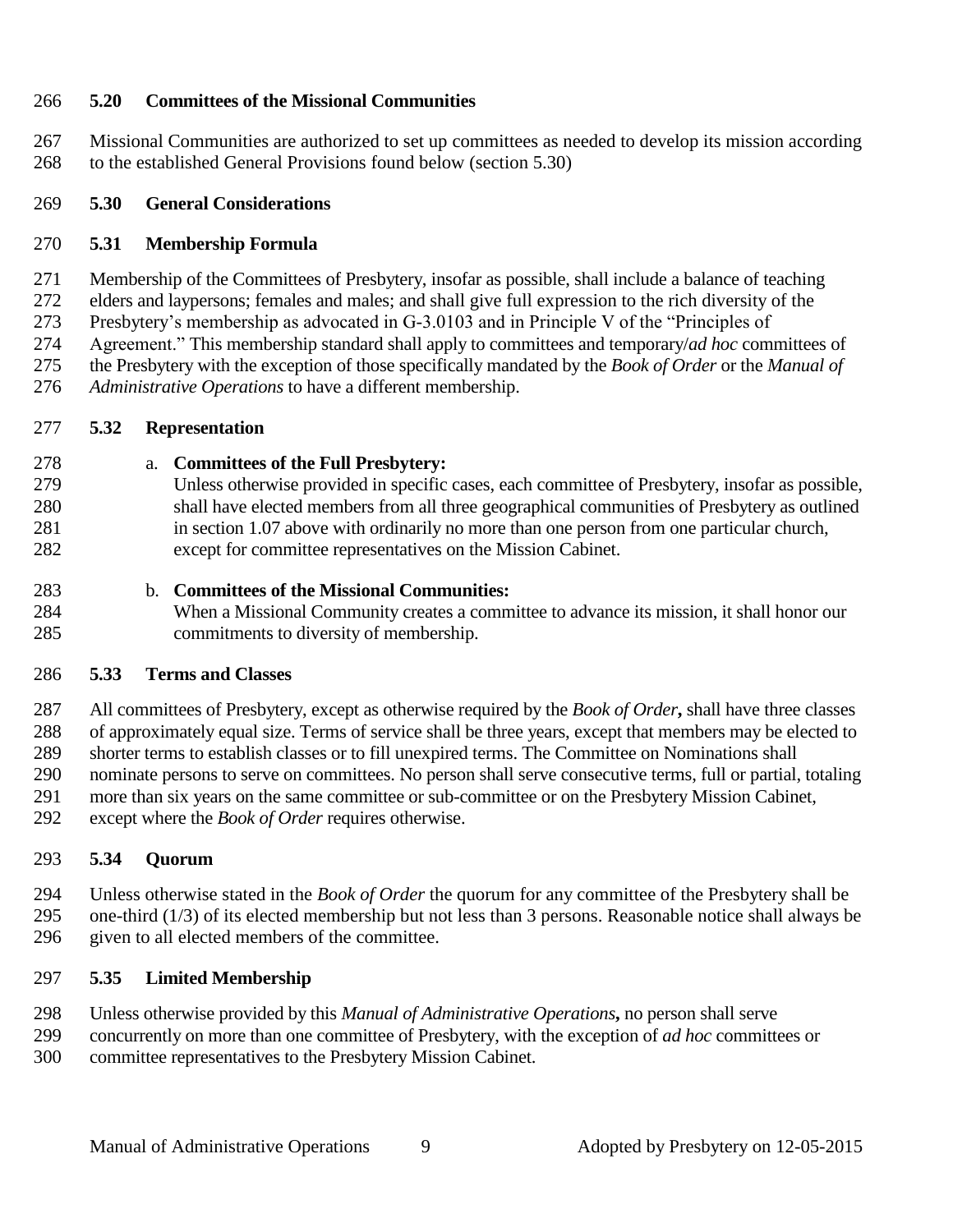#### **5.36 Failure to Serve**

 Members who miss two consecutive meetings of a committee without an excuse approved by the com- mittee will be contacted by the Chair as to their willingness or ability to continue serving. In the event that a committee member needs to be replaced, the Chair will inform the Committee on Nominations. If a member of the Committee on Nominations is removed, the Moderator of Presbytery shall be informed.

#### **5.37 Reports**

 a. **Committees of Full Presbytery:**  Committees of the Full Presbytery shall report fully and regularly to Presbytery on the work done in fulfillment of assigned responsibilities. Each shall report at least annually according to

 a schedule established by the Presbytery Mission Cabinet or more frequently when matters need to be presented for information or action of Presbytery. Reports shall be presented first to the Presbytery Cabinet before being presented to Presbytery. Ordinarily, written reports to Presbytery should not be read to the meetings of the Presbytery.

b. **Committees of Missional Communities:**

 Committees of the Missional Communities shall report fully to their Missional Community on the work done in fulfillment of assigned responsibilities. Reports shall ordinarily be presented first to the Steering Team of their Missional Community before being presented to the Missional Community.

#### **5.38 Expenses**

Each committee of Presbytery shall project its own expenses and any associated revenue for consideration

 in the preparation of Presbytery's budget, and each chairperson shall monitor expenses and revenues so as to remain within budgeted allocations approved by Presbytery. Net expenditures by any committee

- beyond budgeted amounts shall be reported by the Finance and Property Committee to the Presbytery
- Mission Cabinet and to Presbytery at their next respective meetings and action taken if deemed necessary.
- Expenses of Committees of the Missional Community will be included in the Community's budget and administered through the Presbytery's finance department.

#### **5.39 Minutes and Records**

Each committee of the Presbytery or its Missional Communities shall keep a full and accurate record of

its work and proceedings, which shall be maintained as records and property of the Presbytery. **A copy of** 

**records and reports shall be sent to the administrative office of Presbytery after each meeting of the** 

**committee.** Records shall be available for consultation by committees, churches and ministers of

Presbytery as may be needed for the work of Presbytery or for other legitimate concerns.

#### **5.40 Annual Program Goals, Objectives and Action Plans**

Each committee of Presbytery and its Missional Communities shall project goals, objectives and action

plans for each year's program based on its assigned responsibilities and in light of priorities adopted by

Presbytery or its Missional Community. As each unit sets its program goals, these goals shall be shared

with the Presbytery Mission Cabinet and with the Committee on Strategic Planning and Organizational

- Review. Each year the committees shall evaluate their work, specifically in terms of the accomplishment
- of adopted goals. This evaluation shall be used in projecting goals and work program for the coming year.

Manual of Administrative Operations 10 Adopted by Presbytery on 12-05-2015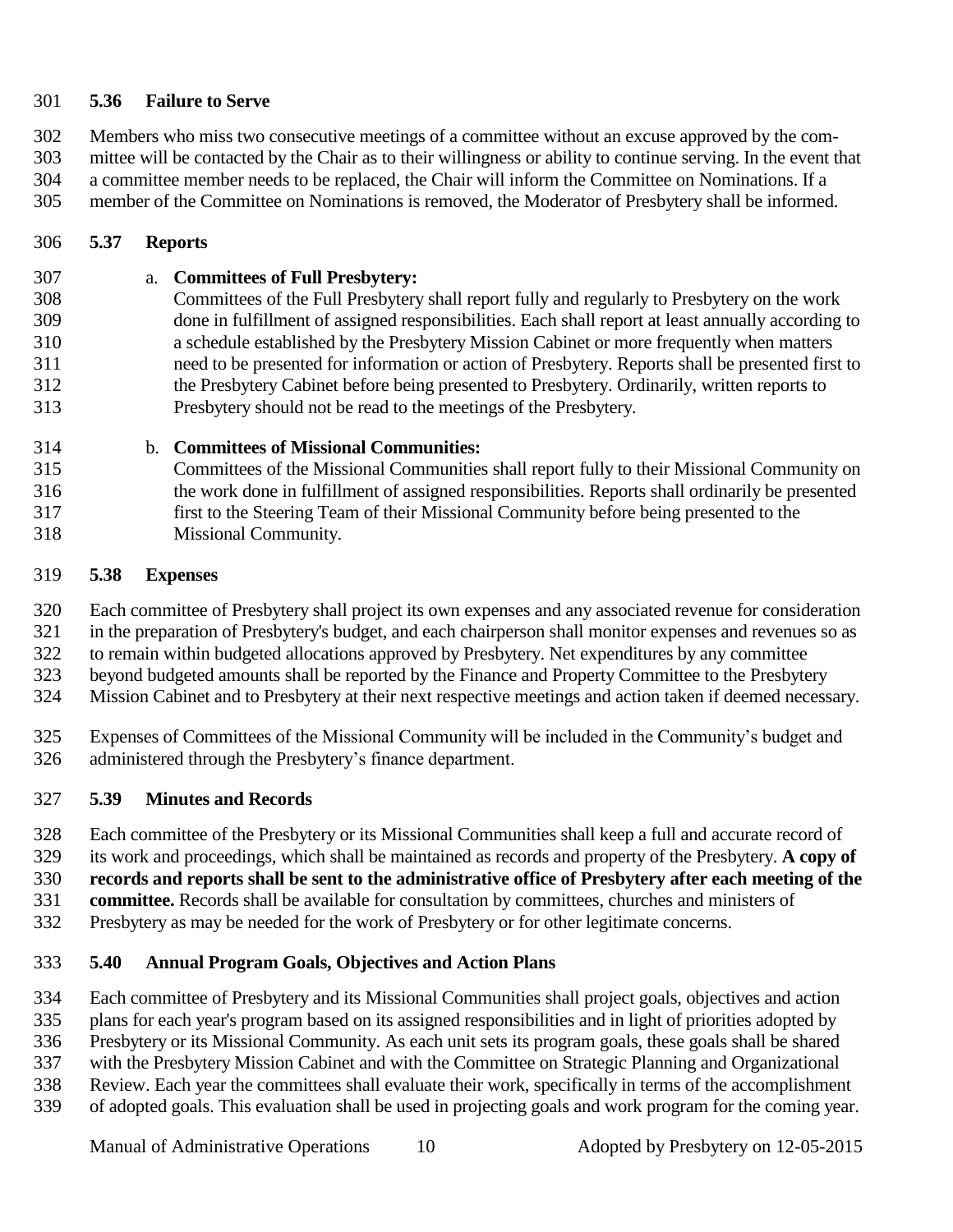Members of the Presbytery staff will provide annual training/orientation for new committee members and chairs.

#### **5.41 Committee Officers**

- a. Each committee of the Presbytery shall have a Chair elected by the Presbytery upon nomination by the Committee on Nominations and Volunteer Development. The committee shall elect from its membership persons to serve as Vice Chair and Clerk of the committee. The term of office for these officers shall be one year; committee officers may be re-elected, but no person shall serve more than three years in the same office.
- b. Missional Communities shall establish their own process for selecting the Chair of any committee(s) they create.

#### **5.42 Sub-committees**

To establish effective sub-committees with clearly-defined tasks, the committees of the Presbytery or of

its Missional Communities have authority to form sub-committees that may be assigned specific portions

of the responsibilities of the full committee. Members of sub-committees shall include some members of

 the full committee plus other persons who may be co-opted on the basis of interest, training, or experience.

The full committee shall name one of its elected members to chair each sub-committee. Co-opted

 members of sub-committees shall serve a term of one year, which may be renewed. No one shall serve as a co-opted member on more than one sub-committee concurrently.

Sub-committees shall function with the powers delegated to them by the full committee. They shall report

 fully on their work to the full committee. Reports and other communications to the Presbytery, including participation in the budget process, from any sub-committee shall be through the full committee. Minutes

and other records of sub-committee work shall be filed promptly with the full committee and with the

administrative office of Presbytery.

#### **5.50 Limited Term Temporary/Ad Hoc Committees or Task Groups**

#### **5.51 Established By Presbytery Mission Cabinet**

 Presbytery may establish, as needed from time to time, temporary committees or task groups. The proposal for such a temporary group may arise from the Presbytery Cabinet, from one of the committees of Presbytery, or from one of the Missional Communities, but because of budget considerations such temporary groups need to be approved by the Mission Cabinet.

- Membership of any limited task group shall be defined in the motion or resolution which authorizes the task group. Nominations of persons to be elected to the task group shall be made in accord with the provisions of this *Manual*, Section 5.31 above.
- 

#### **5.52 Specific Responsibilities**

Each committee or task group approved by the Mission Cabinet shall be created with specific

responsibilities which clearly limits the authority of the committee or task group and define its area of

responsibility in relation to the responsibilities of other committees.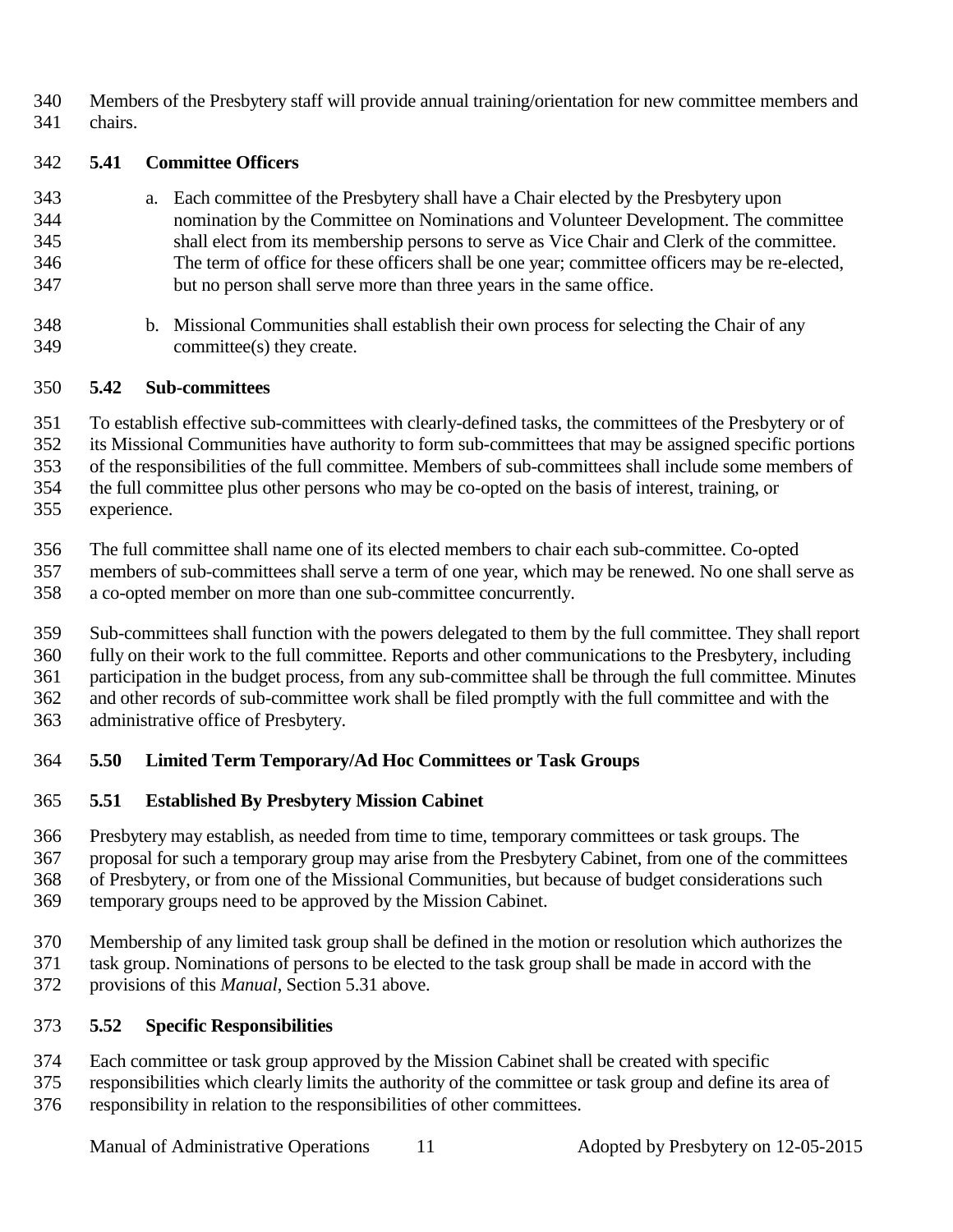#### **5.53 Accountability Established**

 Each time a committee or task group is established by the Mission Cabinet, it shall be clearly defined to whom the committee or task group is to report. Schedule for reporting should normally be established from the beginning; at least, a schedule for interim reports shall be clearly defined.

#### **5.54 Expense and Program Funds Budgeted**

No committee or task group shall be established without having committee expenses and/or program

funds provided through regular funding procedures, either through the budget of Presbytery or through

special allocation. Projected costs and authorizations of funds to cover those costs shall be one of the

necessary concerns for the establishment of any temporary committee.

#### **5.55 Specific Term Determined**

Each committee or task group established by Presbytery shall have the term of existence of the committee

or task group defined at the time the group is created. All committees or task groups shall be established

for limited periods of work; if the need for the work extends beyond that anticipated limit, then

- consideration shall be given to assignment of responsibilities to an existing committee or the
- establishment of a new committee.

## **6.00 Presbytery Mission Cabinet**

#### **6.01 Mission**

 To nurture the development of our Vision, to foster a deeper relatedness, to coordinate the work of the three Missional Communities, and to oversee the implementation of all aspects of the mission and ministry of the Presbytery of Coastal Carolina.

#### **6.02 Membership**

 The **Presbytery Mission Cabinet** shall be elected by the Presbytery and the three Missional Communities with membership to be made up as described below. Terms of service shall be 3 years, except that members may be elected to shorter terms in order to establish classes or to fill unexpired terms.

- The following persons serve as *voting members* of the Mission Cabinet:
- 1-2. Chair and Vice-Chair of Mission Cabinet elected by Presbytery
- 3-11. Three representatives from each Missional Community (9 people)
- 12-13. Moderator and Vice-Moderator of Presbytery elected by Presbytery

#### The following persons serve as *ex officio* members of the Mission Cabinet with voice but without vote:

- 1. General Presbyter/Stated Clerk
- 2. Presbytery Treasurer
- 3-5. Mission Coordinators

The Board of Directors of the Presbytery shall form the **Executive Committee** of the Mission Cabinet.

(See Section 1.02 above.) The Executive Committee shall have the authority to act in emergency

situations within the authority of the Mission Cabinet when such action cannot wait for the next

 meeting of the full Mission Cabinet. Any such action taken shall be reported to the next meeting of the Presbytery Mission Cabinet.

Manual of Administrative Operations 12 Adopted by Presbytery on 12-05-2015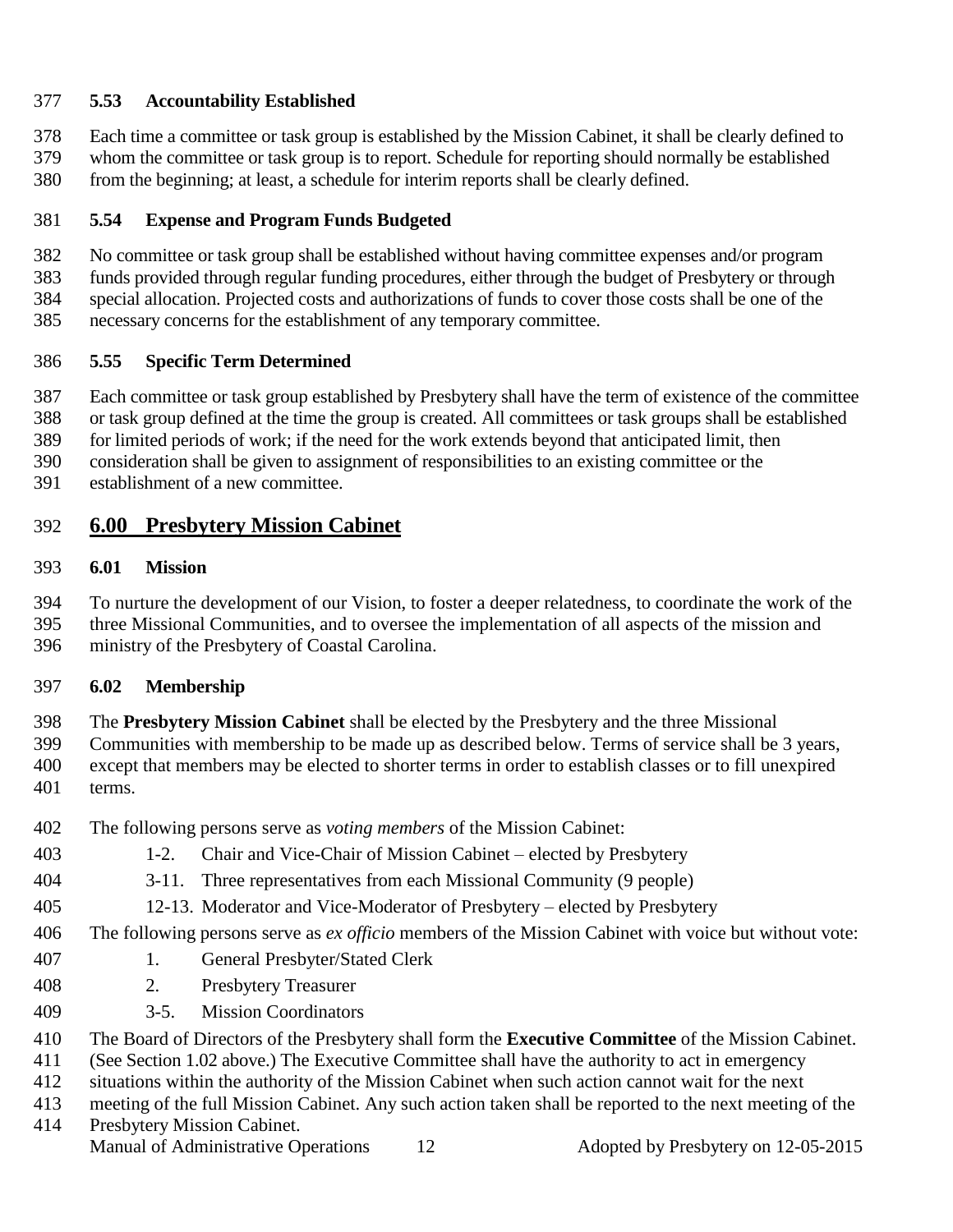#### **6.03 Responsibilities of the Presbytery Mission Cabinet**

 The Presbytery Mission Cabinet is the guardian and advocate of the Vision of the Presbytery. The Mission Cabinet serves as a venue where the Missional Communities can explore and develop shared programs. It provides the fiduciary oversight of the Presbytery's finances, personnel, and structure necessary for the Presbytery to achieve its mission. The Mission Cabinet establishes its own goals and objectives, urges the Presbytery's committees and working groups and the three Missional Communities to do the same, and prepares evaluation reviews and annual reports to the Presbytery. In carrying out its mission the Cabinet has these responsibilities: a. to establish and maintain working relationships and open lines of communication with the leadership of the three Missional Communities; b. to coordinate the mission and program of the Presbytery, c. to oversee the finances of the Presbytery and its three Missional Communities including the preparation and oversight of the budget of the Presbytery; d. to promote the mission of the Presbytery and its three Missional Communities to its member congregations and to assist our congregations in stewardship development; e. to oversee the development of new worshipping communities across the Presbytery and, with the Commission on Ministry, plan for their eventual chartering as congregations; f. to receive reports from the Committee on Representation; g. to make sure that the concerns of special groups are welcomed (African American, Latino-Hispanic, Presbyterian Women, Presbyterian Men, Youth); h. to develop strategies for informing members of the churches of the work and opportunities of the Presbytery; i. to recommend personnel policies to Presbytery for all Presbytery employees which shall include implementation of the inclusiveness required by the *Book or Order* G-3.0103 and affirmed in Principle Six of the Principles of Agreement for the formation of new Presbyteries in North Carolina; j. to develop and review descriptions for all staff positions; and to review annually the compensation and benefits of staff members, recommending changes when needed; k. to exercise oversight of maintenance and use of the physical facilities and equipment of the Presbytery, except as this responsibility may be assigned to other committees; to conduct an annual review of all real property of the Presbytery; and to maintain a current inventory of all Presbytery furnishings and equipment; l. to provide for regular collection and distribution of historical information on Presbyterian work, churches and people in this section of North Carolina; m. to consider all proposals to the *Manual of Administrative Operations* of the Presbytery and make recommendations for approval or disapproval to Presbytery;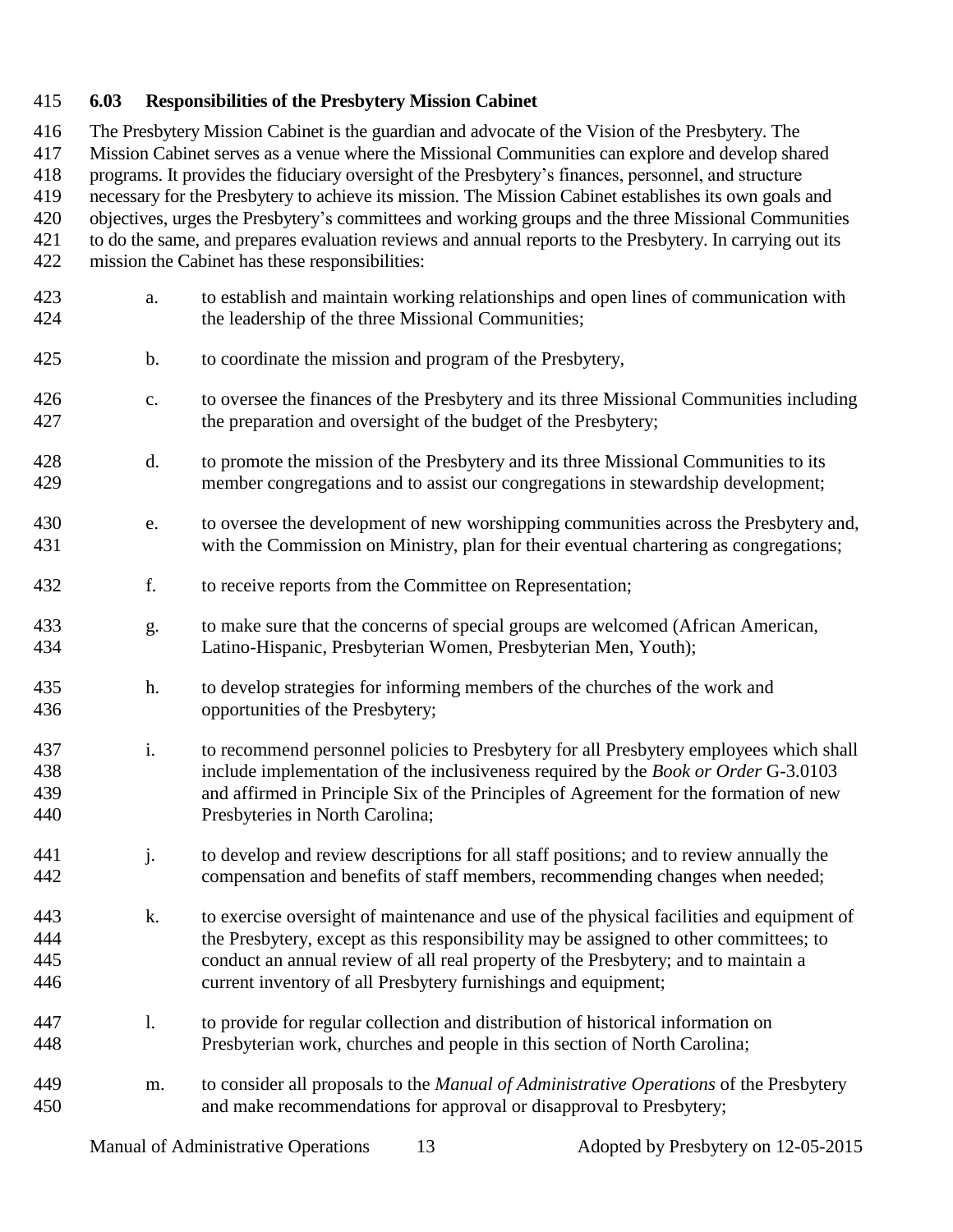- n. to consider requests from churches for permission to sell, mortgage or encumber their real property or lease their property, and to make recommendations to Presbytery in accordance with G-4.0206 of the *Book of Order*. The Executive Committee of the Mission Cabinet is empowered to act on Presbytery's behalf to give or to withhold permission under G-4.0206, if in the judgment of the Chair of the Presbytery Mission Cabinet, the Chair of the Finance and Property Committee of the Mission Cabinet, and the General Presbyter, it will prove to be an undue hardship on the church requesting such permission to wait for Presbytery's action at its next stated meeting, with all such actions to be reported to Presbytery at the next stated meeting. (See Attached "Chapter VIII Exemptions".); and
- o. to conduct an annual review of all committees and a celebration of the events and achievements of the three Missional Communities and the Committees of Presbytery from the past year.

#### **6.04 Standing Committees of the Presbytery Mission Cabinet**

The Chair of the Presbytery Mission Cabinet shall nominate chairs and members of standing committees

of the Mission Cabinet for the approval of the Mission Cabinet. Chairs and members of Committees of

the Mission Cabinet may be appointed from among any of the voting and non-voting members of the

Presbytery Mission Cabinet as well as from any non-Cabinet members of churches or teaching elders in

the Presbytery of Coastal Carolina. The Presbytery Mission Cabinet shall determine the size and duties of

 all committees of the Mission Cabinet and shall specify the length of terms of service. All members of Mission Cabinet Committees shall have voting rights in their committees. Mission Cabinet Committees

shall elect their own Vice Chair and Secretary. Members of Presbytery staff may be appointed as non-

 voting members of Mission Cabinet Committees by the Cabinet, upon recommendation of the General Presbyter.

- **Standing Committees** of the Mission Cabinet include:
- a. Executive Committee acts on behalf of Cabinet in urgent matters, is made up of the Board of Directors of the Presbytery Corporation
- b. Personnel Committee supports and evaluates staff
- c. Finance and Property Committee builds budget and manages finances and property
- **Other Workgroups**  the Mission Cabinet may create standing committees or work groups to fulfill its responsibilities in the following areas:
- a. Communications as a resource to committees and communities and maintains the website, e-news and other media;
- b. Hunger Action to allocate funds gathered by the Presbytery to address hunger issues;
- c. Mexico Partnership to coordinate our partnership with the Presbytery of the Gulf of Mexico in Tabasco, Mexico;
- d. New Church Development to guide the Presbytery in the development of new worshiping communities and chartering of new congregations;
- e. Peacemaking to keep before the Presbytery our calling to be peacemakers and to offer strategies to assist congregations, Missional Communities and the whole Presbytery in supporting peacemaking efforts; and
- f. Other temporary or ad hoc committees as needed. (Examples: disaster preparation and response, history, etc.).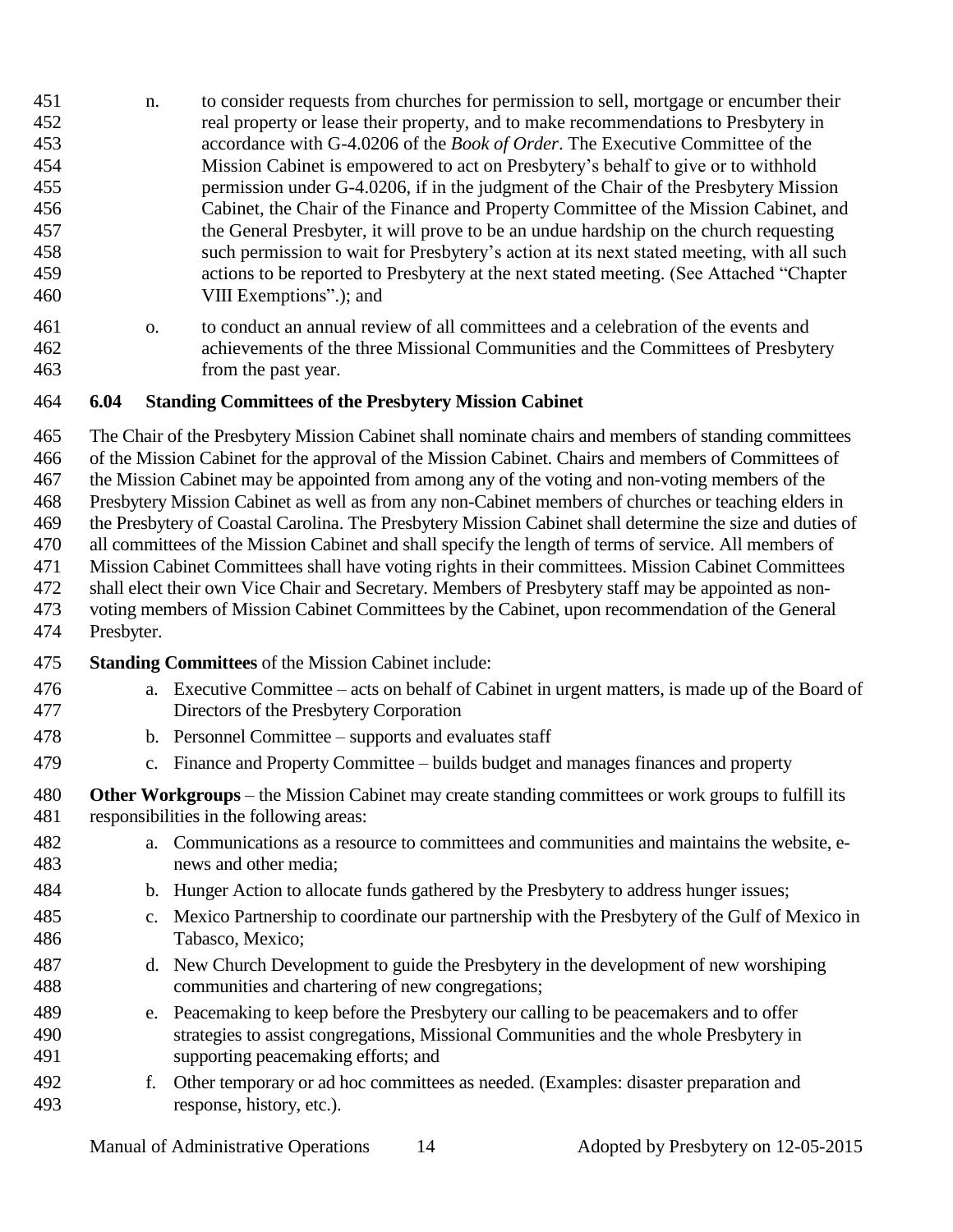#### **6.05 Relationship of Presbytery Mission Cabinet to Committees of Presbytery**

While the Presbytery Mission Cabinet has responsibility for coordination of the mission and program of

Presbytery, the Committees of Presbytery have specific responsibilities entrusted to them by Presbytery

and are accountable to Presbytery for their stewardship. All committees of Presbytery report to Presbytery,

but all reports shall be presented to the Presbytery Mission Cabinet before being presented to the

Presbytery. The purpose of the Cabinet's review is for coordination and review of each report in

relationship with all other committees and their work. The Cabinet may, if it deems it necessary, make a

recommendation to Presbytery regarding any committee's report.

#### **6.06 Relationship of Presbytery Mission Cabinet to the Three Missional Communities**

Each Missional Community (either alone or in cooperation with another Missional Community) is free

to develop its own programs, events, etc. Missional Communities may request resources from the

Mission Cabinet as needed and available to support its mission. The Three Missional Communities

 shall report regularly to the Mission Cabinet and the whole Presbytery on its plans, activities, and results. All funds used or collected by the three Missional Communities shall be deposited with and

requested from the Finance Office of the Presbytery and shall be under the control of the Finance

Committee of the Presbytery and its Treasurer in accordance with the fiscal rules of this Manual.

#### **6.07 Officers of Presbytery Mission Cabinet**

The Chair and Vice-Chair of the Presbytery Mission Cabinet shall be nominated to the Presbytery by the

Committee on Nominations, and shall be elected for a term of one year. These officers may be re-elected,

but no person shall serve more than three years in the same office.

- The Administrative Assistant to the Stated Clerk shall serve as *Recording Clerk* for the Presbytery
- Mission Cabinet.

#### **6.08 Reports**

Presbytery's Mission Cabinet shall report to each stated meeting of Presbytery as needed. Any actions

taken by the Mission Cabinet on behalf of the Presbytery between stated meetings of the Presbytery shall

be reported to Presbytery at its next stated meeting, along with recommendations to Presbytery for action.

#### **6.09 Expenses**

 The Presbytery Mission Cabinet shall project its own expenses for consideration in the preparation of Presbytery's budget and shall monitor its expenditures so as to remain within budgeted amounts.

#### **6.10 Minutes and Records**

The Presbytery Mission Cabinet shall keep full and accurate records of its work and proceedings. These

records shall be kept in the office of Presbytery, and shall be available for consultation by committees,

churches and teaching elders of the Presbytery as may be needed for the work of Presbytery or other

proper concern.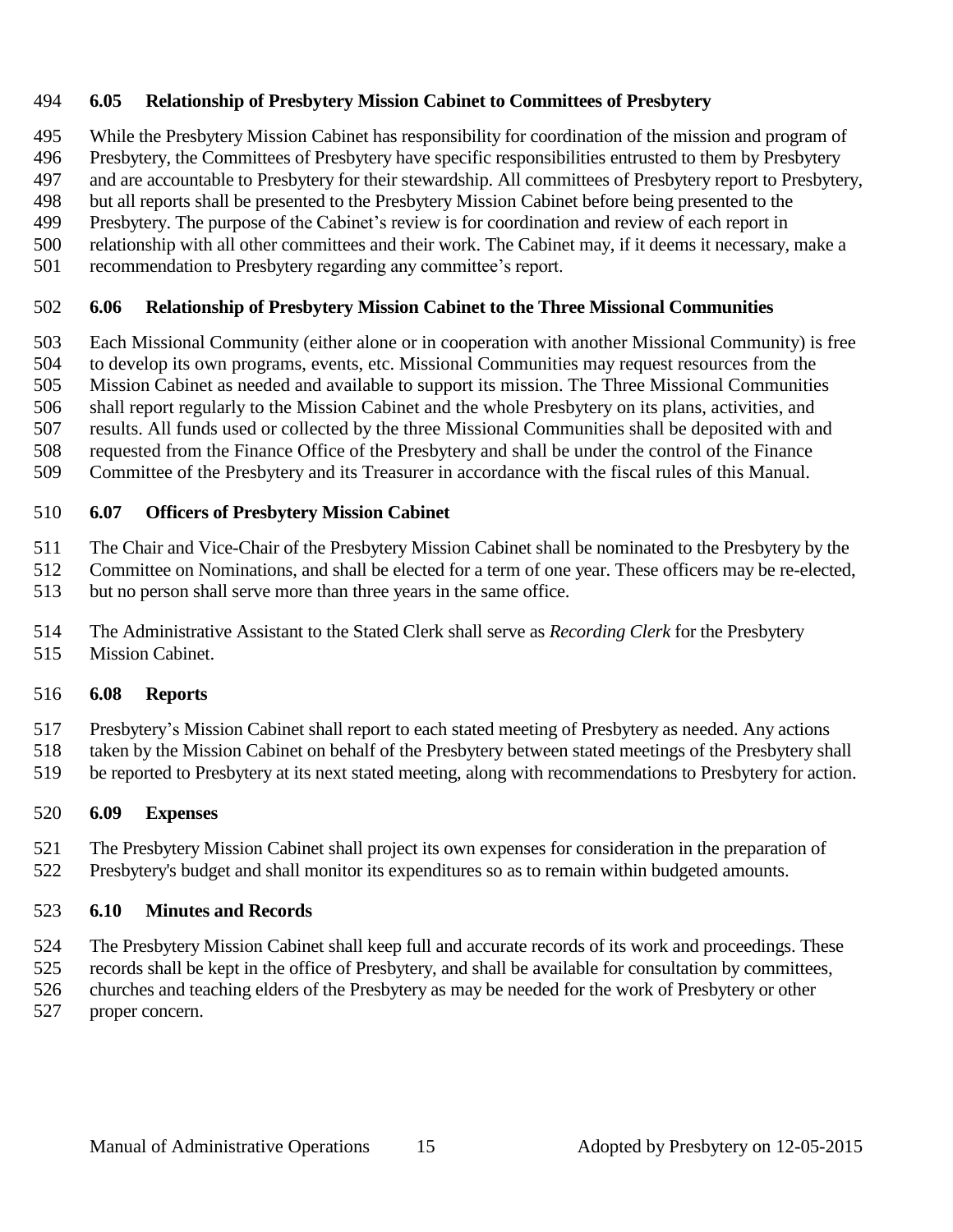#### **7.00 Meetings of Presbytery**

#### **7.01 Frequency**

- The Presbytery shall hold stated meetings at least twice each year, at times and places determined by the
- Presbytery on recommendation from the Presbytery Mission Cabinet. Ordinarily the dates of stated
- meetings shall be established for the full year to enable better scheduling of activities by units of the
- Presbytery. The first stated meeting of each year will include the celebration of the Lord's Supper as a part
- of worship.
- Special meetings of the Presbytery shall be called as needed, with notice of such meetings being sent not
- less than two weeks in advance to each teaching elder and to the session of every church in the Presbytery.
- The notice shall state the purpose of the meeting, and no business other than that stated in the notice shall
- be transacted at that meeting.

#### **7.02 Agenda**

- The agenda for each stated meeting of the Presbytery shall be prepared by the Stated Clerk in consultation
- with the Presbytery Mission Cabinet and recommended to the Presbytery for consideration and adoption.
- Each agenda shall intentionally reflect some element of at least one of the five commitments in the
- Presbytery's Vision.
- The agenda for each stated meeting shall give priority to corporate worship and to the constitutional
- business of Presbytery. Worship at stated meetings shall ordinarily be planned by Community Mission
- Coordinators in consultation with the host church(es) and the Presbytery Mission Cabinet. Presentations
- by institutional representatives or by ecumenical agencies may be scheduled as time allows.
- The agenda of business for a special called meeting shall be the consideration of the matter or matters specified in the purpose for which the meeting is called.

#### **7.03 Reports and Recommendations**

 Reports and recommendations to be considered at a meeting of Presbytery shall be made available online not less than ten days before the meeting. Printed copies shall ordinarily be made available on request.

#### **7.04 Supplemental Reports**

- Matters that arise after the Presbytery Mission Cabinet has approved the agenda for the upcoming meeting of the Presbytery, but which need to be considered by the Presbytery, shall be distributed in writing at the time of registration at the meeting. If such supplemental matters require a modification in the agenda, those responsible for the material in the supplemental report shall contact the Stated Clerk before the meeting to request the agenda change. If at all possible, supplemental reports should be reviewed by
- Presbytery Mission Cabinet prior to being submitted to Presbytery either by a called meeting of
- Presbytery Mission Cabinet or by electronic distribution.

#### **7.05 Resolutions and Overtures**

- Resolutions (other than the resolution of thanks for a particular meeting) or overtures to Synod or General
- Assembly shall be in the hands of the General Presbyter/Stated Clerk of Presbytery *at least* **thirty days**
- before the stated meeting at which the resolution or overture is to be considered. The General
- Manual of Administrative Operations 16 Adopted by Presbytery on 12-05-2015 Presbyter/Stated Clerk shall immediately place the resolution or overture in the hands of the Bills and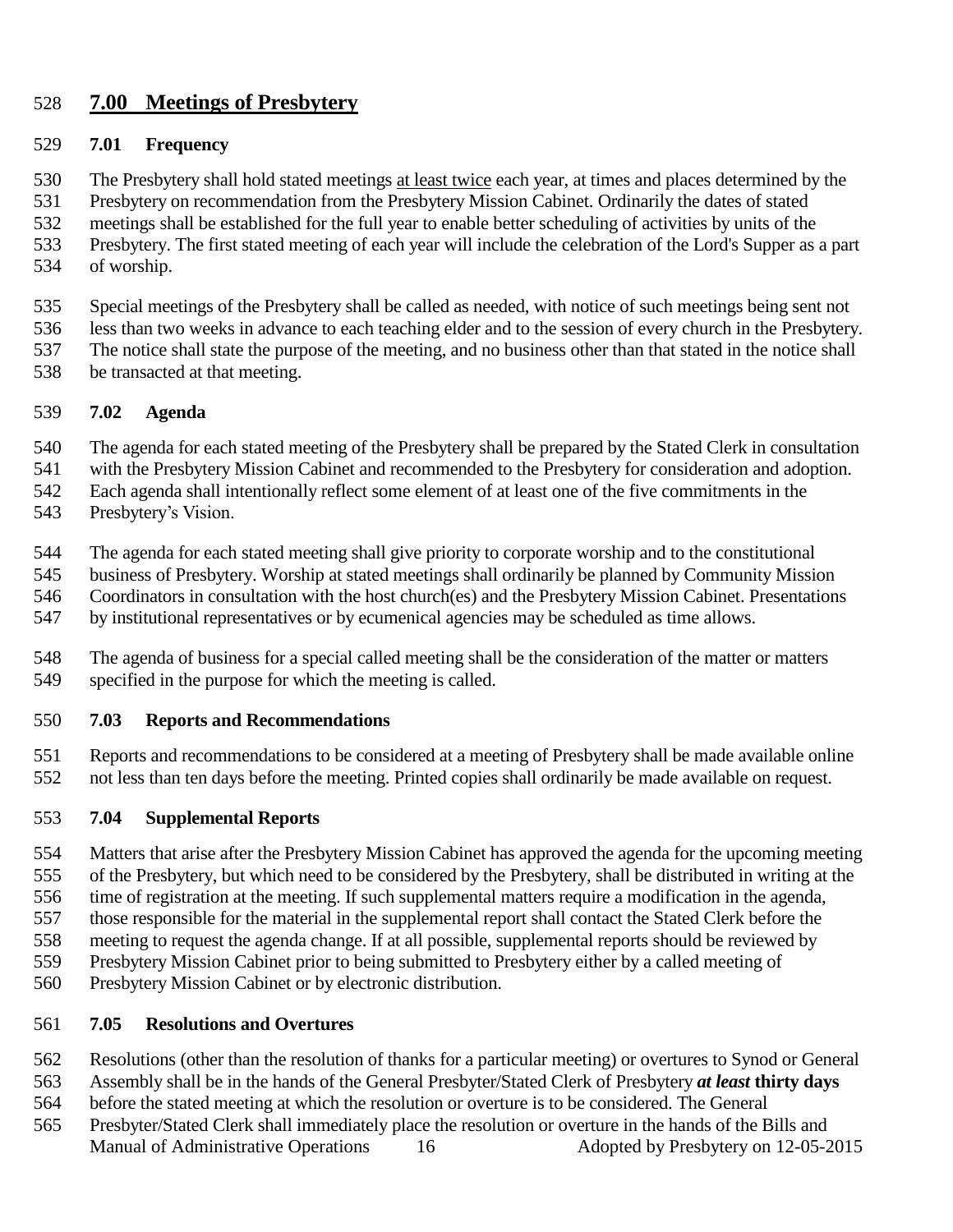- Overtures Committee for study and recommendation to Presbytery, including recommendation of a
- process for consideration and debate if necessary. Any resolution or overture received by the General
- Presbyter/Stated Clerk *less* **than thirty days** before a stated meeting shall be referred to the Bills and
- Overtures Committee for study and recommendation to a later stated meeting, normally the second stated
- meeting following receipt by the General Presbyter/Stated Clerk.
- If the General Presbyter/Stated Clerk and Moderator conclude that it is advisable for a stated meeting to
- consider a resolution or overture that was not delivered to the General Presbyter/Stated Clerk at least
- thirty days before, the matter shall be presented to the stated meeting in writing, with copies available for
- all members of the Presbytery, with explanation of why normal procedure should be set aside. The
- Presbytery may vote by **two-thirds majority** of those present and voting to suspend the rules and to place the resolution in the hands of the standing committee on Bills & Overtures (or other group named by the
- Presbytery to consider) for study and recommendation later in the meeting.

## **7.06 Rules of Order**

- All meetings, stated and special, of the Presbytery, as well as meetings of administrative units of the
- Presbytery, shall be conducted in accordance with the most recent edition of *Robert's Rules of Order*,
- except in cases in which the Constitution of the Presbyterian Church (U.S.A.) provides otherwise. These
- rules of parliamentary procedure are always to be followed to ensure fairness of treatment and clarity of
- procedure and are never to be used to take unfair tactical advantage in the midst of debate.
- **Quorum:** A quorum for **stated meetings** of the Presbytery shall be 70 persons, including 20 teaching elders, and 20 ruling elders commissioned by at least 20 sessions. The quorum for **special meetings** shall be 50 persons, including 20 teaching elders, and 20 ruling elders commissioned by at least 20 sessions.

#### **7.07 New Business**

- Items of new business shall be brought to the General Presbyter/Stated Clerk prior to the adoption of the
- agenda by the body and shall be introduced at the time specified on the agenda. No additional items shall be received for consideration subsequent to the adoption of the agenda. Some items of new business may
- be referred to the Presbytery Mission Cabinet or other units of Presbytery for consideration and report to a
- later stated meeting.
- **7.08 Floor Privilege for Committee Members**
- Members of the Presbytery Mission Cabinet, members of all Committees, and Commissioners shall have
- the privilege of the floor when matters being considered relate to the work of the Mission Cabinet or
- Committees of which they are members.

## **7.09 Moderatorial Appointments**

- *For the efficient conduct of meetings of the Presbytery, the Moderator shall make appointments as follows:*
- **Committee on Resolutions of Thanks**, to prepare for consideration and adoption an appropriate expression of thanks to those responsible for arrangements, leadership, and other facets of the meeting;
- **Committee on Attendance**, to review the registration of teaching elders and ruling elder

Manual of Administrative Operations 17 Adopted by Presbytery on 12-05-2015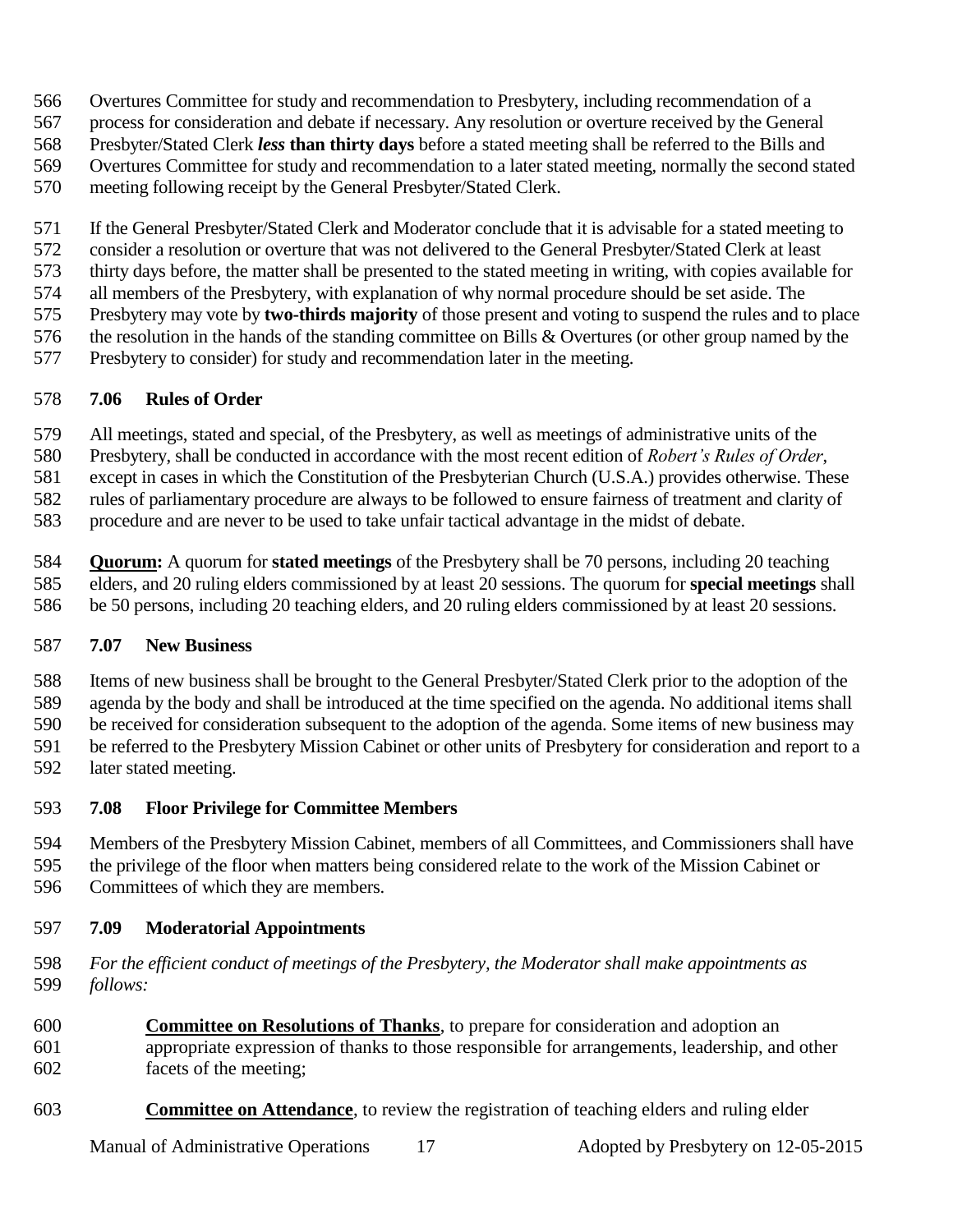- commissioners, and to report to Presbytery on attendance, with recommendations on excused absences as appropriate;
- **Committee on Bills & Overtures** (consisting of members present of the Bills and Overtures Committee) to consider any matter referred to the committee by the plenary, and to report later in the meeting with recommendation for Presbytery action; (see Section 2.05 in this manual). If fewer than three members of the Bills and Overtures Committee are present, the Moderator, with the consent of the Presbytery, shall appoint an additional (or additional) members to the Bills and Overtures Committee.
- **Temporary Clerks**, to assist in counting votes as needed, and to distribute materials if necessary;
- **Others** as may be necessary.

#### **7.10 Approval of Minutes**

 Minutes of each meeting of the Presbytery shall be prepared by the Recording Clerk and the General Presbyter/Stated Clerk and presented to the Presbytery Mission Cabinet for review and approval.

#### **8.00 Staff of Presbytery**

- *To facilitate the mission of the Presbytery and the support of the churches of the Presbytery, exempt program staff and non-exempt support staff shall be employed.*
- **8.01 Exempt Program Staff**

#### **8.02 Search Process**

All search committees shall observe the provisions of the *Book of Order*, F-1.0403 "Unity in Diversity,"

- and the church-wide plan of equal employment opportunity affirmed in **Principle Six** of the **Principles of**
- **Agreement** for the formation of new Presbyteries in North Carolina. (See Appendix #1.)

#### **8.03 General Presbyter/Stated Clerk**

- A teaching elder or ruling elder shall be elected by the Presbytery to serve as General Presbyter/Stated
- Clerk (GP/SC) for a term of three years, which may be renewed. This person shall serve as the Stated
- Clerk of Presbytery, as chief executive officer of Presbytery, as Secretary of the Corporation, and as
- supervisor of exempt program staff and non-exempt support staff. The GP/SC shall be accountable to the
- Presbytery (through the Presbytery Mission Cabinet) for timely and proper performance of the duties of
- the Stated Clerk and for the implementation of decisions and matters of strategy, mission, program, and
- resources. The GP/SC shall be an exempt program staff position.
- More detailed duties and relationships are found in the position description approved by Presbytery and included as an appendix to this *Manual***.**
- When a vacancy occurs in the office of the GP/SC, the Presbytery shall elect a search committee
- representative of the entire Presbytery. Members of this Search Committee shall be nominated by the
- Committee on Nominations and Volunteer Development in consultation with the Presbytery Mission
- Cabinet. The search committee shall be faithful to the principles of inclusion of the *Book of Order* (G-

Manual of Administrative Operations 18 Adopted by Presbytery on 12-05-2015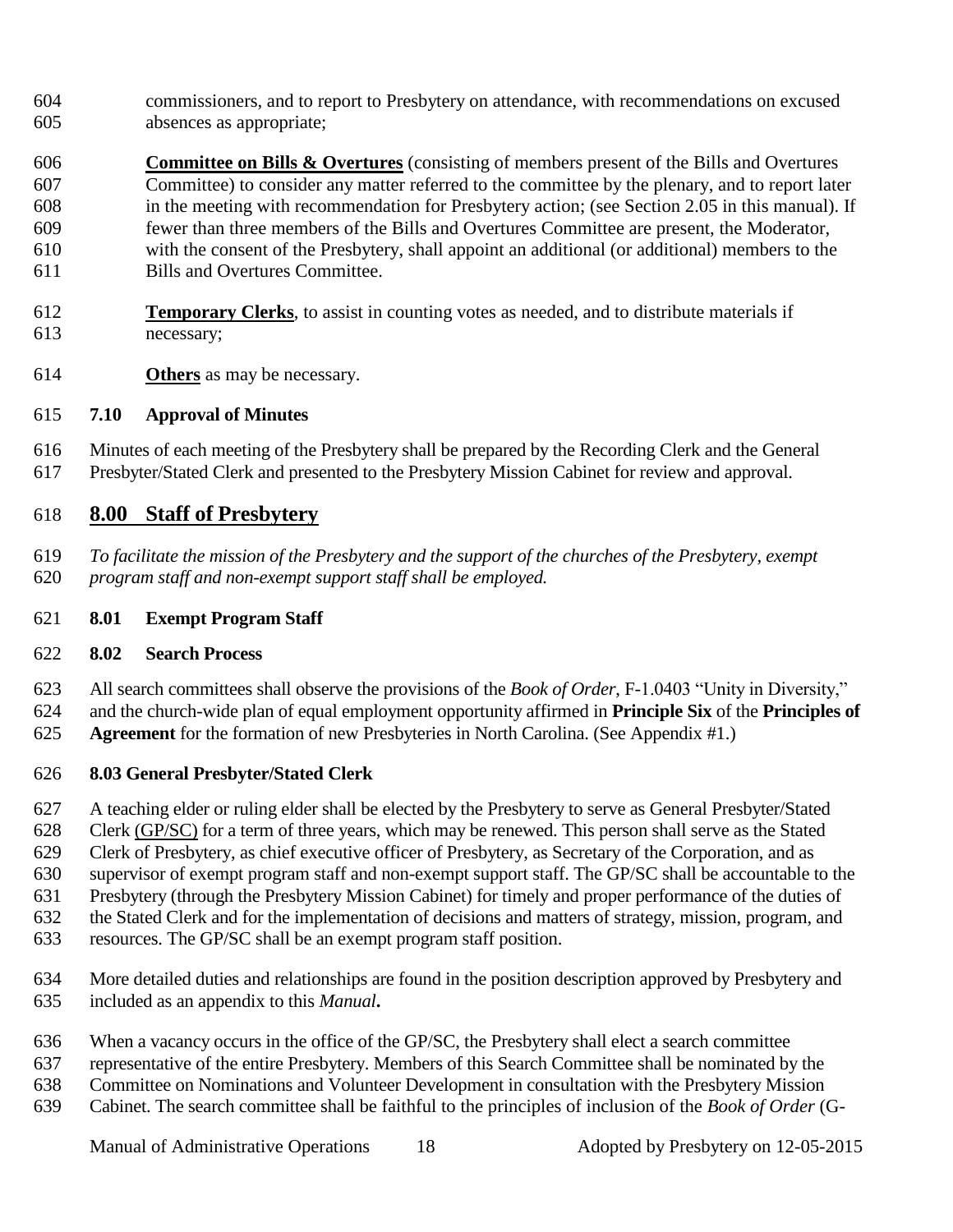- 3.0103, F-1.0403), and **Principle Six** of the **Principles of Agreement** for the formation of new Presby-
- teries in North Carolina. When the search committee is ready to report, it shall notify the interim GP/SC
- who shall include this report in the business of the next meeting of Presbytery.
- When an incumbent GP/SC approaches the end of a term, it shall be the responsibility of the Presbytery Mission Cabinet to make a recommendation concerning renewal of call, making use of the performance
- evaluations required in paragraph 4.05 8.10 in this manual.

#### **8.04 Other Exempt Program Staff**

- Other exempt program staff positions may be authorized and persons employed by the Presbytery.
- Positions shall be authorized by Presbytery before persons are considered for nomination. All persons to
- fill exempt program staff positions shall be elected by Presbytery upon recommendation of the GP/SC after a proper process for search and nomination. Presbytery shall always proceed in full accord with the
- principles of participation and representation found in the *Book of Order, G*-3.0103 and affirmed in
- **Principle Six** of the **Principles of Agreement** for the formation of new Presbyteries in North Carolina to
- "*honor the principle of inclusiveness in employment*."
- Exempt program staff positions may be full-time, part-time, or shared-time; they shall be clearly defined
- in relationship with other staff positions, and also in relationship with other duties in the case of a joint
- call. All exempt program staff shall be accountable through the GP/SC and the Presbytery Mission
- Cabinet to the Presbytery.
- Each exempt program staff person shall have a position description, approved by the Presbytery and included as an appendix to this *Manual.*

#### **8.05 Terms of Service**

- Employment is voluntarily entered into by an exempt program staff person and Presbytery, and either party can end the relationship at any time, with or without notice. The exempt program staff person is not hired or obligated for a fixed period of time, but serves at will. Neither the exempt program staff person nor the Presbytery has any authority to state otherwise.
- An exception is that Presbytery may retain the services of a General Presbyter/Stated Clerk for a defined period of three years.
- Though employment needs can and do change, the individual and the Presbytery will not end the employment for any unlawful reason.

#### **8.06 Non-Exempt Support Staff**

- Non-exempt support staff of Presbytery provides staff services for the GP/SC and for the Presbytery
- Mission Cabinet and Committees of Presbytery. All non-exempt support staff positions shall be approved
- by the Presbytery Mission Cabinet upon recommendation of the GP/SC, and shall include accountability,
- and salary level, with position descriptions attached as appendices to the *Manual*.
- Non-exempt support staff positions may be full-time or part-time. Persons may be employed by the
- Presbytery Mission Cabinet upon the recommendation of the GP/SC. A proper process for search and
- selection shall be followed, in accord with the principles of participation and representation found in the
- *Book of Order, G*-3.0103 and affirmed in **Principle Six** of the **Principles of Agreement** for the formation

Manual of Administrative Operations 19 Adopted by Presbytery on 12-05-2015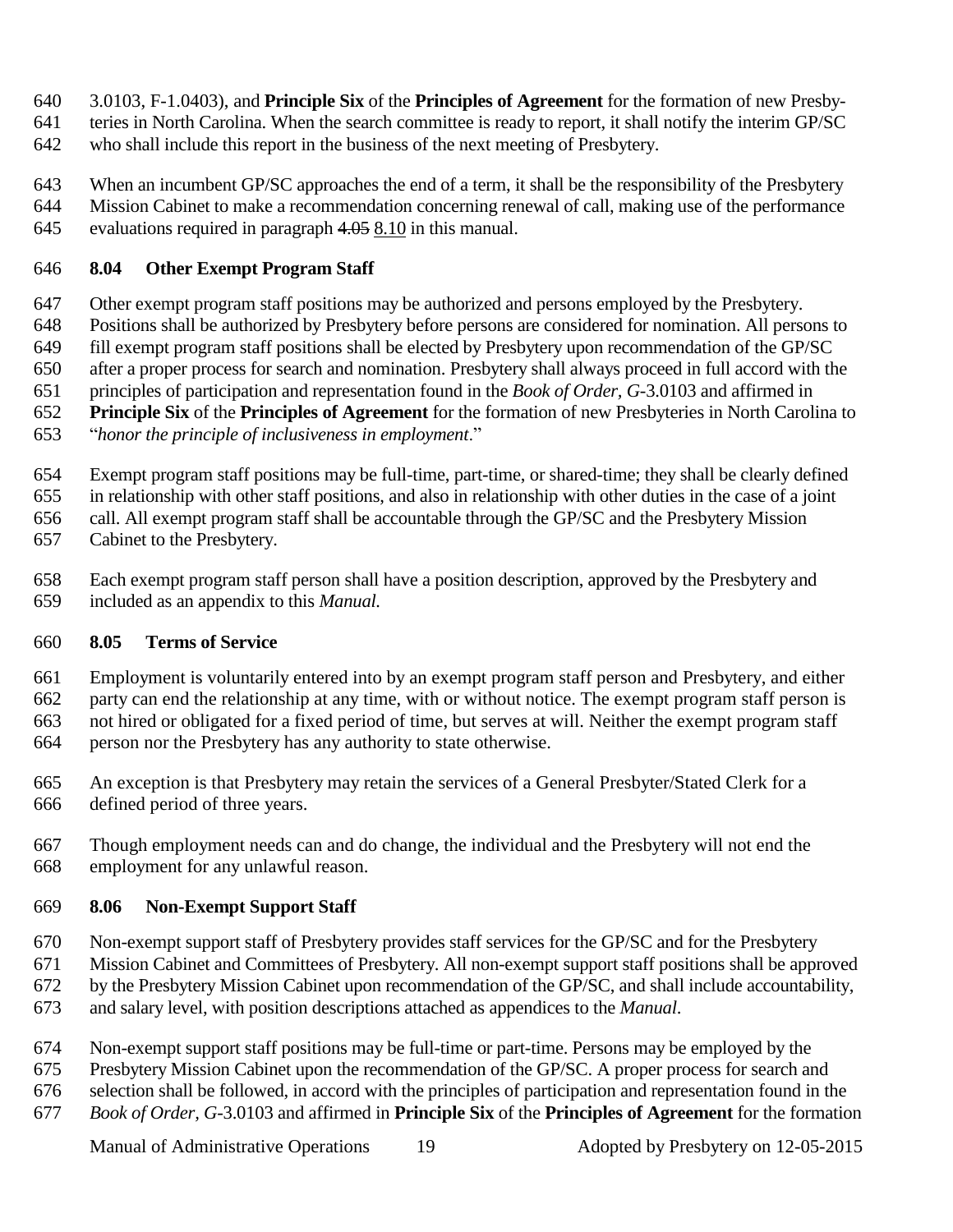of new Presbyteries in North Carolina.

## **8.07 Temporary Non-Exempt Support Staff**

 Temporary non-exempt support staff workers may be employed when necessary for periods of heavy workload or prolonged absence of regular employees. Decisions on temporary non-exempt support staff shall be made by the GP/SC in consultation with the Executive Committee of the Presbytery Mission Cabinet and the Chair of the Finance and Property Committee of the Cabinet. Temporary non-exempt support staff shall not be engaged for more than ninety days at a time. Funds to cover these temporary

non-exempt support staff must be in the budget.

#### **8.08 Position Descriptions**

 There shall be a position description for each exempt program staff position and each non-exempt support staff position of the Presbytery. These descriptions shall include duties of the position, qualifications required, lines of accountability, and salary range. They shall be approved by the Presbytery and included as appendices to this *Manual***.** The Personnel Committee of the Presbytery Mission Cabinet shall assist the GP/SC in the development and revision of those position descriptions.

## **8.09 Supervision & Accountability**

 The GP/SC shall be the chief executive officer and supervisor of exempt program staff and non-exempt support staff of Presbytery. Some positions may be immediately supervised by another staff member, as determined by the GP/SC.

 While all exempt program staff have specific responsibilities with different units of Presbytery, they shall be accountable to the Presbytery through the GP/SC. Non-exempt support staff members will be accountable through the GP/SC and the Presbytery Mission Cabinet.

#### **8.10 Annual Performance Evaluations**

 All staff members shall receive confidential written performance evaluations annually. Evaluation of non- exempt staff shall be done by the immediate supervisor in consultation with the GP/SC. Evaluation of exempt staff shall be done by the GP/SC and be reported to Presbytery Mission Cabinet through the

Personnel Committee. Evaluation of the GP/SC shall be done by the Personnel Committee of the

Presbytery Mission Cabinet, with input from committee chairs, and reported to the Presbytery Mission

Cabinet in executive session.

## **8.11 New Exempt Program Staff Positions**

- New exempt program staff positions may be created by the Presbytery using the following procedure:
- a. A proposal for a new position may arise from any administrative unit in Presbytery and must be presented to the Presbytery Mission Cabinet with description of responsibilities and rationale for the proposal.
- b. The Presbytery Mission Cabinet will appoint a work group for initial evaluation and report to the next meeting of the Cabinet. The work group will include the Chairs or representa- tives of Personnel Committee, the Committee on Strategic Planning and Organizational Review, the Finance & Property Committee of Cabinet, the General Presbyter/Stated Clerk, and any other committee with related interests.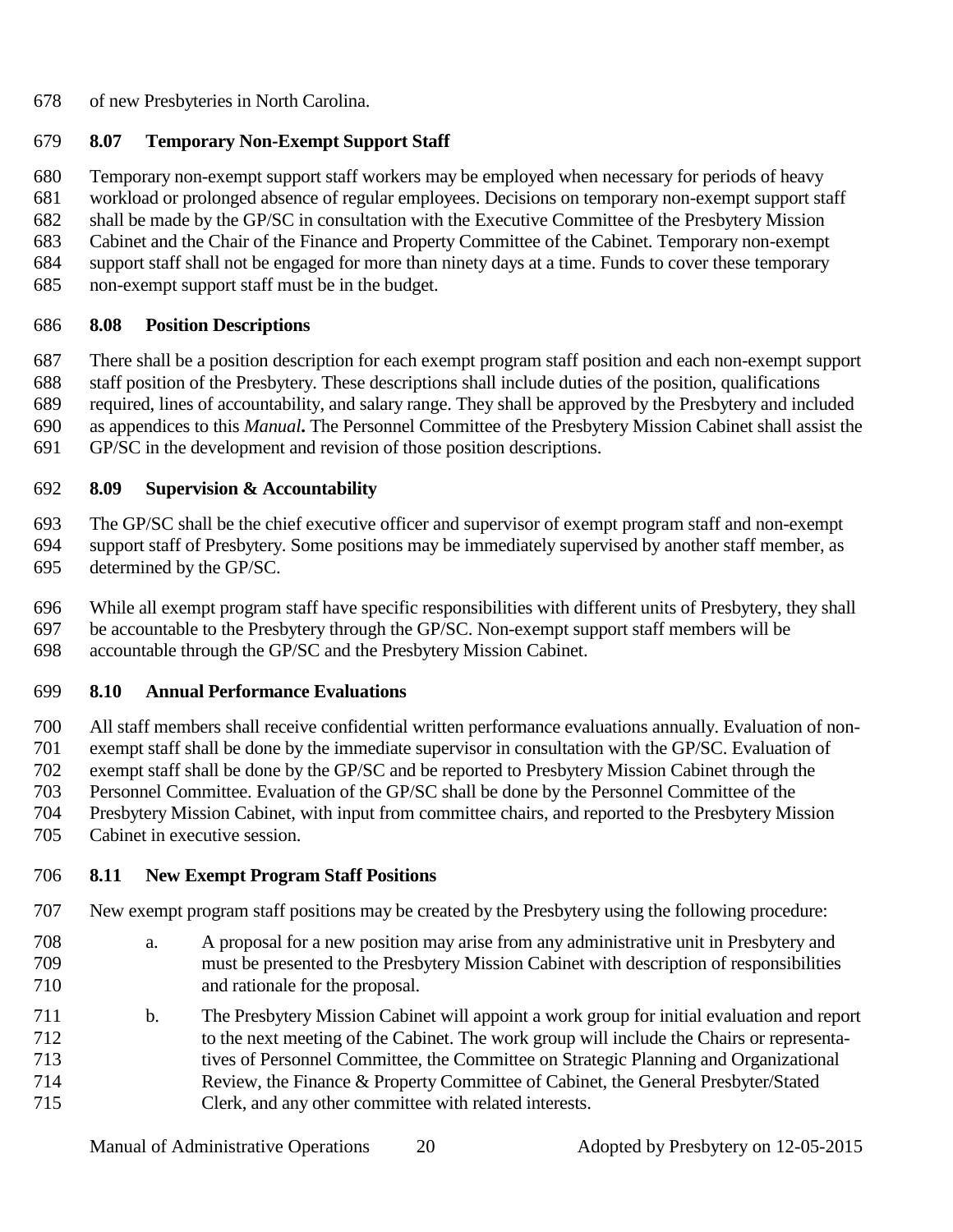c. The Presbytery Mission Cabinet will consider the report of the work group, and will present the proposal for a new exempt program staff position to a stated meeting of Presbytery, along with the Presbytery Mission Cabinet's recommendation regarding it, for a first hearing. d. If Presbytery recommends further study of the proposal, it will be referred to one of the following: 722 Personnel Committee of the Presbytery Mission Cabinet; Committee on Strategic Planning and Organizational Review; Finance & Property Committee of the Presbytery Mission Cabinet; Other Committees with an interest determined by the Presbytery Mission Cabinet. f. The proposal for a new exempt program staff position will be considered by the next stated meeting of Presbytery, along with reports of committees regarding the proposal. Presbytery will vote to approve or to disapprove the new position.

#### **9.00 Subsidiary Properties**

#### **9.01 Oversight and Care**

 The Finance and Property Committee of the Presbytery Cabinet shall maintain oversight and overall care of the various subsidiary properties of Presbytery.

- Current contact will be maintained with individual management boards or committees where such groups
- exist, leaving Finance and Property with direct management responsibility for properties where no such
- local group exists. A report shall be given to the Presbytery Cabinet at least annually concerning the
- management and stewardship of these properties.

#### **9.02 List of Properties**

These properties for which Presbytery has responsibility are listed in an appendix to this *Manual*.

#### **10.00 Permanent Judicial Commission**

#### **10.01 Membership**

- Membership of the Permanent Judicial Commission shall be seven members, teaching elders and ruling
- elders in as nearly equal numbers as possible, for six-year terms in three classes, in accord with the
- requirements of *Book of Order,* D-5.0000.

#### **10.02 Responsibilities**

- The Permanent Judicial Commission shall have responsibilities detailed in the *Rules of Discipline* of the
- *Book of Order* and shall conduct its business in strict accord with the requirements of the *Rules of*
- *Discipline.*

#### **10.03 Initiation of Preliminary Procedures in Judicial Process**

 a. When the Stated Clerk receives notification that the Presbytery is a respondent in a remedial case, as soon as possible the Stated Clerk shall notify the Moderator of

Manual of Administrative Operations 21 Adopted by Presbytery on 12-05-2015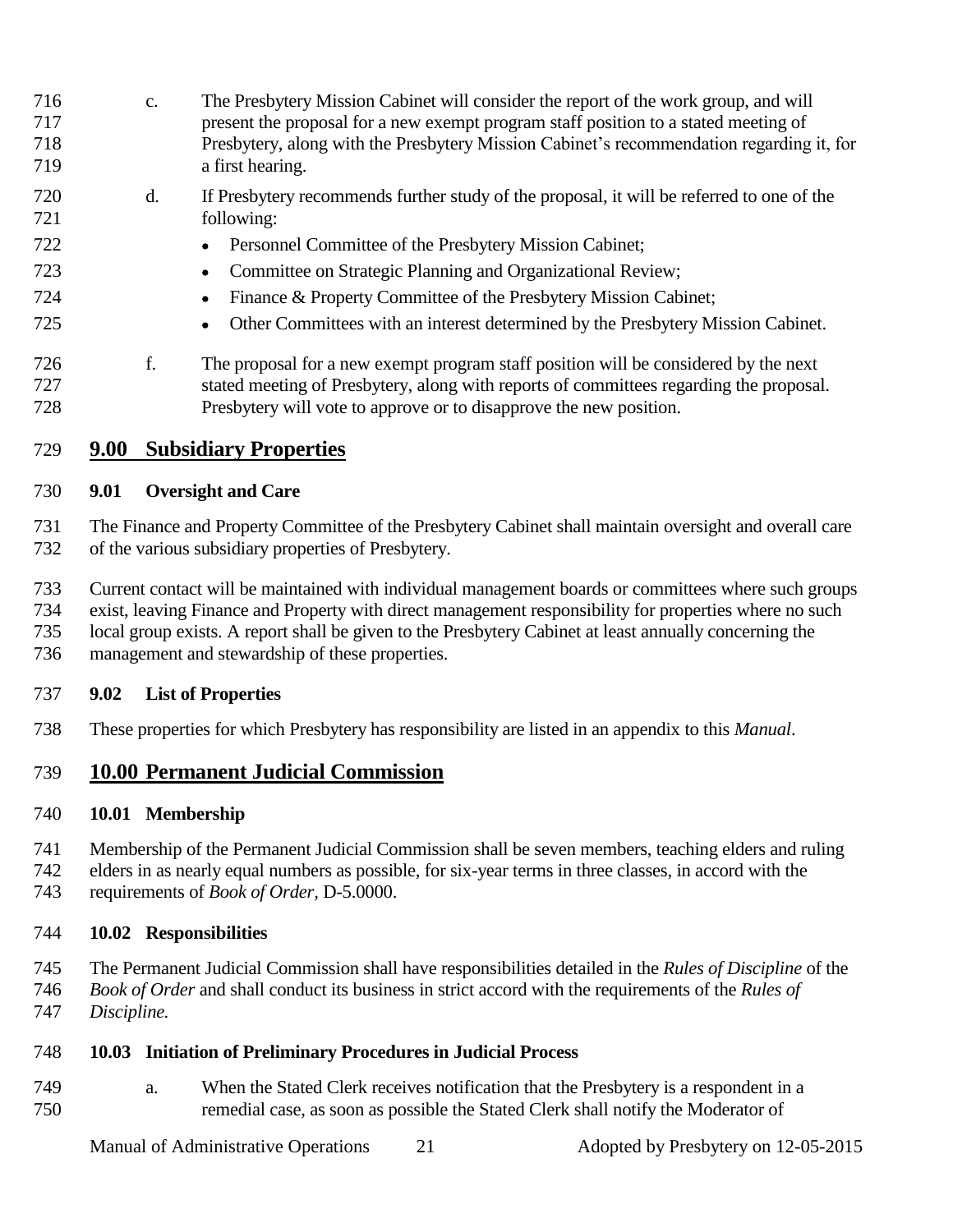- Presbytery, who promptly shall appoint a committee of counsel of three persons provided for in Section D-6.0300 of the *Book of Order***.** These actions shall be reported to Presbytery at its next stated meeting.
- b**.** When the Stated Clerk receives an accusation filed according to section D-10.0100 of the *Book of Order***,** as soon as possible the Stated Clerk shall notify the Moderator of Presbytery, who promptly shall appoint an investigating committee of three to five persons as provided in Section D-10.0201 of the *Book of Order***.** These actions shall be reported to Presbytery at its next meeting.
- c. When the Stated Clerk receives a request for an inquiry for vindication under Section D-9.0000 of the *Book of Order***,** the Committee on Ministry shall function as Presbytery's "appropriate committee" to ascertain whether it is proper to grant the request (D-9.0101a).

#### **11.00 Special Organizations**

#### **11.01 Relation to Presbytery**

Presbytery shall receive as information the annual reports and minutes of Special Organizations within the

bounds of the Presbytery, including annual financial reports. Presbytery also may receive from these

 organizations for consideration in the regular budget process requests for financial support. Such requests must be made in advance of any anticipated expenditures; and this provision for consideration of requests

shall not be interpreted to mean that a request will be granted in full or in part.

In receiving reports of the activities and finances of Special Organizations, Presbytery shall not have the

intention of exercising control over these organizations which are related to but not formally units of the

Presbytery. In order to make clear the relationship and to promote effective collaboration, Presbytery shall

- identify areas of responsibility and parts of the administrative organization of the Presbytery through
- which communications with each Special Organization are to be channeled.

#### **11.02 Recognized Organizations**

- Special Organizations recognized in the bounds of the Presbytery are:
- a**.** Presbyterian Women
- b. Presbyterian Men
- c. Black Caucus
- e. Latino-Hispanic Caucus
- d. Youth Council
- Each of these organizations has the right to send a representative to meetings of the Mission Cabinet to
- speak to issues that relate to their mission at these meetings. Expenses related to their presence at
- meetings of the Mission Cabinet shall be borne by the recognized organization or within its budget from
- the Presbytery.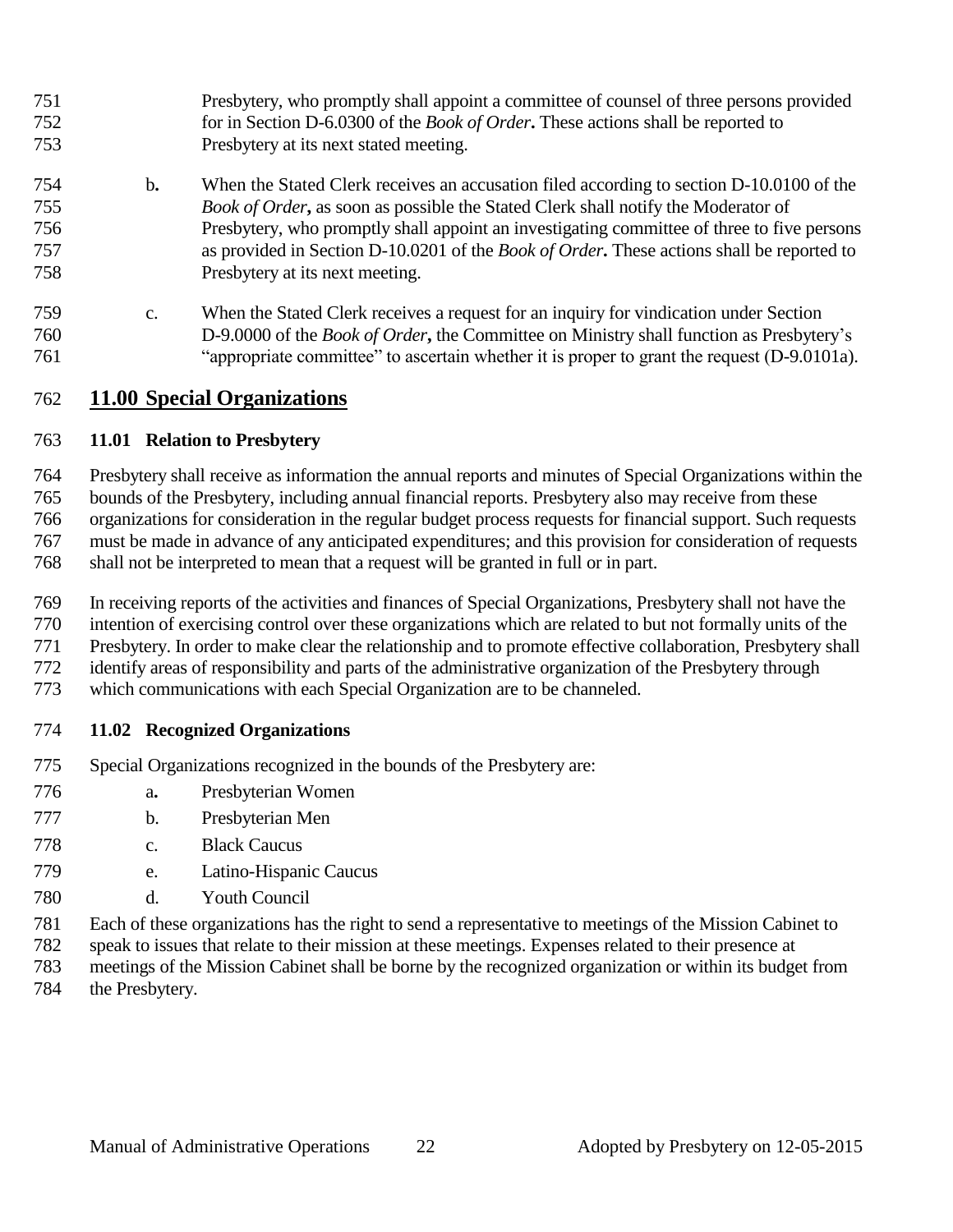#### **12.00 Financial Policies and Procedures**

#### **12.01 Financial Terminology**

- All money received by the Presbytery shall be classified in one of the following categories:
- a**. Mission Support**
- **1. Shared Mission Fund** are monies given to the Presbytery without any special designation, to be used to support the program and mission of Presbytery, Synod, and General Assembly, according to the annual budget of Presbytery.
- **2. Designated/Validated Fund** are monies given to Presbytery with special designation, and when accepted by the Presbytery, must be used for the purposes that the donor has indicated.

#### b. **Special Offerings**

 Special offerings are seasonal offerings received in the churches for a cause approved by a higher governing body but not included in the budget of Presbytery. Such offerings are directed to the specified recipients. All Special Offerings shall be remitted to the designated recipient by the Treasurer of Presbytery within 60 days of receipt.

#### c. **Per Capita Apportionments**

 Per Capita apportionments refer to the assessment per member set by General Assembly and Synod to finance their administrative costs. Such apportionments are paid by and reflected in Presbytery's annual budget.

#### **12.02 Distribution of Benevolences**

 The annual budget adopted by the Presbytery shall determine the actual distribution percentages in any particular year.

#### **12.03 Balanced Budget**

 Each of the Three Missional Communities shall submit their budget requests to the Presbytery Mission 809 Cabinet by the end of <del>June July</del> each year. The Presbytery Mission Cabinet shall ordinarily submit the next year's annual budget to the Presbytery at its fall meeting for adoption.

In developing the proposed budget to be presented to Presbytery, the Finance and Property Committee of

812 the Cabinet shall develop a narrative budget to explain what the Missional Communities, the Presbytery

Mission Cabinet and the committees plan to accomplish with funds allocated to them. The budget shall

contain a brief budget message outlining the major goals and objectives of the proposed budget. The

- proposed budget shall show the total funds allocated to the Cabinet and committees. The Treasurer shall
- 816 submit a financial report to each stated meeting of Presbytery for information. Presbytery shall operate
- with a balanced annual budget based on realistic estimates of revenues and support.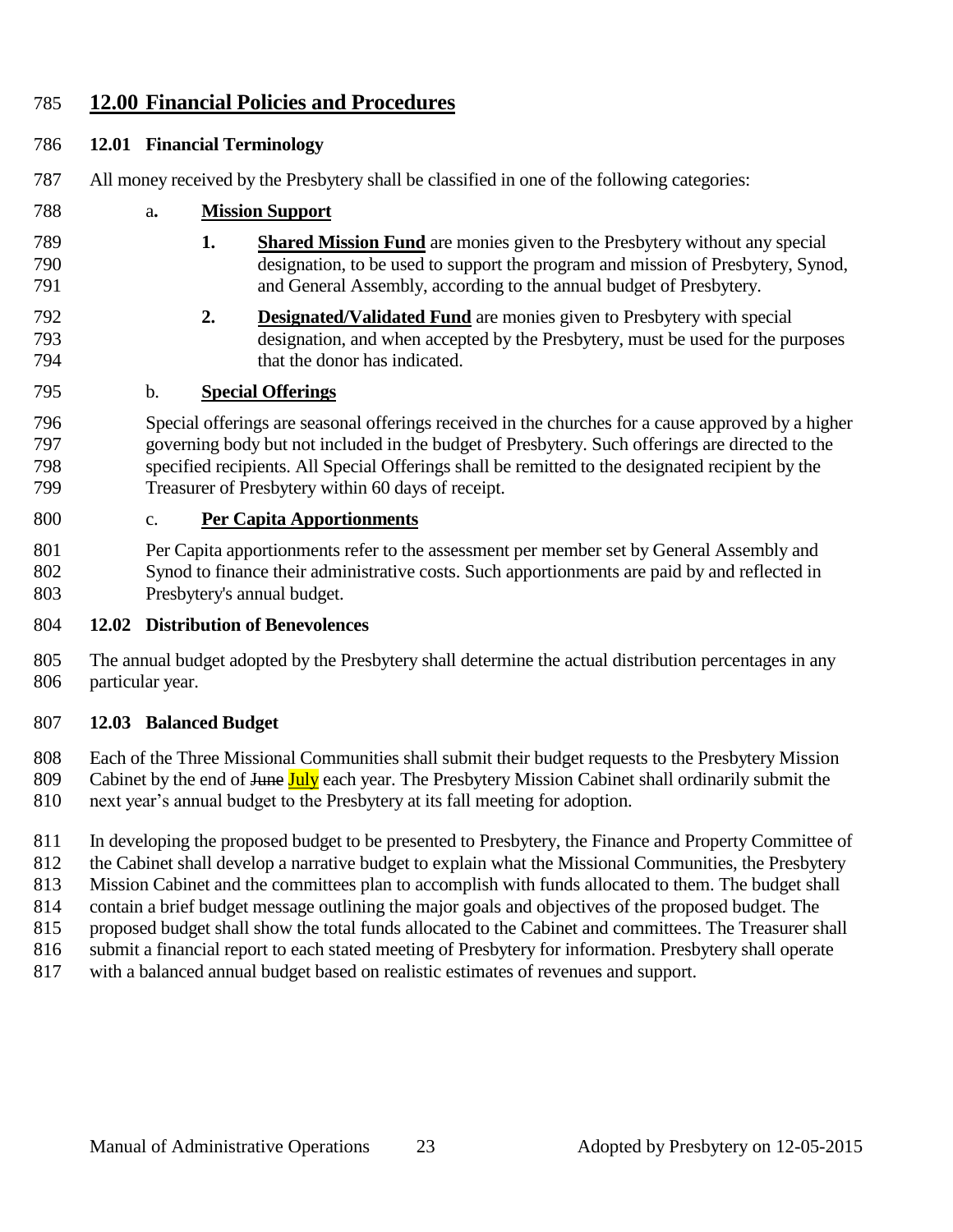#### **12.04 Expenditures Limited by Budget**

- All committees and the Presbytery Mission Cabinet shall adhere to the expenditure limits of the adopted
- budget. Line item expenditures, and transfer of funds between line items within the budget, shall be
- 821 authorized by the chairs of committees or the Cabinet (or by persons designated by the Chairs and
- identified in writing to the Treasurer). The Finance and Property Committee of the Cabinet shall bring to
- the attention of the Presbytery the failure of any committee to adhere to this policy.

#### **12.05 Presbytery Budget**

 The Presbytery shall operate with a unified annual budget rather than separate budgets for administration and mission.

#### **12.06 No Carry-over**

- No committee shall carry over budgeted funds from one year to the next unless specifically authorized by
- the Presbytery upon recommendation by the Finance and Property Committee of the Presbytery Mission Cabinet.

#### **12.07 All Funds in Presbytery Accounts**

No validated ministry or committee of the Presbytery shall hold program funds or establish a separate

 bank account for its work. All funds collected by any validated ministry or committee of Presbytery must be remitted to the Presbytery office on a monthly basis.

- **12.08 Benevolences to be Forwarded Monthly**
- The Treasurer of Presbytery shall remit to the proper entities in a timely manner, and in the correct amount, all designated/validated funds and special offerings received.

#### **12.09 Year-end Unused Balances**

 If total receipts for the fiscal year have been less than 100% of the annual budget, the unexpended monies shall be used to fulfill budgeted commitments to Synod and General Assembly. If monies are available 841 after these commitments have been met, they shall remain in the General Benevolence Fund.

#### **12.10 Investment of Funds**

 All monies from all funds of Presbytery shall be invested and managed properly by the Treasurer under 844 the supervision of the Finance and Property Committee of the Presbytery Mission Cabinet to ensure a safe 845 return. They should be invested in reputable financial institutions and in accordance with the socially responsible guidelines of the PCUSA.

#### **12.12 Operating Reserve (General Benevolence Fund)**

 Presbytery shall work toward establishing and maintaining a General Benevolence Fund operating reserve equal to at least twenty percent (20%) of the current year's budget.

#### **12.13 Annual Financial Review**

 Consistent with the *Book of Order,* G-3.0113, the Presbytery shall purchase annually an external financial review or audit from a Certified Public Accountant selected by the Finance and Property Committee of

Manual of Administrative Operations 24 Adopted by Presbytery on 12-05-2015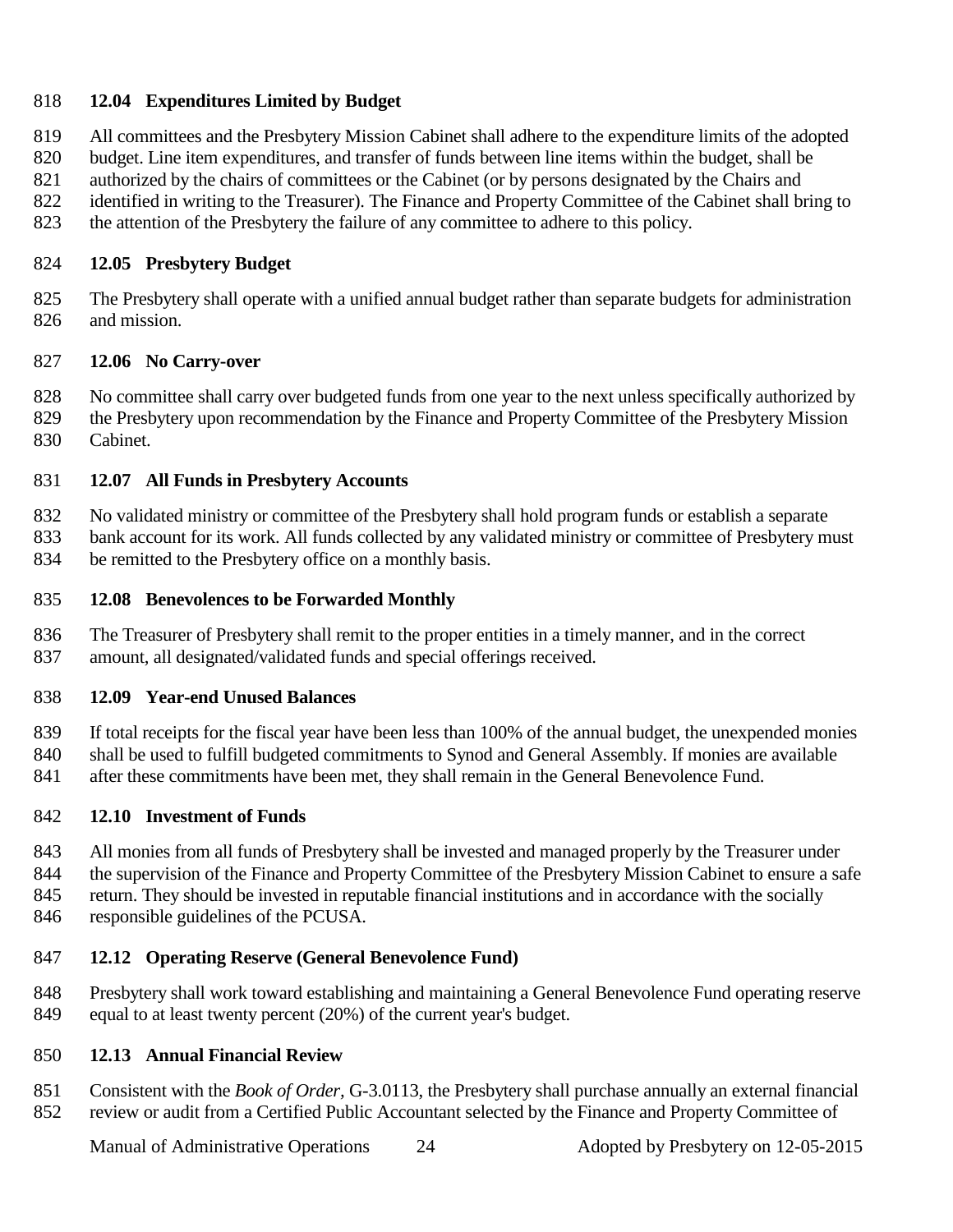- the Presbytery Mission Cabinet. The results of this financial review or audit shall be reported to the
- Presbytery and shall be made available for review by any church of the Presbytery or by any governing
- body of the Presbyterian Church (USA) that shall request it.

#### **12.14 Bonded Employees**

- Bonding shall be provided for all persons handling funds and other assets of the Presbytery in an amount
- determined by the Finance and Property Committee of the Presbytery Mission Cabinet. In addition, all
- checks written on Presbytery accounts shall require two (2) authorized signatures to be valid.

#### **12.15 Priority of Salary Commitments**

 Salaries and salary-related expenses to which Presbytery has committed itself shall be paid as a first priority.

#### **12.16 Emergency Expenditures**

Between meetings of Presbytery, the Presbytery Mission Cabinet shall have authority to approve

- extraordinary expenditures outside the adopted budget when, in their best judgment, such expenditures
- are necessary and cannot wait for the next meeting of Presbytery, provided that such expenditures do not
- exceed twenty thousand dollars (\$20,000.00). All such expenditures shall be reported to the next meeting
- of Presbytery with a full explanation of the circumstances that required them. The \$20,000.00 limit is the
- cumulative total of one or more projects. These additional funds should come from uncommitted
- designated fund accounts that require Presbytery approval to be spent.

#### **12.17 Loan or Grant Funds**

- The Finance and Property Committee of the Presbytery Mission Cabinet shall administer and oversee all
- loans and grant funds held by the Presbytery, taking care to ensure that all such funds are used according
- to the purposes for which they were established.

#### **12.18 Financial Statements of Related Institutions**

 Any institution of Presbytery, Synod, or General Assembly, or any other agency not directly under the supervision of the Presbytery, that requests funding from Presbytery shall be required to submit to the Finance and Property Committee of the Presbytery Mission Cabinet a certified financial statement by the officers of the institution, or a copy of the previous year's audit, as a part of the application for support. Without such audit or financial statement, no application may be considered.

#### **12.19 Financial Implications of Proposals**

 Any proposal to be presented to the Presbytery and having financial implications must be accompanied by a rationale for the proposal, a projected budget, and a report from the Finance and Property Committee of the Presbytery Mission Cabinet indicating the source of funding, before it may be considered.

#### **12.20 Restricted Funds**

- Designations and/or restrictions that apply to funds and investments of the Presbytery shall be honored and upheld, to ensure that said funds and their earnings will be used as intended, in perpetuity. The Asset
- Management Manual of the Presbytery provides the requirements for implementation of this policy.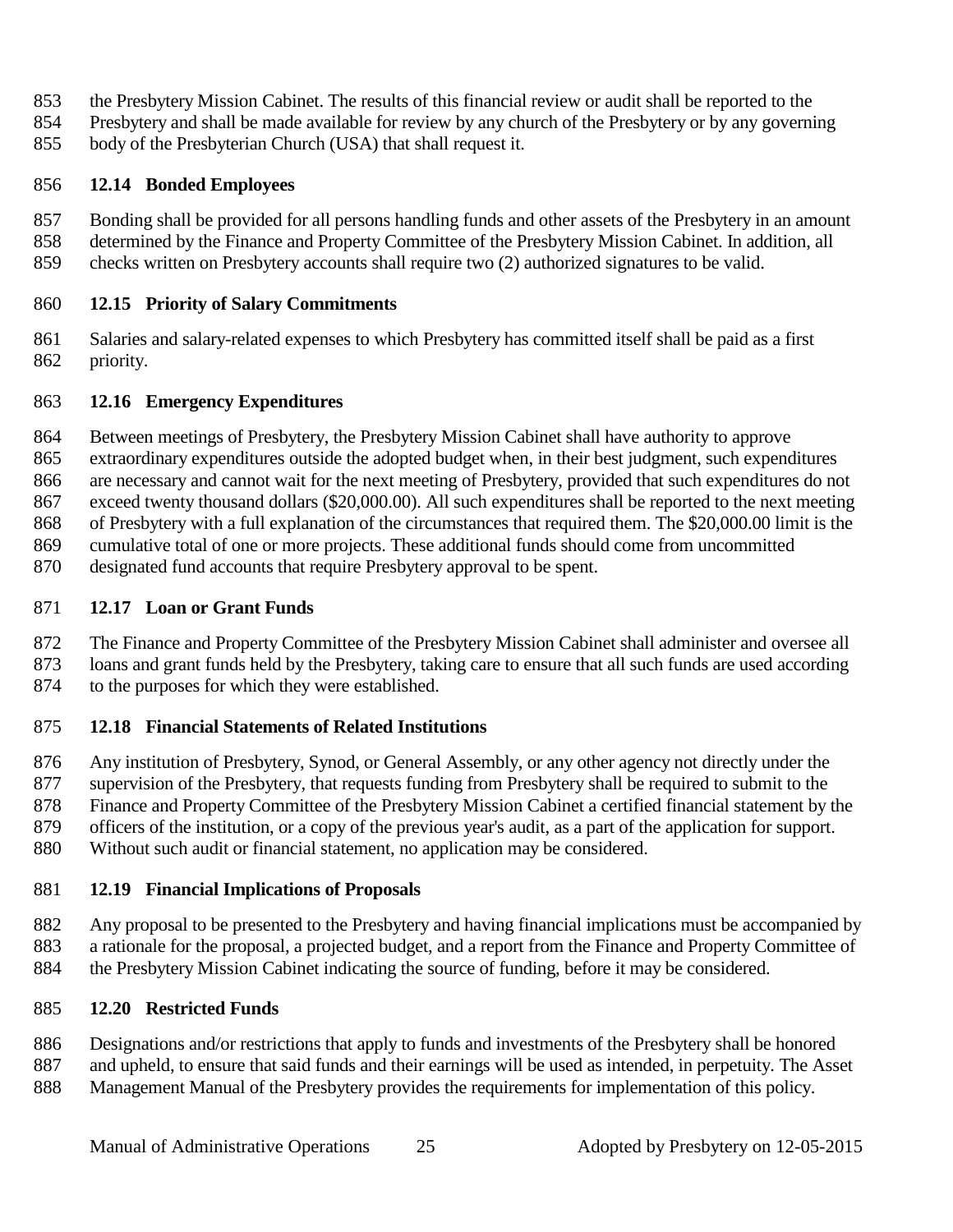#### **12.21 Church Statements**

- The Treasurer shall provide to each church an annual statement of its giving to Mission Support, Special
- Offerings, Validated/Designated Causes, and Per Capita Apportionments.

#### **12.22 Budget Status Reports for Committees**

 The Treasurer shall provide on a monthly basis to each committee Chair a report of the budget and expenditures-to-date for the work of that committee.

#### **12.23 Mission Support from Aid-receiving Churches**

 All churches requesting and receiving program support or salary support from Presbytery are required to support the general mission budget of Presbytery, including those churches for which Presbytery guaranteed a loan.

#### **12.24 Travel Reimbursement**

- The travel reimbursement rate for persons serving on committees and task forces of Presbytery shall be
- determined annually by the Presbytery on recommendation from the Finance and Property Committee of
- the Presbytery Mission Cabinet. Ordinarily the reimbursement rate for a particular year shall be
- established at the final stated meeting of the preceding year.

#### **12.25 Internal Accounting Procedures**

- The Treasurer is the chief financial officer of the Presbytery and shall be responsible for receiving,
- depositing, disbursing, reporting and accounting for all monies given to or held by the Presbytery. In
- fulfillment of these duties, the financial officer may delegate particular duties to an accountant or to
- another staff member as a part of that person's assigned responsibilities. Nevertheless, the financial officer
- shall be held accountable for ensuring that the work is done properly and shall have necessary authority to
- carry out this assignment. All persons working with financial or other fiduciary responsibilities shall be
- fully bonded by position. Vouchers, statements, receipts, or duplicate copies of remittance forms must be
- presented and approved for all checks written.

#### **12.26 Reporting Salaries and Benefits**

- The salaries, allowances, and benefits of all persons called or employed by the Presbytery and
- compensated from Presbytery funds shall be reported to the Presbytery for approval upon issuance of a
- call or an offer of employment. Any changes in terms of call or employment shall be reported for
- Presbytery approval. The Finance and Property Committee of the Presbytery Mission Cabinet shall
- provide annually to Presbytery a summary of the salaries, allowances, and benefits of all staff persons as
- part of the proposed budget.

#### **12.27 Requests for Campaigns**

- All requests by Presbyterian-related institutions or agencies for special campaigns, capital or otherwise,
- shall be submitted to the Finance and Property Committee of the Presbytery Mission Cabinet for review
- and recommendation, through the Presbytery Mission Cabinet, for approval by Presbytery. All requests
- should be received at least six (6) months prior to the beginning of the campaign.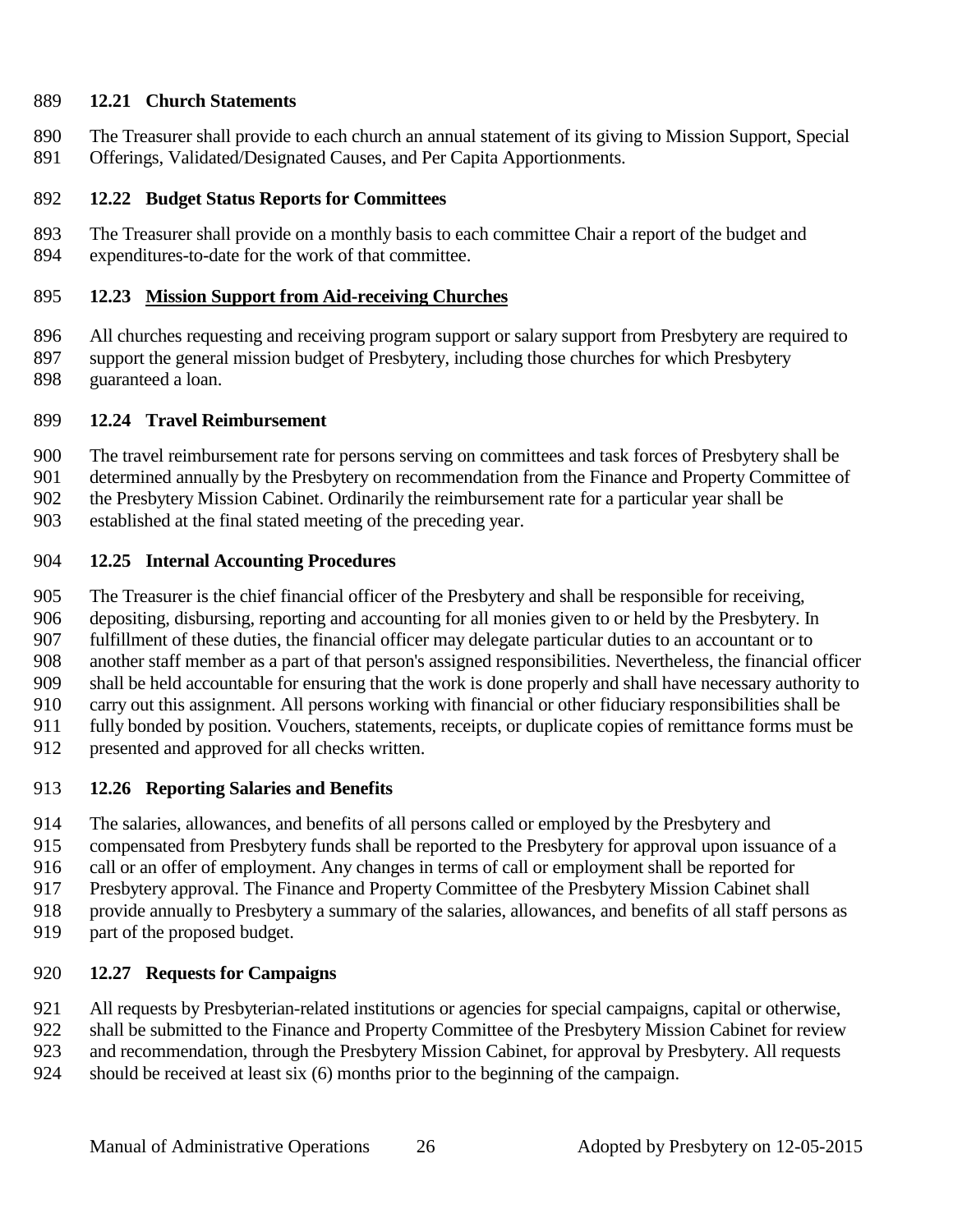#### **13.00 Suspension of the Manual of Administrative Operations**

- A provision of this *Manual of Administrative Operations* may be suspended temporarily, with the
- exception of the provision for amendment of the *Manual***,** by vote of a two-thirds majority of those present
- and voting at a meeting of the Presbytery, with the understanding that no suspension of the *Manual* may
- contravene the *Book of Order***.** Such suspension shall remain in effect through the remainder of the
- meeting at which it is voted, unless the same meeting votes by two-thirds majority of those present and
- voting to reinstate the suspended provision. In any event, the suspension does not carry over to the next
- meeting of Presbytery.

## **14.00 Amendment of the Manual of Administrative Operations**

- Amendment of the *Manual of Administrative Operations* may be proposed by ruling elder or teaching
- elder members of a meeting of Presbytery, by sessions, committees, Presbyterian Women and
- Presbyterian Men of the Presbytery, the Black Caucus, the Youth Council, and the Stated Clerk/Executive
- Presbyter. All proposed amendments to the *Manual* shall be referred to the Presbytery Mission Cabinet
- for study and recommendations to Presbytery. Amendments can be made to the *Manual* in either of two
- ways: 1) Recommended amendments to the *Manual* shall be submitted in writing to a stated meeting of
- Presbytery for a first reading and then be brought to the next stated meeting of Presbytery for a second
- reading. At the second reading, proposed changes to the proposed amendment may be acted on by
- Presbytery through normal parliamentary procedure; or 2) Recommended amendments to the *Manual*
- shall be submitted in writing to each session and teaching elder member of the Presbytery at least six (6) weeks before a stated meeting of the Presbytery which can then discuss and vote on the proposed
- amendment. At that meeting, proposed changes to the proposed amendment may be acted on by
- Presbytery through normal parliamentary procedure.

#### **15.00 Appendices to the Manual**

#### **15.01 Approved by Presbytery**

 Documents are appended to the *Manual* only by vote of Presbytery. These appendices are important parts of the *Manual* and carry the same authority as guides for the corporate life of the Presbytery. Items to be approved as appendices will include position descriptions, personnel policies, asset management program, and administrative manuals of committees of Presbytery. Presbytery may vote to append other documents as well.

#### **15.02 Amendment of Appendices**

- Amendments to any of the Appendices of the *Manual* may be considered and voted on at any stated meeting of Presbytery. A proposed amendment to an appendix shall be referred to the Presbytery Mission
- Cabinet for study and report and shall be distributed in writing at least ten days before the meeting at
- which it will be considered, along with the recommendations. Amendments of the appendices shall
- require a two-thirds majority vote of those present at the time of the vote in order to be effected.

## **16.00 Editing Authorization Addition**

- Presbytery authorizes and empowers the General Presbyter/Stated Clerk, the Chair of the Presbytery
- Mission Cabinet, and the Recording Clerk to make editing changes to the Manual of Administrative
- Operations as needed to give internal consistency of content, language and format to the Manual. No
- changes of substance will be made without the approval of Presbytery given through the normal
- amendment process.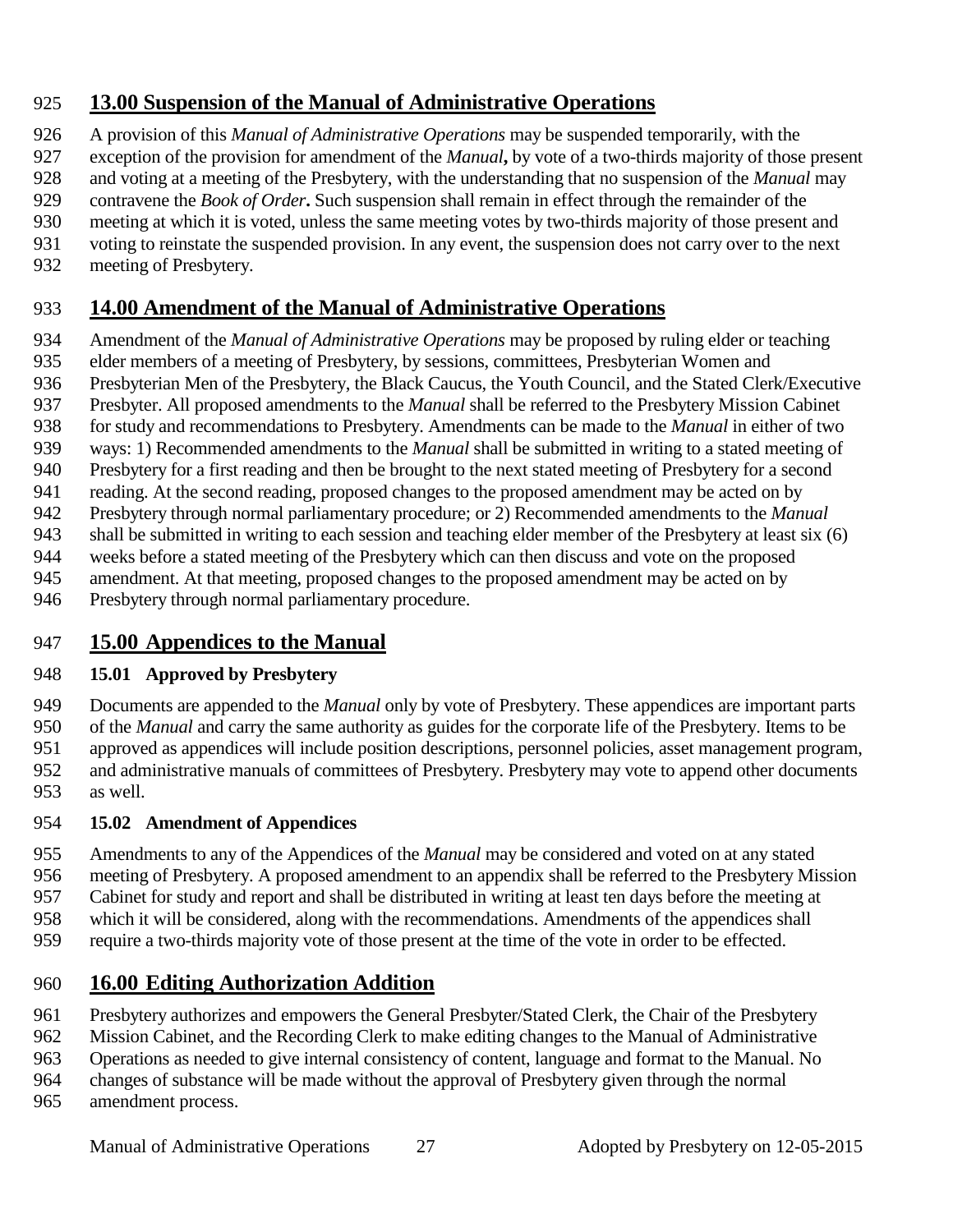| 966                                                                                                                                                                                       | Presbytery of Coastal Carolina                                                                                                                                                                                                                                                                                                                                                                                                                                                                                                                                                                                                                                                                                                                                                                                                                                                                                                                                                                                                                                                                                     |  |  |  |  |
|-------------------------------------------------------------------------------------------------------------------------------------------------------------------------------------------|--------------------------------------------------------------------------------------------------------------------------------------------------------------------------------------------------------------------------------------------------------------------------------------------------------------------------------------------------------------------------------------------------------------------------------------------------------------------------------------------------------------------------------------------------------------------------------------------------------------------------------------------------------------------------------------------------------------------------------------------------------------------------------------------------------------------------------------------------------------------------------------------------------------------------------------------------------------------------------------------------------------------------------------------------------------------------------------------------------------------|--|--|--|--|
| 967                                                                                                                                                                                       | <b>Appendices to the Manual of Operations</b>                                                                                                                                                                                                                                                                                                                                                                                                                                                                                                                                                                                                                                                                                                                                                                                                                                                                                                                                                                                                                                                                      |  |  |  |  |
| 968                                                                                                                                                                                       | Principles of Agreement                                                                                                                                                                                                                                                                                                                                                                                                                                                                                                                                                                                                                                                                                                                                                                                                                                                                                                                                                                                                                                                                                            |  |  |  |  |
| 969                                                                                                                                                                                       | <b>Election of Commissioners</b>                                                                                                                                                                                                                                                                                                                                                                                                                                                                                                                                                                                                                                                                                                                                                                                                                                                                                                                                                                                                                                                                                   |  |  |  |  |
| 970                                                                                                                                                                                       | <b>Committee Mission and Responsibilities</b>                                                                                                                                                                                                                                                                                                                                                                                                                                                                                                                                                                                                                                                                                                                                                                                                                                                                                                                                                                                                                                                                      |  |  |  |  |
| 971<br>972<br>973<br>974<br>975<br>976<br>977<br>978<br>979<br>980<br>981<br>982<br>983<br>984<br>985<br>986<br>987<br>988<br>989<br>990<br>991<br>992<br>993<br>994<br>995<br>996<br>997 | Committees of the Full Presbytery<br>$\bullet$<br><b>Committee on African American Ministries</b><br>1.<br>Committee on Bills and Overtures<br>2.<br>Committee on Latino-Hispanic Ministries<br>3.<br>Committee on Ministry (Commission)<br>4.<br>5. Committee on Nominations Committee<br><b>Committee on Preparation for Ministry</b><br>6.<br>7. Committee on Representation<br>8. Committee on Stewardship Development<br>Committee on Strategic Planning and Organizational Review<br>9.<br>10. Permanent Judicial Commission<br>11. Response Coordinating Team<br>12. Self Development of People<br><b>Functions of Missional Communities</b><br>$\bullet$<br><b>Functions of Presbytery Mission Cabinet</b><br>$\bullet$<br>1. Communications<br>2. Hunger Action<br><b>Mexico Partnership</b><br>3.<br>New Church Development<br>4.<br>Peacemaking<br>5.<br><b>Resource Center</b><br>6.<br><b>Youth Ministry</b><br>7.<br>Temporary or Ad Hoc<br>8.<br><b>Standing Committees of Presbytery Mission Cabinet</b><br><b>Executive Committee</b><br><b>Finance Committee</b><br>2.<br>3. Personnel Committee |  |  |  |  |
| 998                                                                                                                                                                                       | Not included in this document since there are no changes.                                                                                                                                                                                                                                                                                                                                                                                                                                                                                                                                                                                                                                                                                                                                                                                                                                                                                                                                                                                                                                                          |  |  |  |  |
| 999 ●<br>$1000 \bullet$<br>1001<br>1002<br>1003<br>$1004$ $\bullet$<br>$1005$ $\bullet$<br>$1006$ $\bullet$                                                                               | $1007 \bullet$<br><b>Boundary Training and Certification</b><br>Principles of Agreement<br>Position Descriptions for Personnel<br>1008<br>Policy<br>GP/SC<br>$1009$ $\bullet$<br>Election of Synod and General<br>1.<br>2. Other Exempt<br>1010<br><b>Assembly Commissioners</b><br>Non-Exempt<br>3.<br><b>List of Properties</b><br><b>Ethics Policy</b><br><b>Sexual Misconduct Policy</b>                                                                                                                                                                                                                                                                                                                                                                                                                                                                                                                                                                                                                                                                                                                       |  |  |  |  |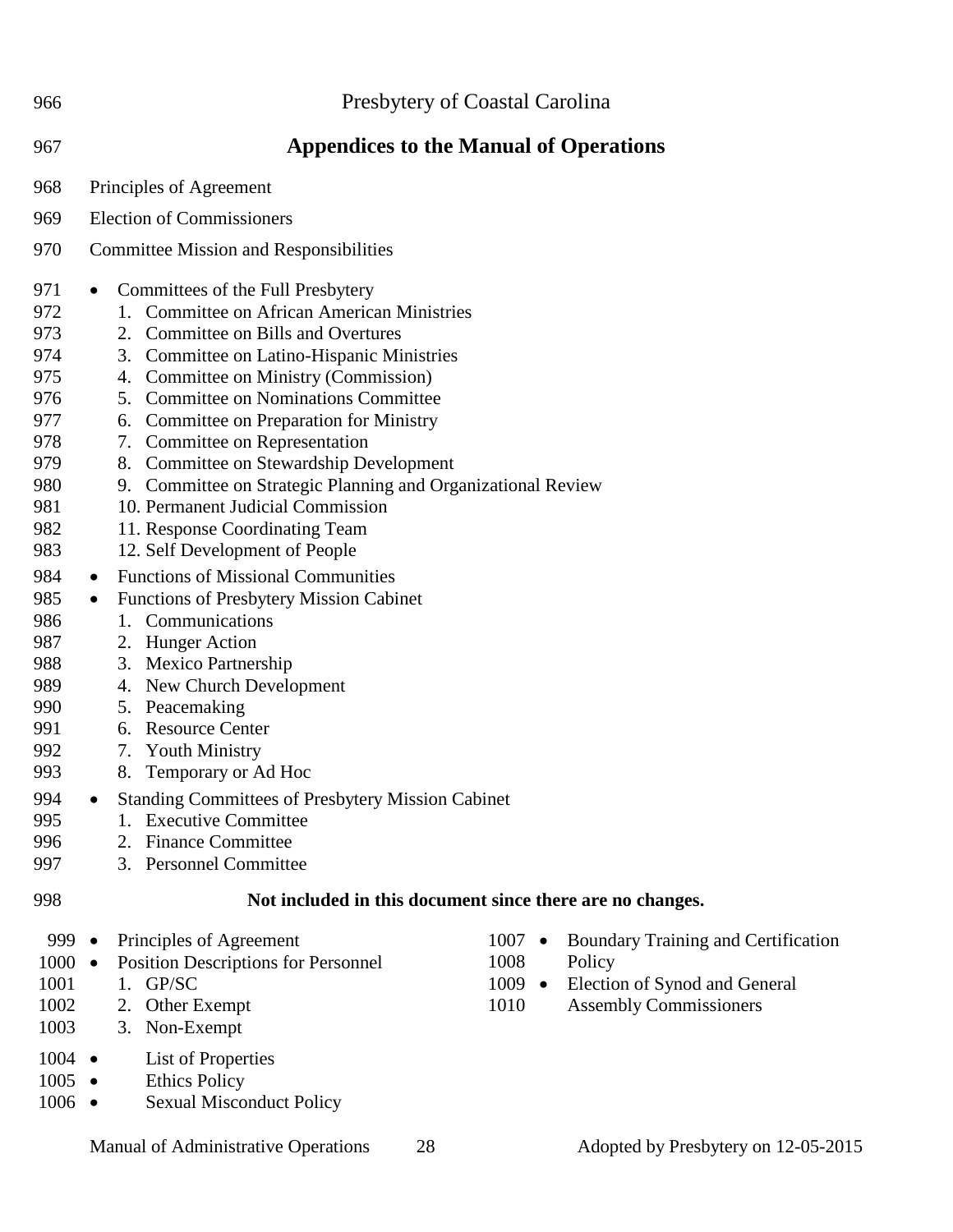## **1.00 Committee for African-American Ministries**

#### **1.10 Membership**

- Membership of the Committee for African-American Ministries shall be nine voting members, with
- representation from each of the regions where there are African-American Churches. A majority of the members shall be African-American.

#### **1.11 Mission**

- To strengthen the ministries and develop unity among the African-American congregations within the
- Presbytery and to assist the Presbytery to become more aware of the needs and gifts of African
- American congregations.

#### **1.12 Responsibilities**

- a. to work closely with Presbytery and Missional Community leadership to plan and promote programs of training, education and fellowship designed to meet the needs of African-Americans in ministry and affirm their role as an integral part of the whole Presbytery;
- b. to develop ways to respond to and work with developing and emerging African-American constituencies in the bounds of Presbytery;
- c. to develop and maintain open lines of communication with other ethnic congregations and groups, as well as with the general leadership of the Presbytery;
- d. to coordinate with the National Black Presbyterian Caucus and work with other ethnic groups and other committees of Presbytery in a common advocacy for racial justice and inclusiveness;
- e. to develop and provide scholarship grants for racial/ethnic persons preparing for ministry;

#### **2.00 Committee on Bills & Overtures**

#### **2.10 Membership**

 Membership of the Committee on Bills & Overtures shall be five voting members, with at least one from each of the three communities of the presbytery and no more than two from the same community.

#### **2.12 Mission**

 To ensure that the Presbytery properly dockets (or refers to a committee or workgroup) all bills and overtures received from member churches or Teaching Elders for presbytery consideration and to review and make recommendations (or referrals to committees or workgroups) regarding requests and communications to Presbytery from other PC(USA) governing bodies.

#### **2.13 Responsibilities**

 a. to review all formal ecclesiastical communications addressed to the Presbytery and make recommendations to the Mission Cabinet and/or the Presbytery concerning action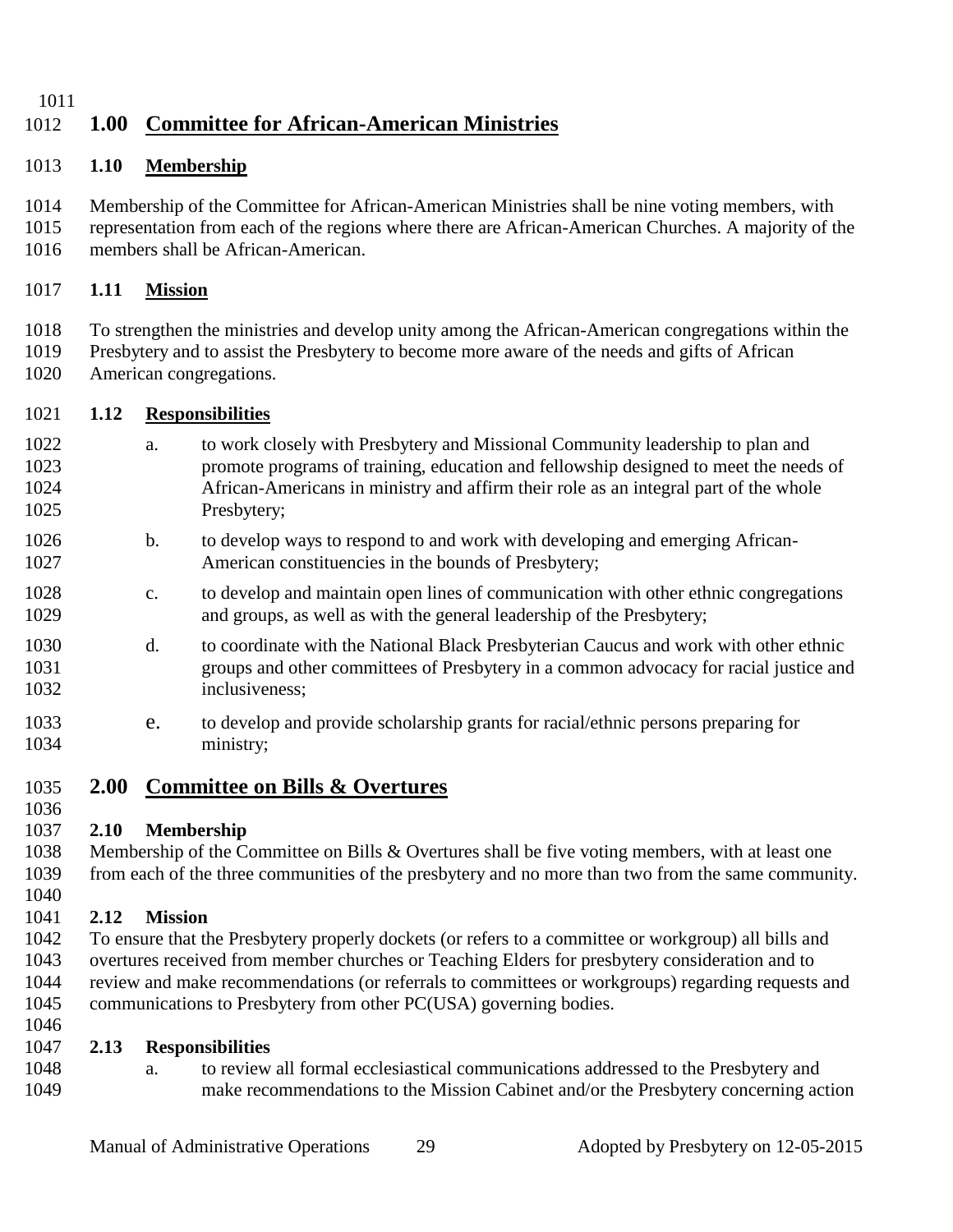| 1050 |               | and response, including procedure for considering the matter in the meeting of                        |
|------|---------------|-------------------------------------------------------------------------------------------------------|
| 1051 |               | Presbytery;                                                                                           |
| 1052 | b.            | to study all proposed amendments to the <i>Book of Order</i> or the <i>Book of Confessions</i> , plan |
| 1053 |               | presentations of the amendments to facilitate understanding and consideration by the                  |
| 1054 |               | Presbytery, and make recommendations of approval/disapproval;                                         |
| 1055 | $C_{\bullet}$ | to study requests or recommendations from sessions, teaching elders, or others and                    |
| 1056 |               | recommend appropriate action to the Presbytery;                                                       |
| 1057 | d.            | to study proposed overtures to the Synod or General Assembly from other presbyteries                  |
| 1058 |               | and recommend appropriate action to the Presbytery;                                                   |
| 1059 | e.            | to convene and study any new business offered at a presbytery meeting and recommend                   |
| 1060 |               | appropriate action to the Presbytery.                                                                 |

#### **3.00 Committee on Latino-Hispanic Ministries**

#### **3.10 Membership**

Membership for the Committee for Latino-Hispanic Ministries shall be twelve voting members made

 up of one representative from each of the six (6) Latino-Hispanic congregations/missions plus all of the Latino-Hispanic pastors (currently 4) and with additional teaching elders drawn from across the

Presbytery to make up the 12 voting members.

#### **3.11 Mission**

 To support and strengthen various Latino-Hispanic congregations, missions and ministries within the Presbytery; to assign pastors to their work and guide congregations in their mission as commissioned by the Commission on Ministry; and to assist the Presbytery to become more aware of the needs and gifts of Latino-Hispanic congregations and missions.

#### **3.12 Responsibilities**

- 1. to work closely with Presbytery and Missional Community leadership to plan and promote programs of training, education and fellowship designed to meet the needs of Latino-Hispanic people in ministry and affirm their role as an integral part of the whole Presbytery;
- 2. to promote involvement of Latino-Hispanic people in the total program, mission and worship of the Presbytery;
- 3. to act in concert with the Commission on Ministry to establish pastoral relationships in Latino-Hispanic Congregations and to guide the ministry of those missions/fellowships which are not yet chartered as congregations of the Presbytery;
- 4. to develop and maintain open lines of communication with other ethnic groups and congregations, as well as with the general leadership of the Presbytery;
- 5. to develop ways to respond to and work with developing and emerging Latino-Hispanic constituencies within the bounds of the Presbytery;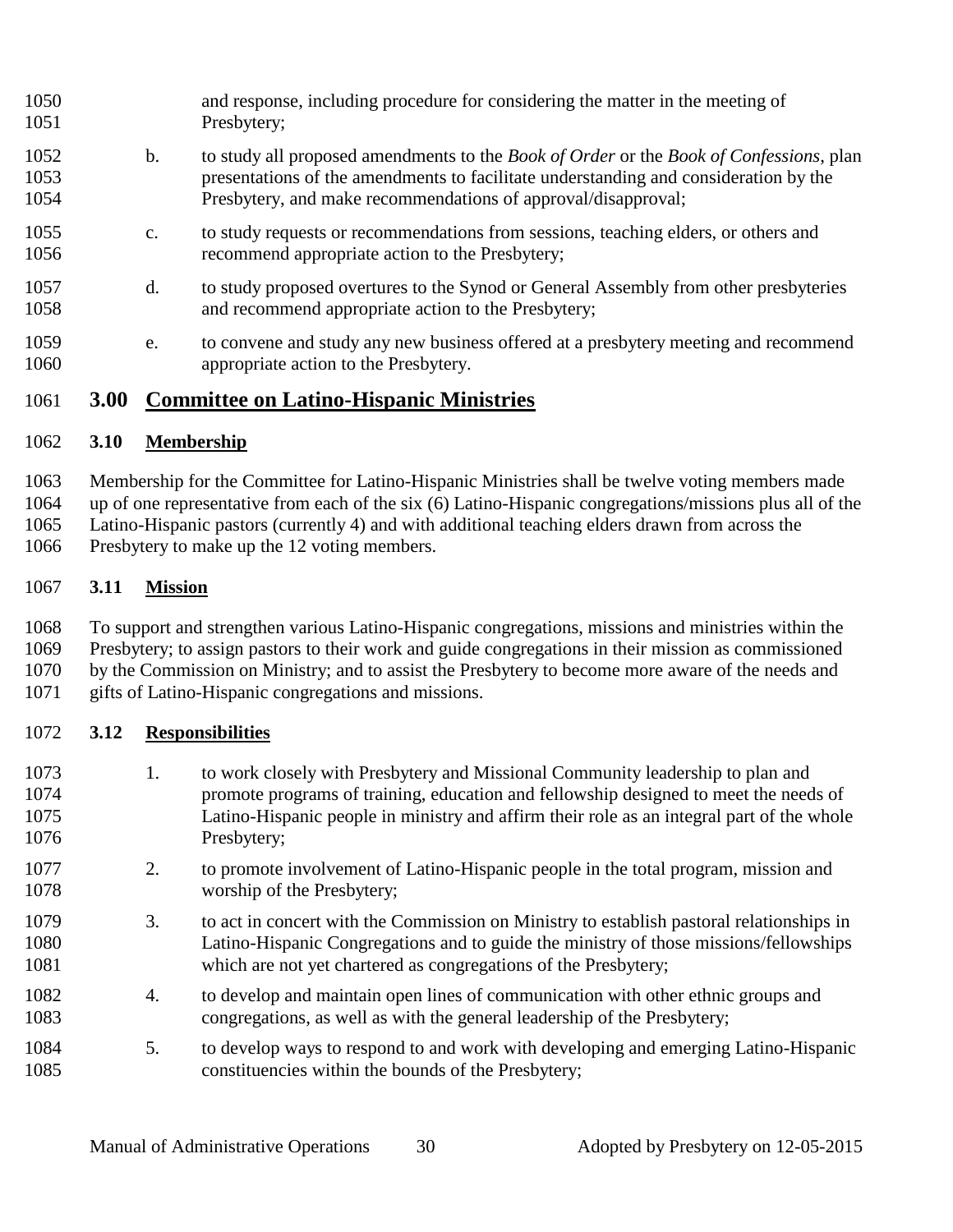- 6. to coordinate with the Latino-Hispanic Caucus of the Synod of the Mid-Atlantic, and with the North Carolina Latino-Hispanic Commissioned Ruling Elder Program (CRE) and/or to develop our own CRE program. 7. to assist the Committee for New Church Development and the Committee for Church Revitalization and Transformation to understand the needs and opportunities of the Latino-Hispanic Community;
- 8. to work with other ethnic groups and other committees of Presbytery in a common advocacy for racial justice and inclusiveness.

## **4.00 Commission on Ministry**

#### **4.10 Membership**

Membership of the Commission on Ministry shall consist of equal numbers of teaching elders

(ministers) and ruling elders (*Book of Order, G*-3.0307). There shall be forty-six (46) voting members,

with fifteen members from each of the three Missional Communities as equally divided between ruling

elders and teaching elders as is possible and a teaching or ruling elder as Chairperson of the

- Commission on Ministry who is not a member of any of the three community Commissions on
- Ministry. The General Presbyter/Stated Clerk and the three Mission Coordinators serve as advisory
- members without vote. (See Section 5.31 of *Manual*.)

#### **4.11 Mission**

To serve as pastor and counselor to teaching elders, ruling elders commissioned to pastoral service, and

- certified Christian educators of the presbytery; to facilitate the relations between the presbytery and its
- congregations, teaching elders, ruling elders commissioned to pastoral service, and certified Christian
- educators; and to settle difficulties on behalf of the presbytery where possible and expedient and to
- provide for the training, examination and commissioning of ruling elders to particular pastoral service.
- (G-3.0307; 2.0903; 2.10)

#### **4.12 Responsibilities**

 The **responsibilities** of the Commission on Ministry and its three Community Commissions are spelled out in the *Commission on Ministry Handbook* and include:

- 1. To develop, review and revise annual goals, objectives, and action plans, to keep full minutes of meetings and actions and to report to the Presbytery on any actions taken on its behalf;
- 2. to facilitate Church-Pastor relations;
- 3. to work with the Missional Communities to develop strategies for the mission of the 1118 church in its area;
- 4. to work through each of the Missional Community's Commissions on Ministry with the churches in the Missional Communities and their leadership groups to address specific needs as they apply to the work of the Committee on Ministry;
- 5. to carry out the constitutionally-assigned functions of examining, receiving, counseling, and dismissing ministers;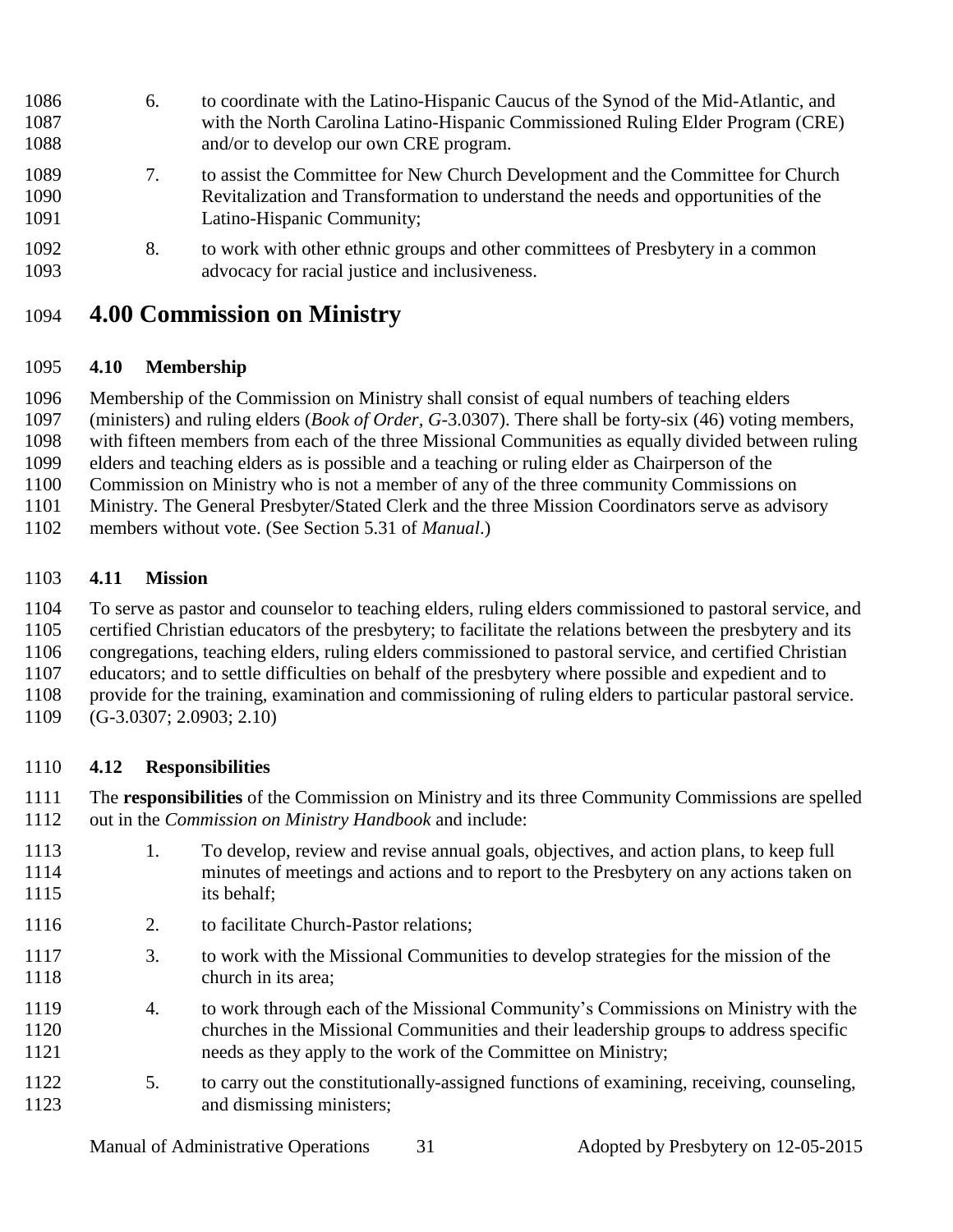| 1124<br>1125<br>1126         | 6.  | to carry out a preliminary examination of candidates for ordination who shall ordinarily<br>preach a sermon before the Presbytery or one of its Missional Community Gatherings as<br>part of the floor examination for ordination;                                                                                    |
|------------------------------|-----|-----------------------------------------------------------------------------------------------------------------------------------------------------------------------------------------------------------------------------------------------------------------------------------------------------------------------|
| 1127<br>1128                 | 7.  | to arrange for the introduction of new teaching elders (ministers) to the Presbytery<br>including sharing of their statements of faith and biographical sketches;                                                                                                                                                     |
| 1129<br>1130<br>1131         | 8.  | to coordinate the training and examination of ruling elders who sense a call to particular<br>pastoral ministry as Commissioned Ruling Elders and provide for their oversight and<br>continuing education;                                                                                                            |
| 1132                         | 9.  | to minister to the ministers and their families;                                                                                                                                                                                                                                                                      |
| 1133<br>1134                 | 10. | to counsel with the Pastor Nominating Committees, and to advise the Sessions of vacant<br>churches with regard to pastoral services;                                                                                                                                                                                  |
| 1135<br>1136                 | 11. | to carry out applicable provisions of the sexual misconduct, ethics, and boundary<br>training and certification policies;                                                                                                                                                                                             |
| 1137<br>1138<br>1139         | 12. | to examine non-PC(USA) ministers being considered for pastoral leadership by<br>congregations in the Presbytery and to provide training and support to any of those<br>permitted to serve congregations of the Presbytery;                                                                                            |
| 1140<br>1141<br>1142<br>1143 | 13. | to work with the Missional Community Mission Coordinators in providing care for<br>churches and their pastors, in counseling churches with regard to pastoral services, and<br>in addressing conflicts and issues that may arise including the appointment of<br>Committees of Inquiry or Administrative Commissions; |
| 1144<br>1145                 | 14. | to appoint Pastoral Teams to work congregations discerning their relationship with the<br>PC(USA) as outlined in the Presbytery's Separation Policy.                                                                                                                                                                  |

#### **4.13 Commission Power**

 The Commission on Ministry and its Community Commissions shall have authority to act for the Presbytery on the following limited matters as detailed in the *Book of Order* and the *Commission on Ministry Handbook*:

- 1. Grant permission for minister members (Teaching Elders) to engage in work outside the geographic bounds and/or jurisdiction of this Presbytery (G-2.0502 and G-2.0503), and to grant permission to minister members of other presbyteries to engage in work within 1153 the bounds and/or jurisdiction of this presbytery.
- 2. Commission Ruling Elders to pastoral service in a congregation G-2.1002
- 3. Validate the ministry of Teaching Elders who are not serving in a pastoral relationship in a particular church and review that ministry on an annual basis – G-2.0503
- 4. Grant Honorable Retired status to teaching elders 2.0503c.
- 5. Approve pastoral relationships in:
- a. Installed pastoral relationships G-2.0504a
- b. Temporary pastoral relationships G-2.0504b
- 1161 c. Approve terms of call  $-G-3.0109b(3)$
- 6. Receive the transfer of ministers of other denominations:
- a. As full members of the Presbytery G-2.0505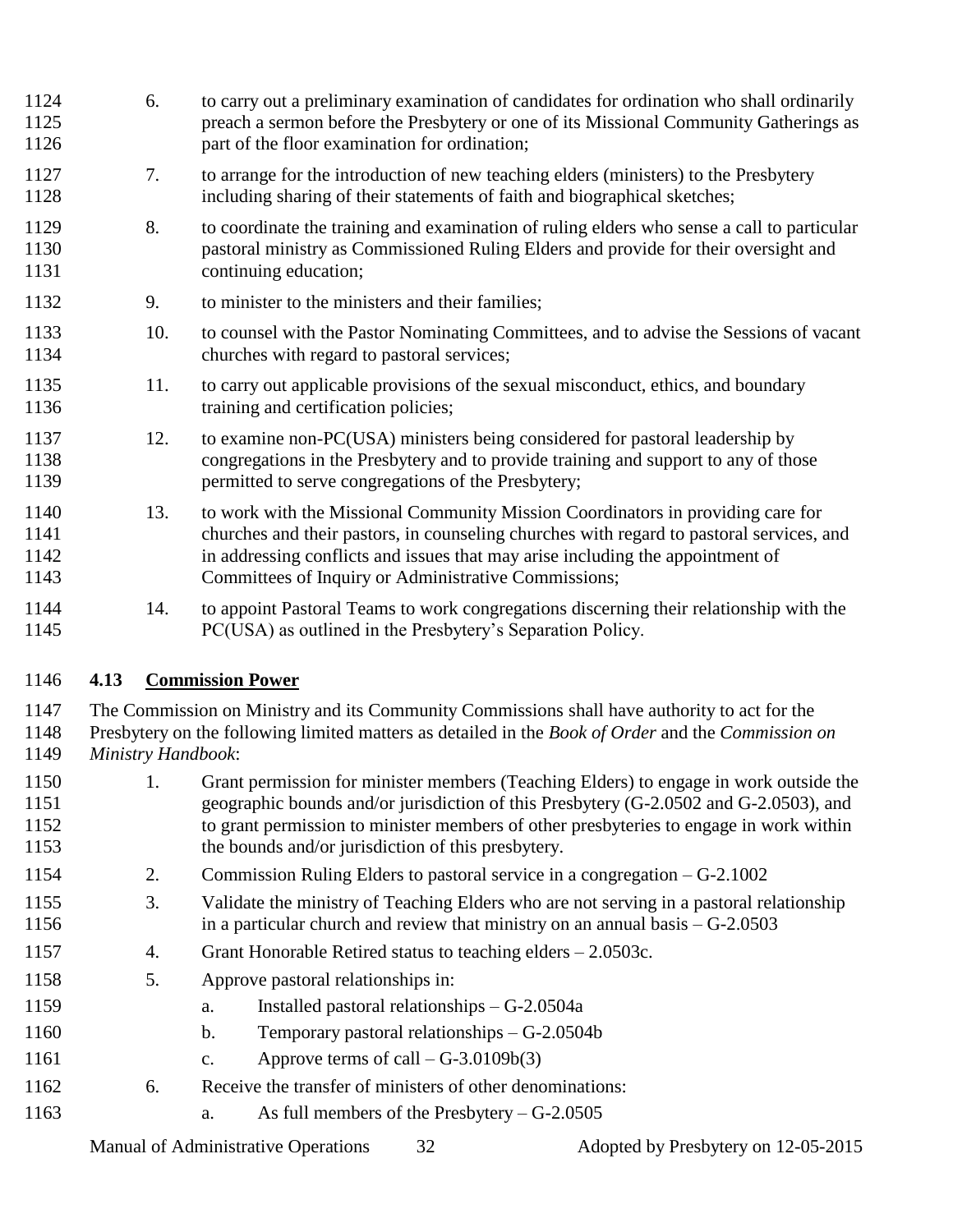- b. As temporary members of the Presbytery G-20506
- 7. Release Teaching Elders from ministry at their request G-2.0507
- 8. Appoint moderators for sessions without an installed pastor G-3.0104
- 9. Name Administrative Commissions to ordain and/or install Teaching Elders to pastoral relationships – G-3.0109b(2); G-3.0109b(3)
- 10. Examine and receive into membership Teaching Elders seeking admission to presbytery  $- G - 3.0109b(3)$
- 1171 11. Counsel with sessions concerning reported difficulties  $G$ -3.0303d(1) (3)

#### **4.14 Authority Reserved to Full Presbytery**

- Any other responsibilities found in the *Book of Order* are reserved to the Presbytery and/or its
- Missional Communities. In particular, the Commission on Ministry **shall not** take action concerning
- the following matters as detailed in the *Book of Order,* **but may** make a recommendation to the full
- Presbytery for **its action**.
- 1177 1. Removal of the name of a Teaching Elder from the role of the Presbytery for failure to be engaged in a validated ministry or to fulfill the criteria for membership-at-large (G-2.0508) or for persisting in work disapproved by the presbytery (G-2.0509).
- 2. Establish minimum compensation for Teaching Elders, Certified Christian Educators and Certified Associate Christian Educators – G-3.0103c

#### **4.15 Authority Reserved to Presbytery and/or Missional Communities**

- Any other responsibilities found in the *Book of Order* are reserved to the Presbytery and/or its
- Missional Communities. In particular, the Commission on Ministry **shall not** take action concerning
- the following matters as detailed in the *Book of Order,* **but may** make a recommendation to the full

#### Presbytery or its Missional Communities for **its action**.

- 1187 1. Assumption of original jurisdiction of a session G-3.0303e
- 2. Exceptions to the prohibition on calling of an Associate Pastor as the next Installed Pastor of a congregation or the calling of a Teaching Elder engaged in a temporary pastoral relationship as the next Installed Pastor of a congregation – G-2.0504c.
- 3. Examination of candidates for ordination as teaching elders.

#### **4.16 Sharing of Actions**

 All faith statements and biographical sketches and actions of the Commission on Ministry related to the reception of minister members of the Presbytery shall be published on the Presbytery's website in a timely manner.

#### **5.00 Committee on Nominations**

- **5.10 Membership**
- Membership of the Committee on Nominations shall be fifteen voting members, with at least four from
- each of the three communities of presbytery. (See Section 5.30 of the Manual of Administrative
- Operations) A representative of the Committee on Representation shall be an advisory member with voice 1201 and no vote.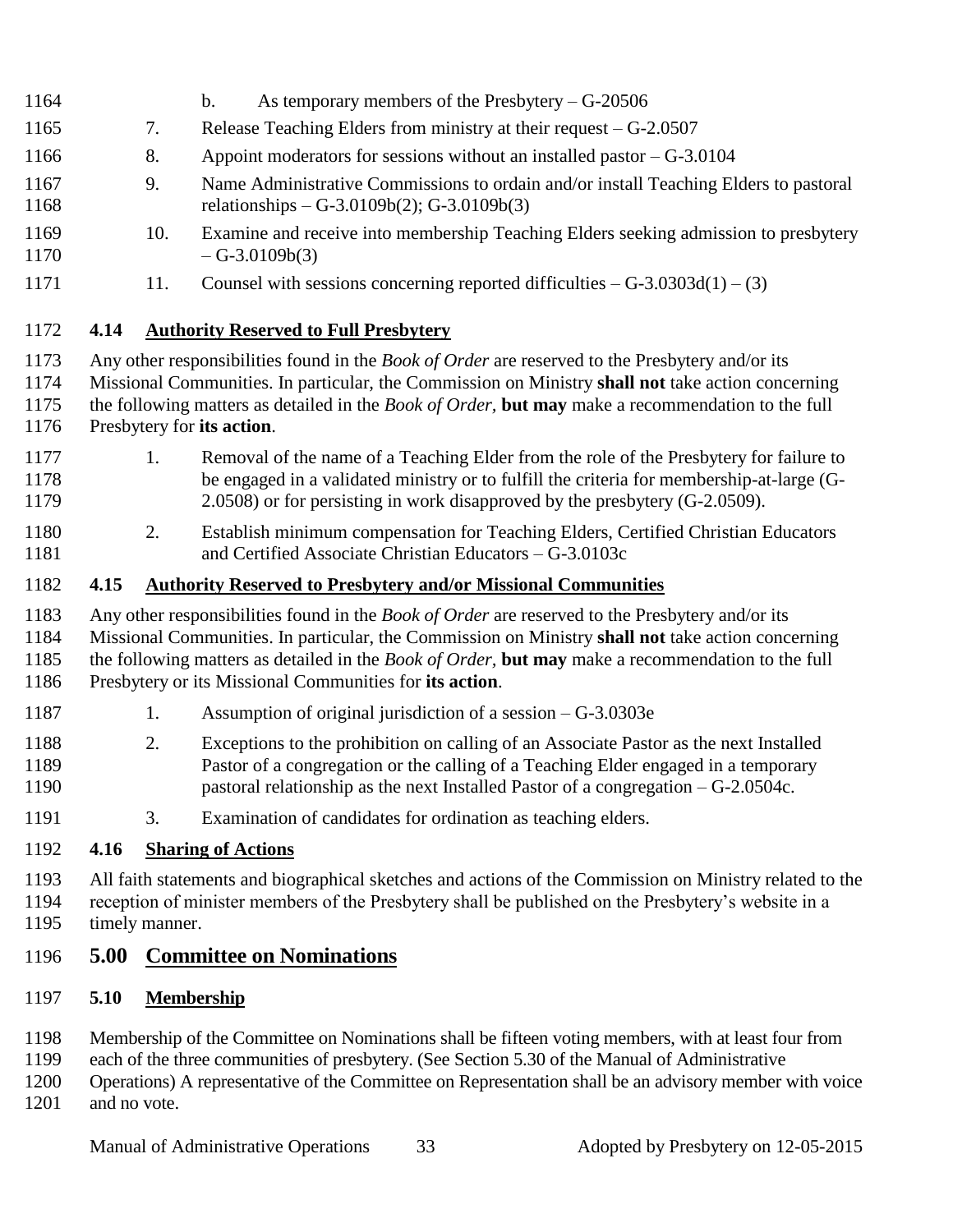#### **5.11 Election**

 Voting members of the Committee on Nominations shall be nominated by the outgoing Moderator of Presbytery annually at the Fall Stated Meeting and elected by the Presbytery. Nominations may also be made from the floor of presbytery.

#### **5.12 Structure of the Committee**

 The Committee on Nominations shall have a Chair, a Vice-Chair, and a Secretary. The Chair shall be recommended to the presbytery by retiring Moderator of the Presbytery.

#### **5.13 Quorum**

A quorum shall be a simple majority of those elected, voting members.

#### **5.14 Mission**

 To identify and nominate qualified candidates to serve on various committees and work groups of the Presbytery.

#### **5.15 Responsibilities**

- 1215 1. to work closely with the leadership of the Mission Communities of the Presbytery on specific needs for leadership of Presbytery committees and work groups;
- 2. to nominate members of the Committees of the full Presbytery (except for the Committee on Nominations), the Response Coordination Team and the Permanent Judicial Commission in accord with the requirements of Manual of Administrative Operations of the Presbytery;
- 3. to nominate the Moderator and Vice-Moderator of the full Presbytery;
- 4. to nominate the Chair and Vice-Chair of the Presbytery Mission Cabinet;
- 5. to nominate the Chairs of the Committees of the full Presbytery;
- 6. to nominate Commissioners and Young Adult Advisory Delegates to meetings of General Assembly and Synod (see Appendix for guidelines);
- 1226 7. to suggest to the Synod and General Assembly nominating committees the names of persons for service on committees of the Synod and the General Assembly.
- **6.00 Committee on Preparation for Ministry**

#### **6.10 Membership**

- Membership of the Committee on Preparation for Ministry shall be twelve voting members, with at least two from each of the three communities of presbytery. (See 7.01) The General Presbyter/Stated
- Clerk serves as an advisory member without vote.

#### **6.11 Mission**

 To have responsibility for care and oversight of persons from churches in the Presbytery who are preparing for ministry of Word and Sacrament and other church vocations.

Manual of Administrative Operations 34 Adopted by Presbytery on 12-05-2015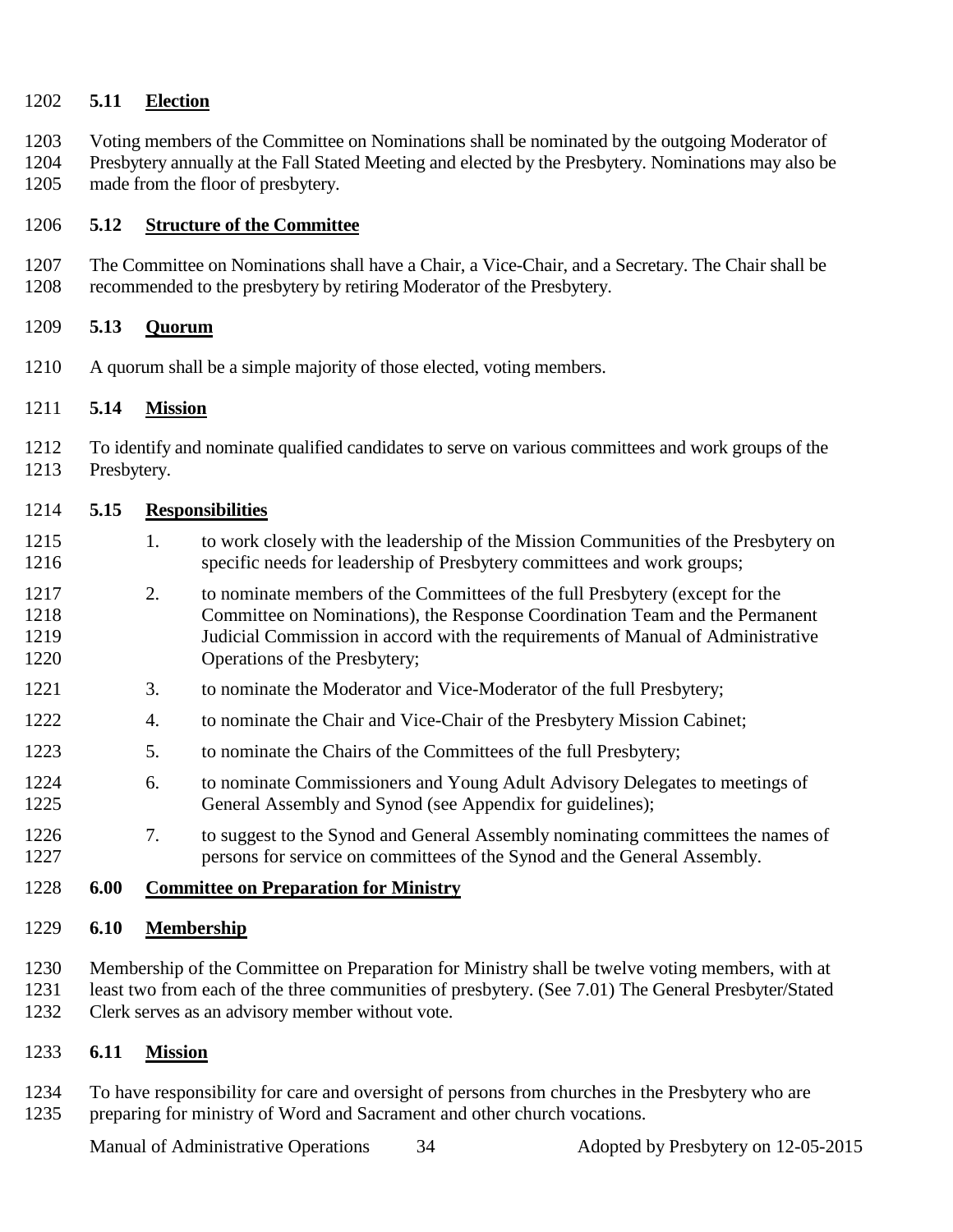#### **6.12 Responsibilities**

- The Committee on Preparation for Ministry shall have responsibility for all those duties described in the *Book of Order, G*-2.06:
- a. to review and revise annual goals, objectives, action plans, and prepare annual reports and minutes;
- 1241 b. to work with regional leadership groups on specific needs;
- c. to take the lead in providing supervision, oversight, care and encouragement for persons preparing for service as ministers of Word and Sacrament and other church professions;
- d. to promote ministry as a career option among the churches and other church professionals and institutions of the Presbytery of Coastal Carolina.

#### **6.13 Commission Power**

The Committee on Preparation for Ministry is granted authority, when all pertinent requirements have

been met, to enroll inquirers and to dismiss inquirers and candidates for ministry to other Presbyteries

and report these actions to the next stated meeting of Presbytery. The Committee on Preparation for

Ministry shall appoint ruling elders and teaching elders to serve as this Presbytery's readers of

examinations for candidates for ordination (*Book of Order*, G-3.0202b).

#### **7.00 Committee on Representation**

#### **7.10 Membership**

 Membership of the Committee on Representation shall be at least six voting members, representing the three Missional Communities of the Presbytery. In so far as possible, the committee shall include male and female, young adults, clergy and lay persons, and persons with disabilities. A majority of the

membership shall be racial ethnic persons.

#### **7.11 Mission**

 To advise Presbytery Mission Cabinet regarding the implementation of principles of unity and diversity; to advocate for diversity in leadership; and to consult with Presbytery Mission Cabinet on the employment of personnel in accordance with the principles of unity and diversity in the *Book of Order*

F-1.0403.

#### **7.12 Responsibilities**

- The Committee on Representation shall have the following responsibilities based on the *Book of Order, G*-3.0103:
- a. To work with the Committee on Nominations to assure inclusiveness in nominating persons 1267 to committees of Presbytery.
- b. To report to the Presbytery and Synod annual goals and objectives, minutes, and an annual report on the inclusiveness of the membership of Presbytery committees.
- c. To assure that Presbytery Mission Cabinet and staff practice the principles of inclusiveness and diversity in all policy development and hiring practices.

Manual of Administrative Operations 35 Adopted by Presbytery on 12-05-2015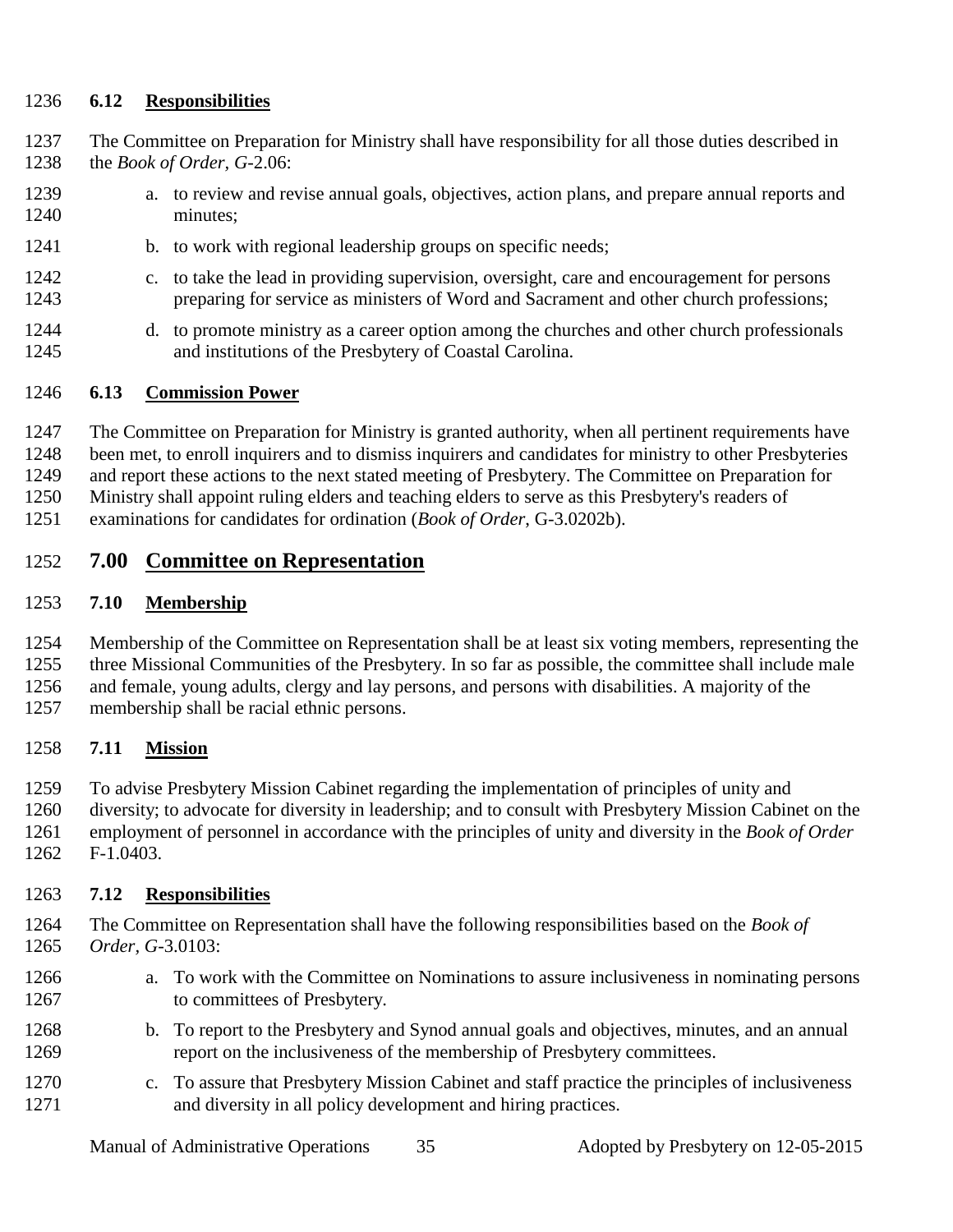d. To provide resources to congregations, in consultation with the mission coordinators, on inclusiveness and diversity.

#### *Book of Order: G-3.0103 Participation and Representation*

 The councils of the church shall give full expression to the rich diversity of the church's membership and shall provide for full participation and access to representation in decision-making and employment practices (F-1.0403). In fulfilling this commitment, councils shall give due consideration to both the gifts and requirements for ministry (G-2.0104) and the right of people in congregations and councils to elect their officers (F-3.0106).

 Each council shall develop procedures and mechanisms for promoting and reviewing that body's implementation of the church's commitment to inclusiveness and representation. Councils above the session shall establish by their own rule committees on representation to fulfill the following functions: to advise the council regarding the implementation of principles of unity and diversity, to advocate for diversity in leadership, and to consult with the council on the employment of personnel, in accordance with the principles of unity and diversity in F-1.0403. A committee on representation should not be merged with another committee or made a subcommittee of another committee.

#### **8.00 Committee for Stewardship Development**

#### **8.10 Membership**

 Membership of the Committee for Stewardship Development shall be nine voting members, with at least two people from each of the three communities of presbytery and including persons who have special skills in stewardship and funds development. (See 7.01)

#### **8.11 Mission**

 To plan and oversee opportunities for mission interpretation, stewardship education, and funds development, including capital campaigns for presbytery's mission.

#### **8.12 Responsibilities**

- a**.** to review and revise annual goals, objectives, action plans, and prepare annual reports and minutes;
- b. to work with the Presbytery Mission Cabinet, with Mission Coordinators, and with congregations to interpret the program and mission of the whole Church, and to encourage and enable support for the work of the Church;
- c**.** to provide resources and training opportunities for local church leaders in stewardship responsibility and in church programs of stewardship;
- d. to encourage the use of year-round programs of stewardship of time, talent, and resources;
- e**.** to interpret and encourage support of Special Offerings authorized by the General Assembly or the Synod, working with other committees of the Presbytery as appropriate;
- f**.** to advise the Presbytery Mission Cabinet with regard to strategies for securing adequate 1307 funds for mission and ministry;
- Manual of Administrative Operations 36 Adopted by Presbytery on 12-05-2015 g. to oversee any capital funds campaigns authorized by the Presbytery Mission Cabinet.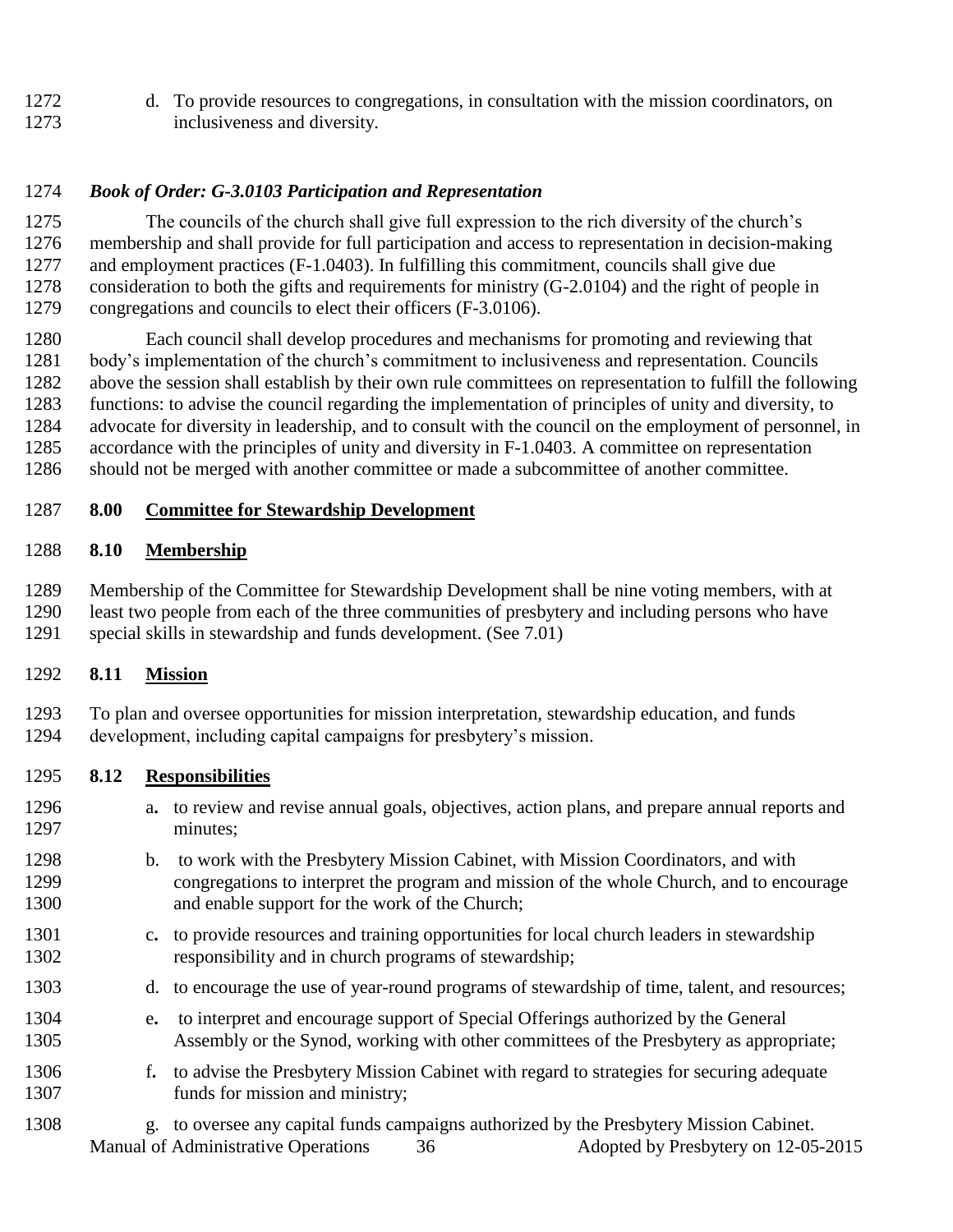#### **9.00 Committee on Strategic Planning and Organizational Review**

#### **9.10 Membership**

Membership of the Committee for Strategic Planning and Organizational Review shall be nine voting

members, with at least two from each of the three Missional Communities of the presbytery. The

General Presbyter/Stated Clerk serves as an advisory member without vote.

#### **9.11 Mission**

To oversee the various aspects of Strategic Planning and Organizational Review for the Presbytery.

#### **9.12 Responsibilities**

#### **Strategic Planning**

- a. to oversee the strategic planning process relating to vision, mission, core values, goals, objectives and action plan;
- b. to provide tools to Presbytery's Cabinet and staff for development of annual goals, objectives and action plans;
- c. to communicate annually to the committees of Presbytery the shared vision of the Presbytery.
- d. to be the vehicle for sessions, pastors, and congregations to communicate their input with regard to the work of the Presbytery and the implementation of the 5-year plan.
- e. to serve as a resource to local churches for long range planning strategies;

#### **Organizational Review**

- a. to review the organizational design of the Presbytery with reference to the importance of meeting the needs of local churches;
- b. to provide an evaluation instrument for Presbytery, Cabinet, and Committee, meetings;

#### **10.00 Permanent Judicial Commission**

#### **10.10 Membership**

 Membership of the Permanent Judicial Commission shall be seven members, teaching elders and ruling elders in as nearly equal numbers as possible, for six-year terms in three classes, in accord with the requirements of *Book of Order,* D-5.0000.

- **10.11 Responsibilities**
- The Permanent Judicial Commission shall have responsibilities detailed in the *Rules of Discipline* of the
- *Book of Order* and shall conduct its business in strict accord with the requirements of the *Rules of Discipline.*

#### **10.12 Initiation of Preliminary Procedures in Judicial Process**

Manual of Administrative Operations 37 Adopted by Presbytery on 12-05-2015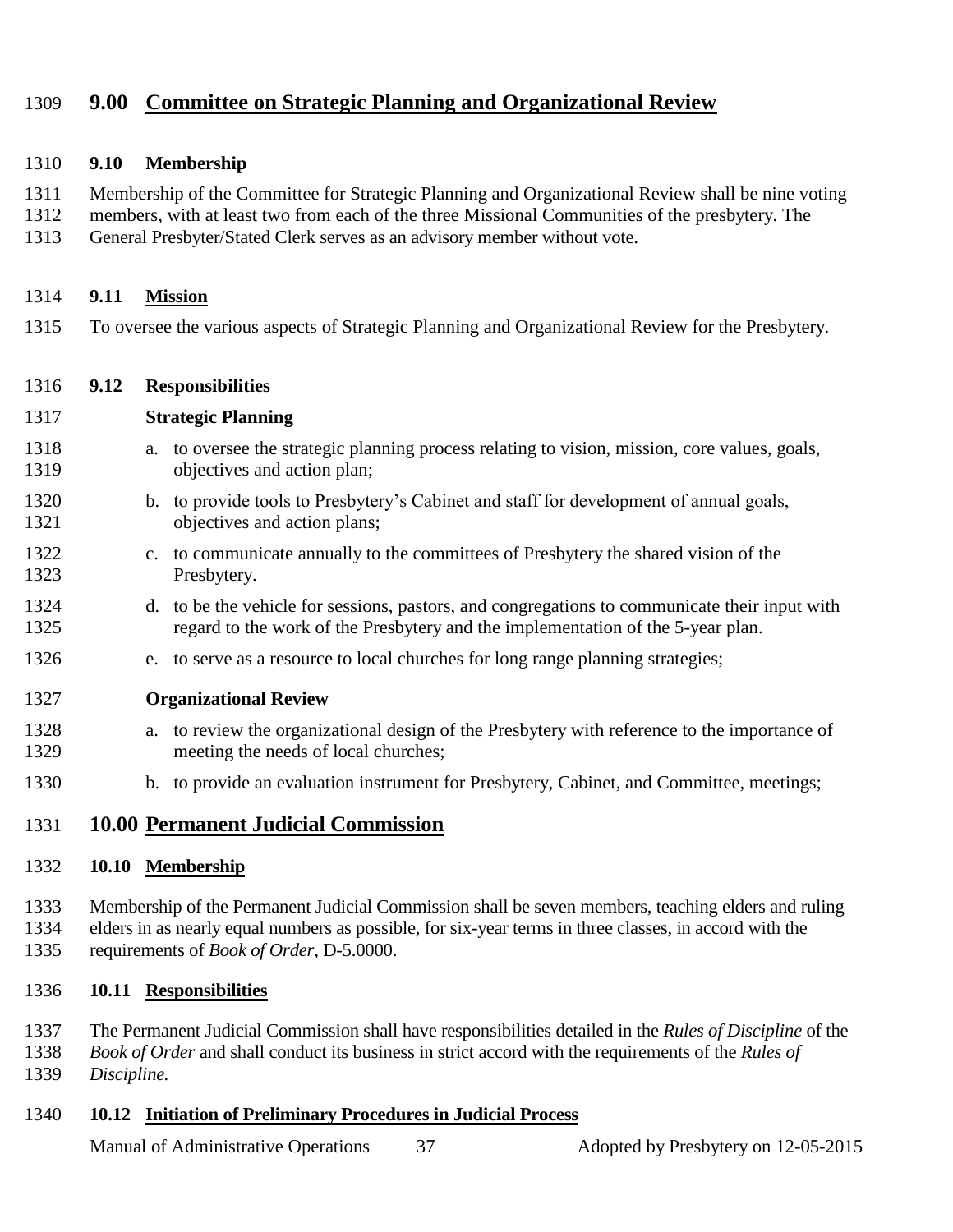- a. When the Stated Clerk receives notification that the Presbytery is a respondent in a remedial case, as soon as possible the Stated Clerk shall notify the Moderator of Presbytery, who promptly shall appoint a committee of counsel of three persons provided for in Section D-6.0300 of the *Book of Order***.** These actions shall be reported to Presbytery at its next stated meeting.
- b**.** When the Stated Clerk receives an accusation filed according to section D-10.0100 of the *Book of Order***,** as soon as possible the Stated Clerk shall notify the Moderator of Presbytery, who promptly shall appoint an investigating committee of five persons as provided in Section D-10.0201 of the *Book of Order***.** These actions shall be reported to Presbytery at its next meeting.
- c. When the Stated Clerk receives a request for an inquiry for vindication under Section D- 9.0000 of the *Book of Order***,** the Commission on Ministry shall function as Presbytery's "appropriate committee" to ascertain whether it is proper to grant the request (D-9.0101a).

#### **11.00 Response Coordinating Team**

#### **11.10 Membership**

 The Response Coordination Team (hereinafter RCT) is a committee of seven (7) ministers, elders, and members of churches of Presbytery of Coastal Carolina responsible for coordinating Presbytery's response under this Policy to reports of alleged sexual misconduct. Members of the RCT shall be elected by the Presbytery upon nomination by the Committee on Nominations, with the goal of having one person on the RCT from each of the Presbytery's six regions. The RCT shall be composed of three classes of approximately equal size. Terms of service shall be three years, except that members may be elected to shorter terms in order to establish classes or to fill unexpired terms. The RCT shall designate one member as the Chair.

#### **11.11 Mission**

 The RCT is charged with the responsibility to assure that an objective, effective, expeditious, and caring response is made to reports of sexual misconduct.

#### **11.12 Responsibilities**

 The Response Coordination Team shall work in consultation with the Stated Clerk, the Chairs of the Committee on Ministry and the Personnel Committee, and the executive committee of Presbytery Council to recruit a pool of resource persons to serve effectively as potential members of a Care Team. The pool should consist of at least eight persons from each of the Presbytery's three Missional Communities, and may be comprised in part of one or more members of the RCT. Individuals in the pool shall be expected to participate in only one Care Team in a period of three years. Additional teams may be implemented if needed. The RCT should seek to recruit as potential Care Team members persons who possess professional expertise and/or extensive experience in the following areas:

- 1376 Psychological counseling, with particular experience in the area of sexual abuse and its aftermath, as well as pastoral care;
- 1378 Child advocacy;

Manual of Administrative Operations 38 Adopted by Presbytery on 12-05-2015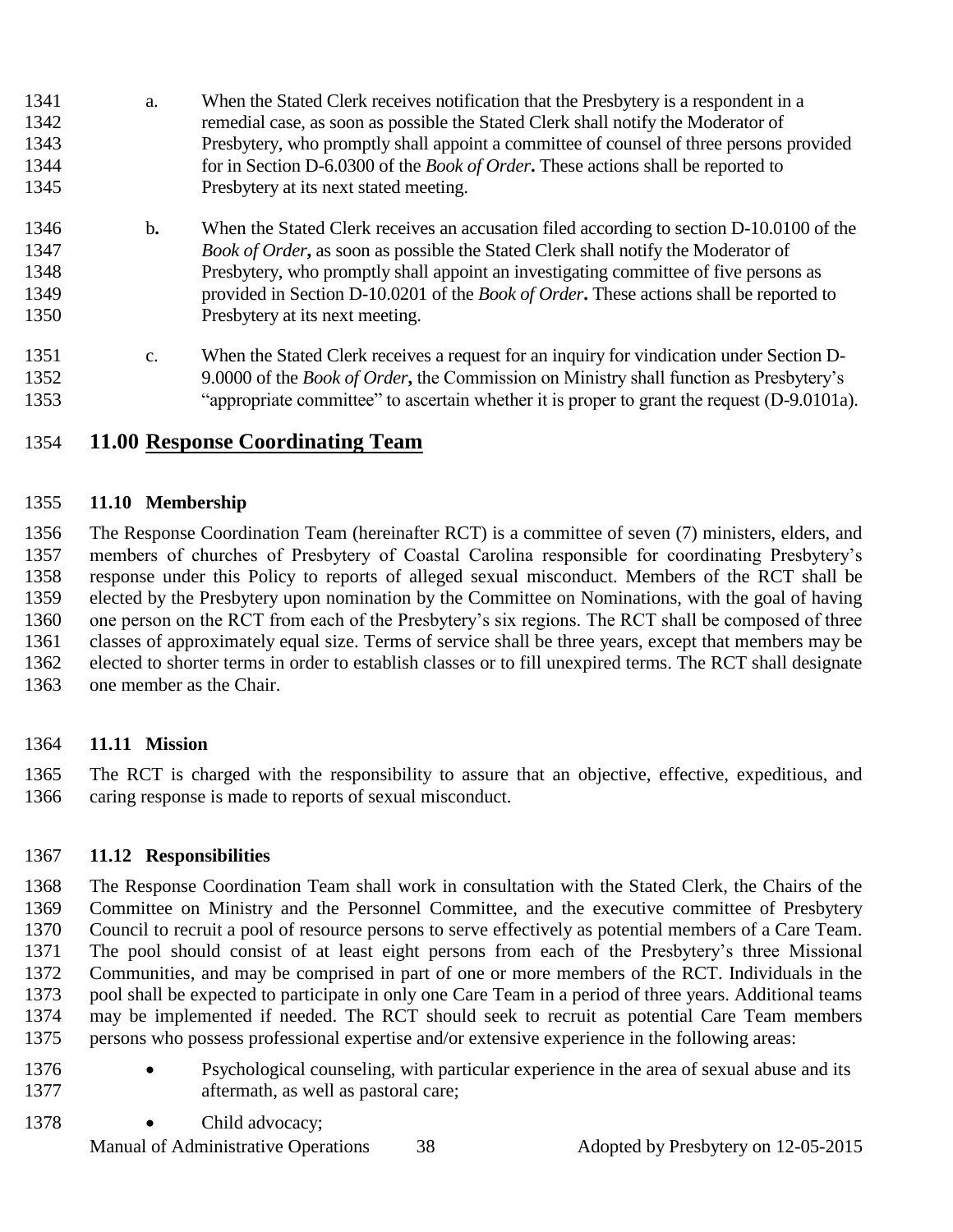- 1379 Law, with particular experience in sexual harassment or abuse, civil tort proceedings, criminal proceedings involving matters of due process, and domestic relations law;
- 1381 Conflict management and resolution;
- 1382 Insurance and risk management; and
- 1383 Personnel management and training.

#### **12.00 Committee on Self-Development of People**

#### **12.10 Membership**

1386 Membership of the Committee on Self-Development of People shall be no less than six. No less than  $\frac{3}{4}$ of the committee shall be Presbyterian; the majority of the committee shall be racial ethnic minorities.

#### **12.11 Mission**

 To partner with others seeking to change the structures that perpetuate poverty, oppression and injustice.

#### **12.12 Responsibilities**

| 1392 |    | to review and validate self-development projects, in consultation with the National      |
|------|----|------------------------------------------------------------------------------------------|
| 1393 |    | Committee on Self-Development of People;                                                 |
| 1394 | 2. | to receive proposals and fund projects in accord with the guidelines and criteria of the |
| 1395 |    | National Committee on Self-Development of People;                                        |
| 1396 | 3. | to promote the cause of self-development of people within Presbytery;                    |
| 1397 | 4. | to advocate for the needs of the poor and oppressed people within the bounds of          |
| 1398 |    | Presbytery;                                                                              |
| 1399 | 5. | to engage in dialogue with communities of poor and oppressed people to seek ways and     |
| 1400 |    | means for Presbytery to be engaged in partnership with them.                             |
|      |    |                                                                                          |

**12.13** The Committee on Self-Development of People conforms in membership, mission and

responsibilities to guidelines established by the national committee. While the committee is not

considered one of Presbytery's Program or Operational Committees because of its unique nature, this

committee description is included with those of the operational committees.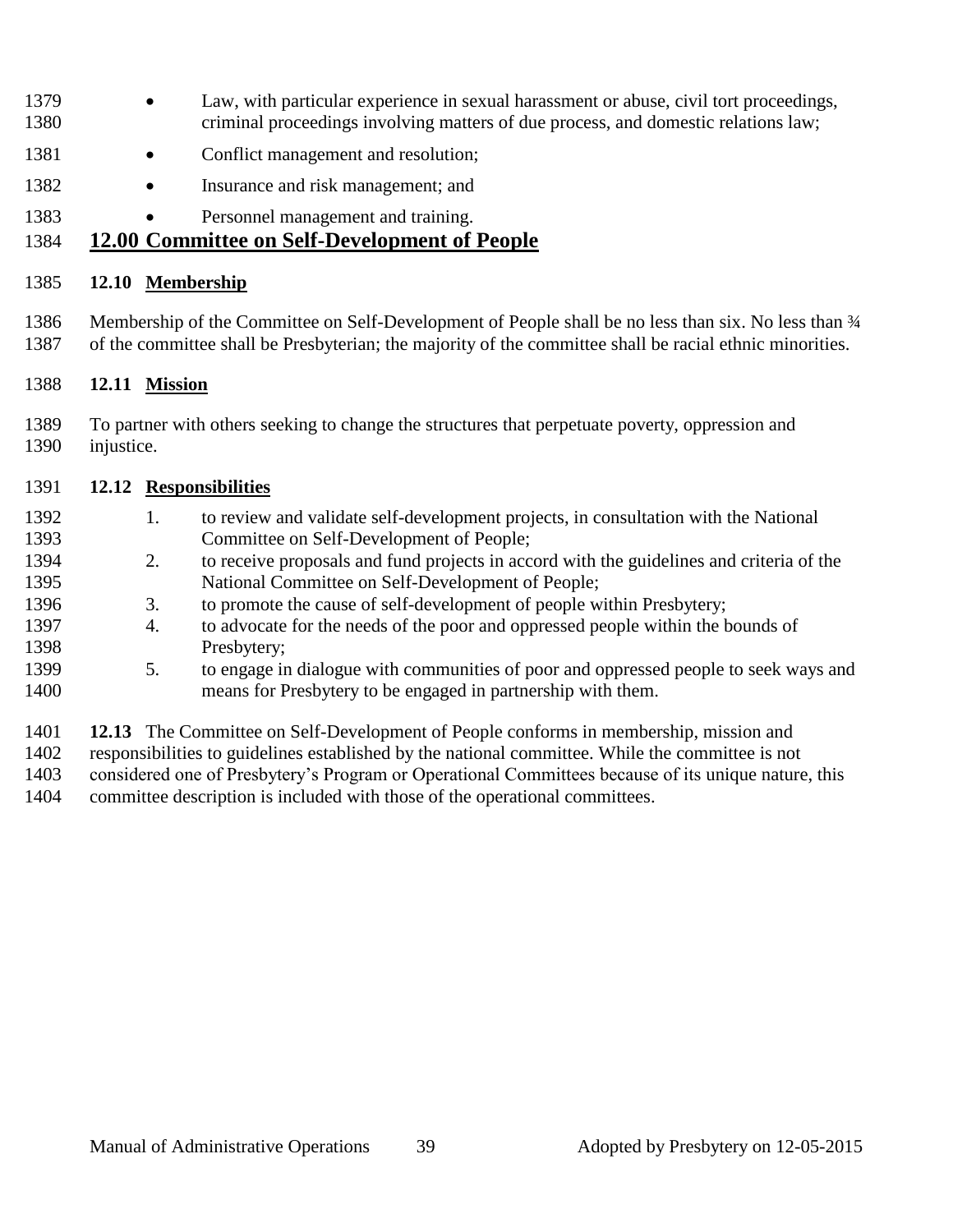| 1406 | <b>Functions of the of</b> |
|------|----------------------------|
| 1407 | the Missional Communities  |
|      |                            |

 Certain critical, core functions of our life together as the Presbytery of Coastal Carolina are assigned to the three Missional Communities (East, Central, and West) in order to link them more closely to the congregations that make up the Presbytery and to enable the Mission Communities to respond more quickly and concretely to the needs of local congregations and their members.

- This plan does not spell out how these core functions should be carried out. We hope that each Missional
- Community will develop a variety of ways of addressing these (and other functions) in their part of the Presbytery.
- These responses may well involve sharing ideas, personnel, and resources across two or more of the Missional
- Communities just as a Missional Community may focus its attention on a part of its region.
- In addition to informal coordination among the three Missional Communities, a major part of the work of the
- Presbytery Mission Cabinet will be to learn from and enable the mission of the three Missional Communities.
- The functions listed below are intended as suggestions for consideration by the Missional Communities as they
- 1420 plan their work and life together. Programs to support these critical functions might take place at Community<br>1421 Gatherings, in other Community-wide events, or in smaller groupings of congregations.
- Gatherings, in other Community-wide events, or in smaller groupings of congregations.

#### **CF-1.00 Christian Formation**

The Missional Communities (either jointly or independently) should consider opportunities to promote Christian

- formation and leadership development within and among their congregations. Such formation should focus on
- 1425 equipping leaders and members of our congregations to be more active disciples and apostles of the Gospel of
- Jesus Christ in their communities and to support the ministry and mission of their congregations.

#### **CF-2.00 Congregational Vitality (Transformation)**

The Missional Communities (either jointly or independently) should consider opportunities to develop vibrant

- 1429 congregations within and among their Communities. Such development should focus on assisting congregations to<br>1430 discover the abundant spiritual resources within our faith in Jesus Christ and a clearer sense of thei
- discover the abundant spiritual resources within our faith in Jesus Christ and a clearer sense of their call to join in
- God's mission in the world.

#### **CF-3.00 Shared Mission**

- To promote and support the mission of Presbytery and PC(USA), special ministries such as campus ministries, prison ministries, counseling centers, and ecumenical and institutional relations.
- The Missional Communities (either jointly or independently) should consider opportunities to develop concrete
- ways that congregations or groups of congregations could join together in God's mission to the world. These
- shared mission opportunities could take many forms including joint work camps, community gardens or other
- hunger action projects, support of mission coworkers in other countries through Presbyterian World Mission,
- mission fairs, Habitat for Humanity builds, barn-raisings for neighboring congregations, campus ministry
- programs, support of key community ministries within the Missional Community, etc.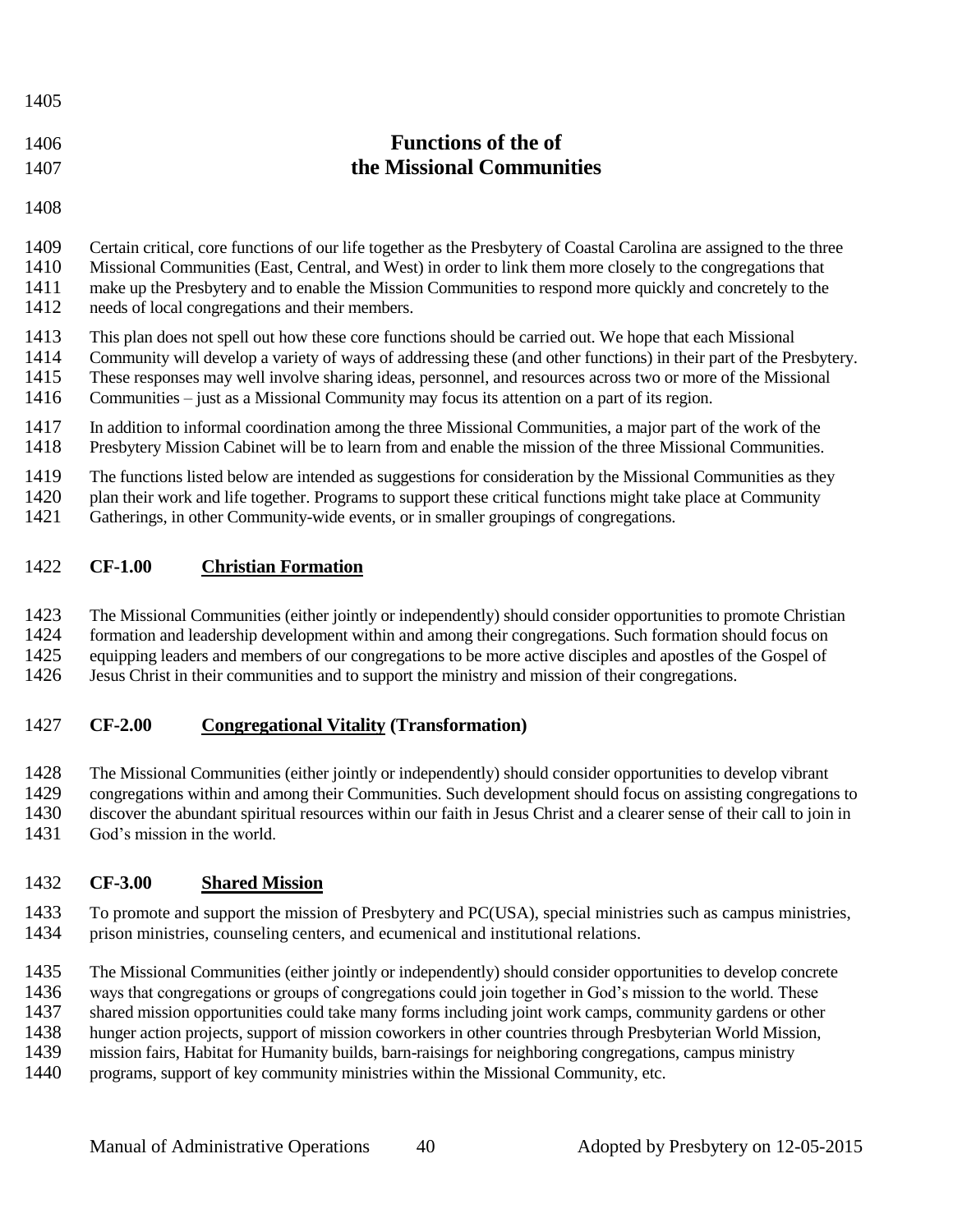#### 1441 **CF-4.00 Sessional Records**

- 1442 To fulfill the *Book of Order* (G-3.0108a) responsibilities of annual review of the proceedings and actions of sessions under its care.
- 1444 The Missional Communities (either jointly or independently) should develop mechanisms for the review of
- 1445 sessional records including their minutes, rolls, and registers and report their findings to the Missional Community<br>1446 or Presbytery as appropriate.
- or Presbytery as appropriate.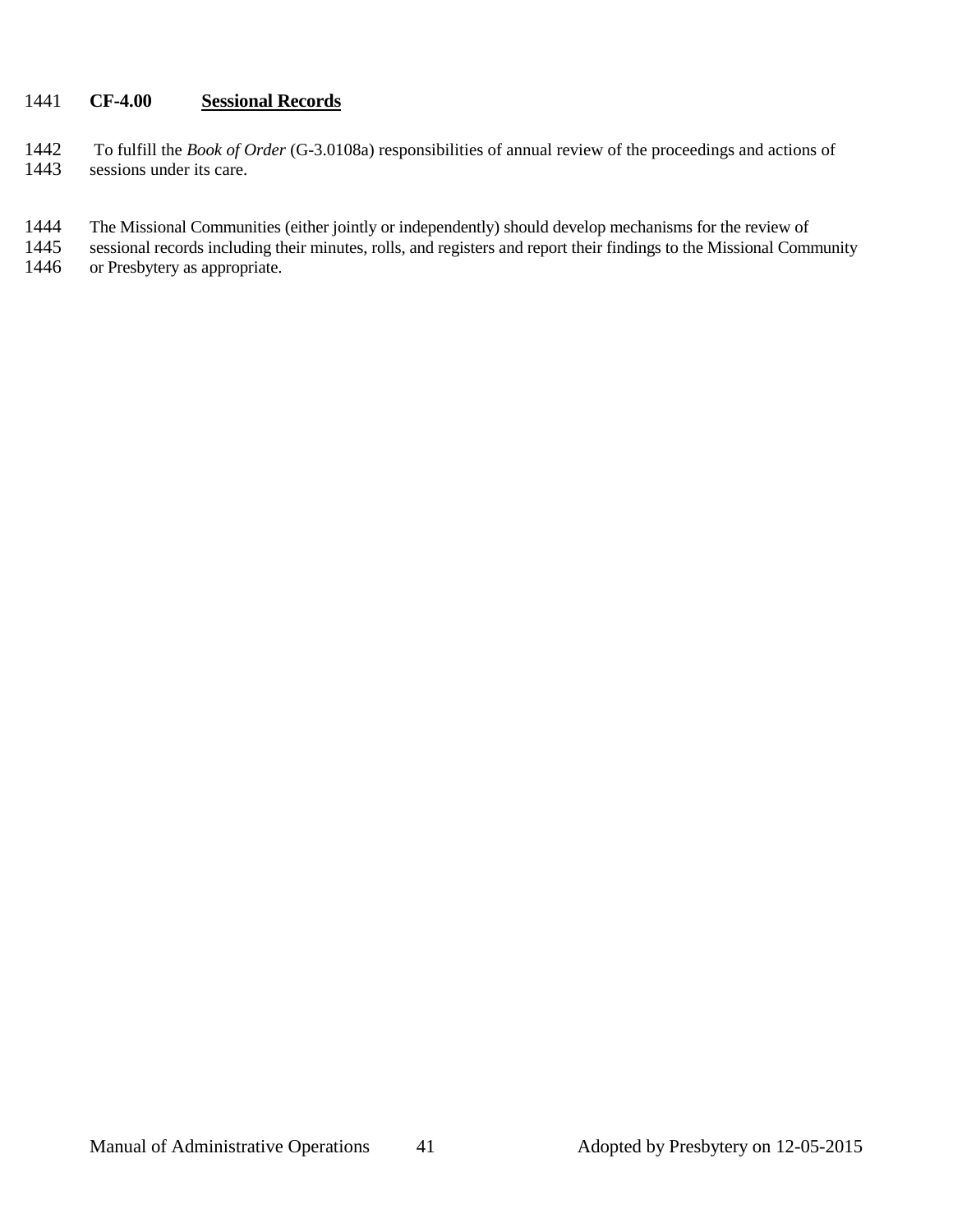| .     |                                |
|-------|--------------------------------|
| 1448  | <b>Functions of the of</b>     |
| -1449 | the Presbytery Mission Cabinet |

In addition to its roles as guardian of the vision of the Presbytery, monitor of administrative and fiduciary

requirements, and coordination of ministry across the Presbytery, the Presbytery Mission Cabinet is

charged with coordinating certain key functions of the whole Presbytery so that they are available to each

Missional Community, Committee or other work group with in the Presbytery. Among these general

functions are the following:

## **PF-1.00 Communications**

The Presbytery Mission Cabinet will establish a way to support the work of the Presbytery through good

communication networks and technologies. Special attention should be given to equipping the

committees, Missional Communities, and other parts of the Presbytery to share a coherent and positive

message of our work for Jesus Christ in the world.

## **PF-2.00 Hunger Action**

The Presbytery Mission Cabinet will establish a way to promote Christian action on hunger issues

including raising funds and distributing them to programs that address both the root causes of poverty and

hunger and assisting those who are currently experiencing food insecurity. These approaches may be in

coordination with the three Missional Communities or through other organizations, institutions, or

congregational initiatives.

## **PF-3.00 Mexico Partnership**

 The Presbytery Mission Cabinet will establish a way to promote our partnership with the Gulf of Mexico Presbytery and to encourage both congregation-to-congregation partnerships and joint projects in which 1469 the two presbyteries can share.

## **PF-4.00 New Church Development**

 The Presbytery Mission Cabinet will establish a way to support the development of various worshipping communities into congregations of this Presbytery as well as exploring new opportunities to establish worshipping communities and/or new church developments. The PMC is also responsible establishing a mechanism for supervising any new church developments and for encouraging the financial support of new church developments.

## **PF-5.00 Peacemaking**

 The Presbytery Mission Cabinet will establish a way to support peacemaking efforts within the Presbytery and its Missional Communities by promoting and coordinating initiatives of the Presbyterian Mission

Manual of Administrative Operations 42 Adopted by Presbytery on 12-05-2015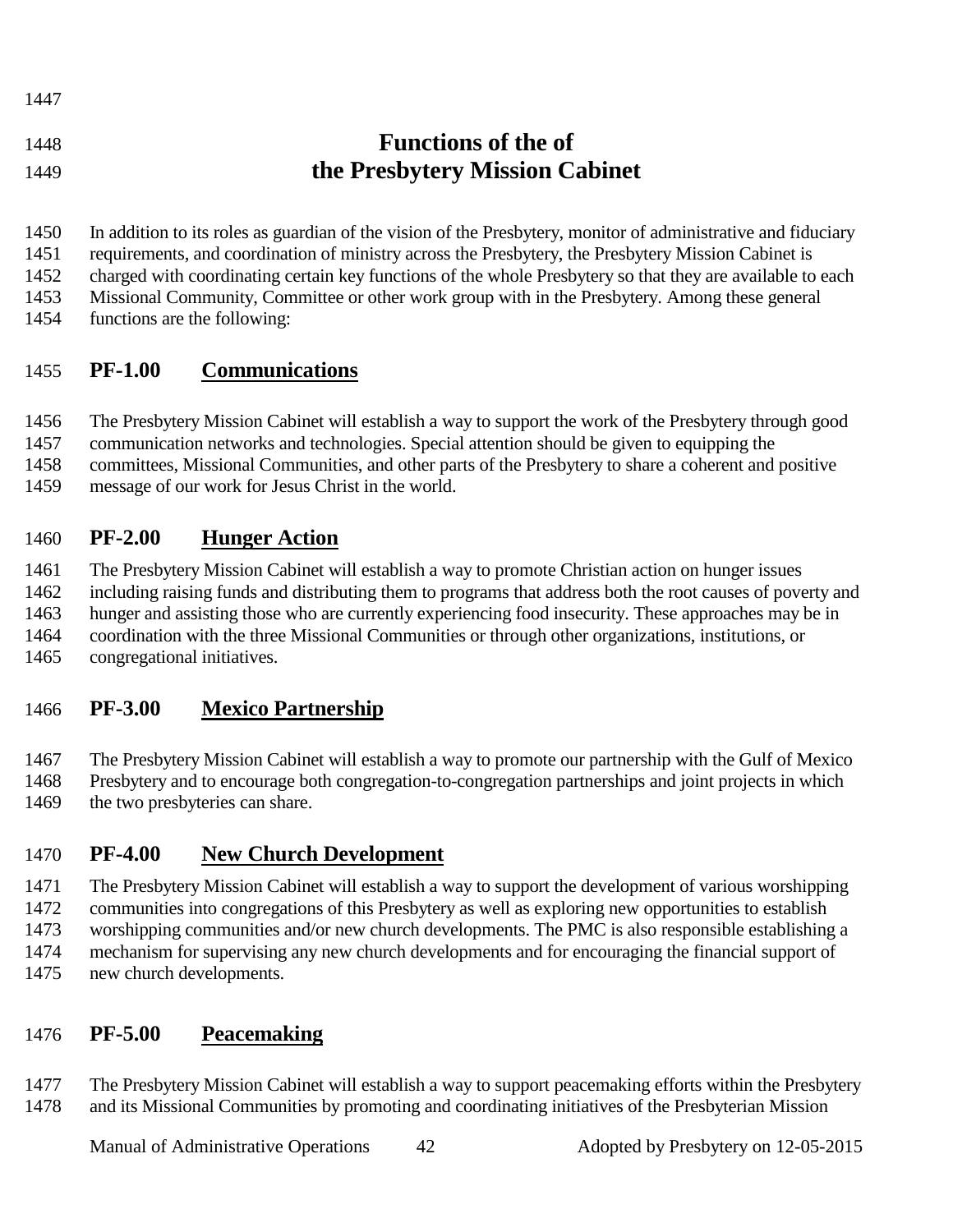- Agency, the Office of Public Witness and the Presbyterian mission to the United Nations and developing
- its own programs of peacemaking.

#### **PF-6.00 Resource Center**

- The Presbytery Mission Cabinet will establish a way to continue to support and oversee the Presbytery's
- Resource Center and its Director, the Associate for Resources. This will include establishing a budget for
- the Center, encouraging the use of the Center across the Presbytery, and by receiving the reports of the
- Director and supporting her work.

## **PF-7.00 Youth Ministry**

The Presbytery Mission Cabinet will establish a way to continue to support the Presbytery-wide Youth

- Program by receiving reports from the Associate for Youth Ministry, assisting in establishing and
- supporting the Presbytery Youth Council, and coordinating the Presbytery's youth work with that may
- develop among the Missional Communities.

## **PF-8.00 Temporary/Ad Hoc Functions**

The Presbytery Mission Cabinet may establish special work groups and assign them short-term tasks as

 needed and appropriate. Any work group so formed should have a definite assignment, a budget within which to work, and a method of evaluation and reporting.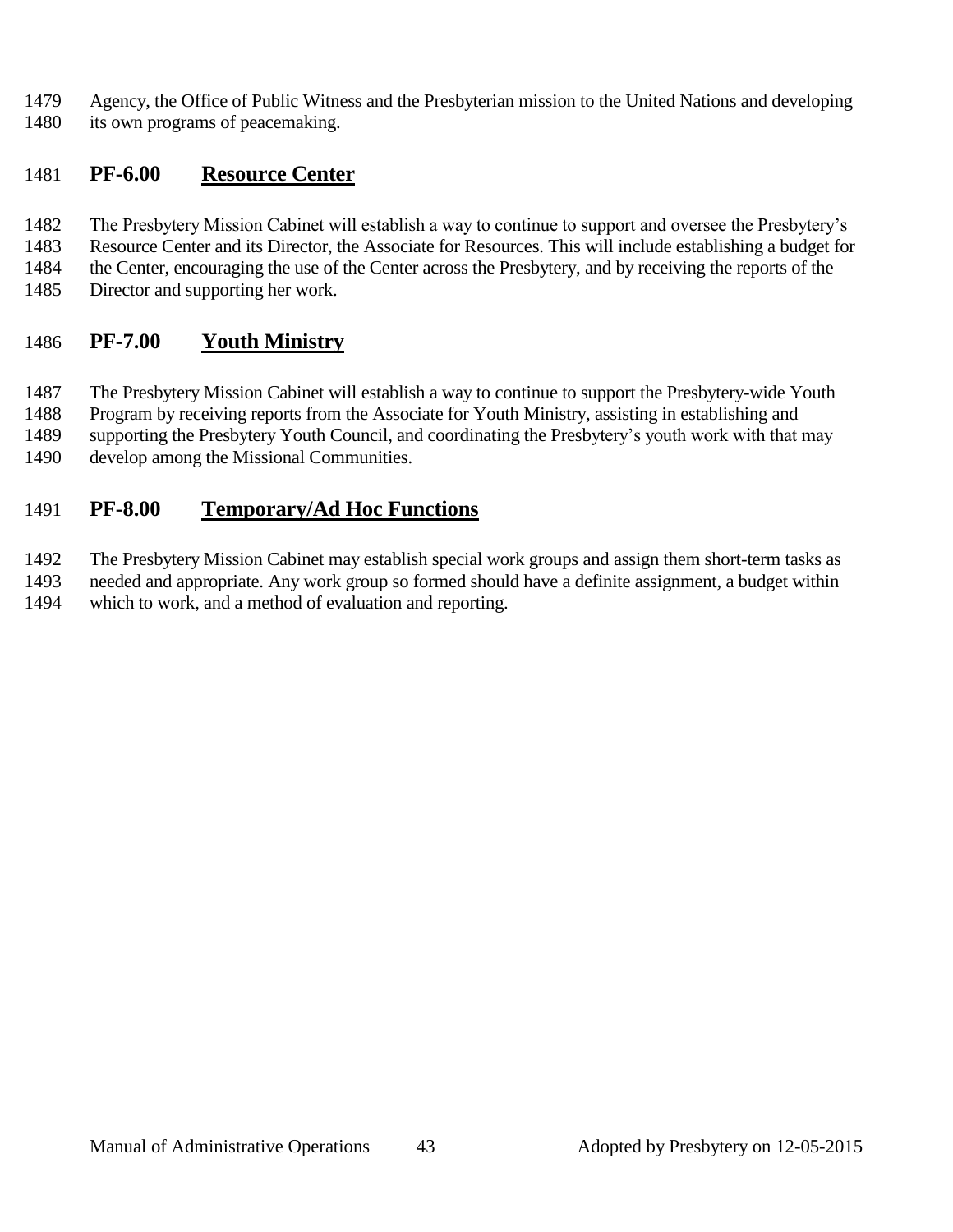| 1495         |                |                |                                                                                                                                          |
|--------------|----------------|----------------|------------------------------------------------------------------------------------------------------------------------------------------|
| 1496<br>1497 |                |                | <b>Standing Committees of</b><br>the Presbytery Mission Cabinet                                                                          |
| 1498         | <b>SC-1.00</b> |                | <b>Executive Committee</b>                                                                                                               |
| 1499         | <b>1.10</b>    |                | <b>Membership:</b>                                                                                                                       |
| 1500         |                |                | The Executive Committee shall consist of:                                                                                                |
| 1501         |                | $\mathbf{1}$ . | the Chair of the Mission Cabinet                                                                                                         |
| 1502<br>1503 |                | $2-4.$         | one representative of each Missional Community (selected by the Mission Cabinet), 5.<br>the General Presbyter/Stated Clerk of Presbytery |
| 1504         |                | 6.             | the Treasurer of the Presbytery                                                                                                          |
| 1505         |                |                |                                                                                                                                          |
|              |                |                |                                                                                                                                          |

#### **1.11 Mission**

 The Executive Committee shall have the authority to act in emergency situations within the authority of the Mission Cabinet when such action cannot wait for the next meeting of the full Mission Cabinet. Any such action taken shall be reported to the next meeting of the Presbytery Mission Cabinet.

#### 

#### **SC-2.00 Finance and Property Committee**

#### **2.10 Membership:**

The Chair of the Presbytery Mission Cabinet shall appoint, with the concurrence of the members of the

- Mission Cabinet, persons with the necessary skills and background to the Finance and Property
- Committee.

#### **2.11 Mission**

- The Finance and Property Committee shall exercise proper oversight over the finances and property of the
- Presbytery including developing an annual budget, arranging for an annual financial audit, and
- recommending to the Presbytery actions on financial and property issues.

#### **2.12 Financial Responsibilities**

1521 1. to develop a narrative, goal-oriented biennial budget for recommendation to Presbytery, in cooperation with committees and related groups, and in consultation with the Councils

Manual of Administrative Operations 44 Adopted by Presbytery on 12-05-2015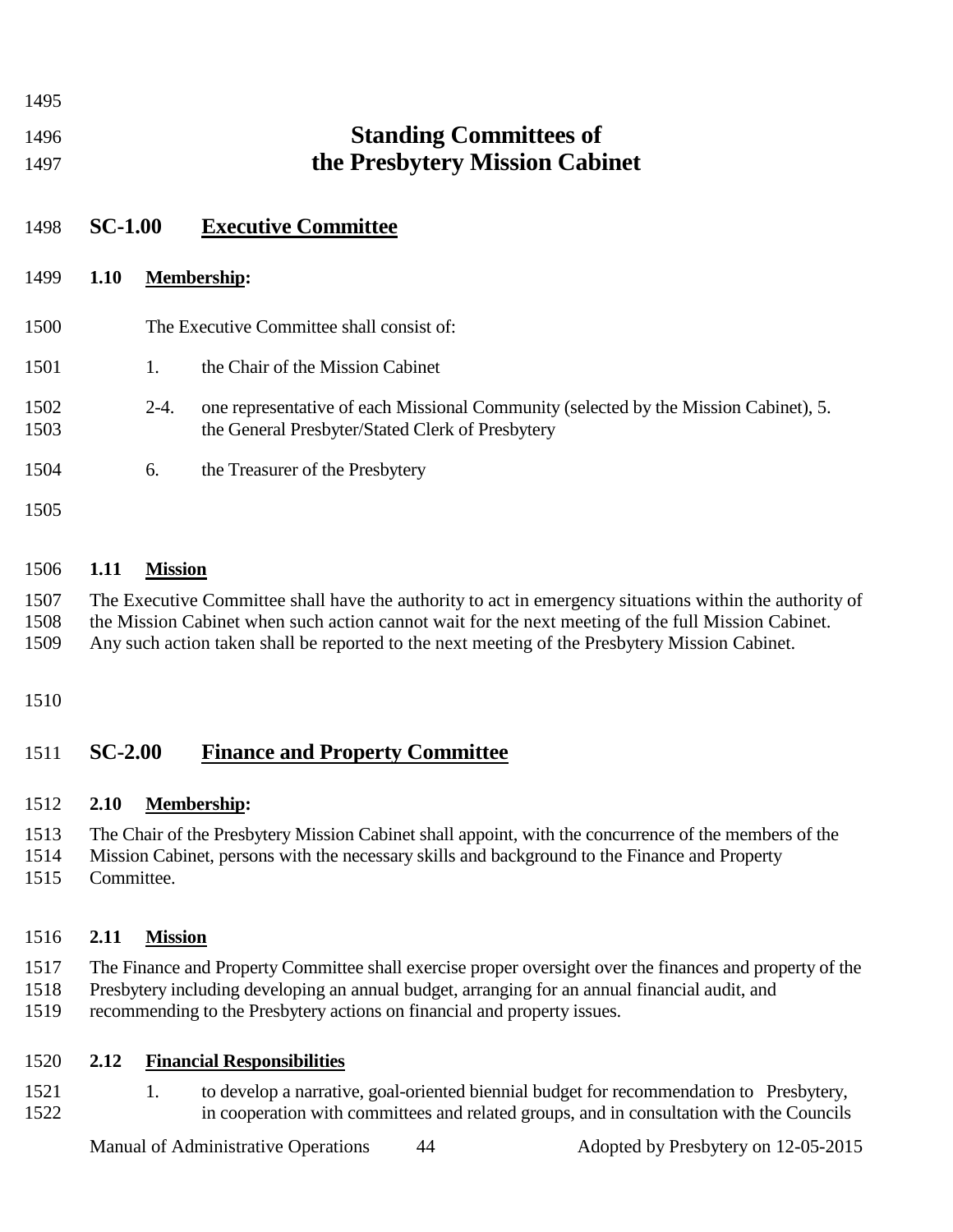| 1523 |      |     | of Synod and General Assembly;                                                                |
|------|------|-----|-----------------------------------------------------------------------------------------------|
| 1524 |      | 2.  | to communicate to each local church a suggested level of benevolence giving for each          |
| 1525 |      |     | annual budget as part of the annual stewardship campaign.                                     |
| 1526 |      | 3.  | to exercise oversight of budgeted expenditures, financial records and procedures;             |
| 1527 |      | 4.  | to review all "special gifts" (other than those defined in paragraph 15.01.c) received and to |
| 1528 |      |     | present them through the Presbytery Mission Cabinet for action at the next meeting of         |
| 1529 |      |     | Presbytery;                                                                                   |
| 1530 |      | 5.  | to review, as requested by the Committee for Church Revitalization and Transformation,        |
| 1531 |      |     | applications for loans or grants from non-budgeted church development funds of                |
| 1532 |      |     | Presbytery, Synod, or General Assembly, and to advise that Committee concerning the           |
| 1533 |      |     | financial aspects of the applications;                                                        |
| 1534 |      | 6.  | to review the report of the annual financial review with Council each year;                   |
| 1535 |      | 7.  | to recommend amendments to the budget to the Cabinet for submission to Presbytery for         |
| 1536 |      |     | final action;                                                                                 |
| 1537 |      | 8.  | to solicit input from all Committees, Synod, and General Assembly prior to development        |
| 1538 |      |     | of a proposed biennial budget.                                                                |
| 1539 |      | 9.  | to propose budget policies and procedures to the Presbytery Mission Cabinet for               |
| 1540 |      |     | approval.                                                                                     |
| 1541 |      | 10. | to manage and invest funds according to the Investment Policy of Presbytery.                  |
| 1542 |      | 11. | to keep the Asset Management Manual up to date and recommend changes to the Mission           |
| 1543 |      |     | Cabinet and submission to Presbytery for final action;                                        |
|      |      |     |                                                                                               |
| 1544 |      | 12. | to keep churches informed about changes in IRS rules and regulations that affect tax          |
| 1545 |      |     | reporting.                                                                                    |
|      |      |     |                                                                                               |
| 1546 | 2.13 |     | <b>Property Responsibilities</b>                                                              |
| 1547 |      | 1.  | to oversee the care, maintenance, and replacement of real property, equipment, and            |
| 1548 |      |     | vehicles owned by Presbytery, except as this responsibility is assigned to a Program          |
| 1549 |      |     | Committee or Operational Committee;                                                           |
| 1550 |      | 2.  | to review and recommend insurance coverage on Presbytery properties;                          |
| 1551 |      | 3.  | to conduct annual physical inspection of Presbytery's real properties, furnishings and        |
| 1552 |      |     | vehicles, reporting to the Presbytery Mission Cabinet.                                        |
| 1553 |      | 4.  | to maintain an up to date inventory on all real property; furnishings, equipment and          |
| 1554 |      |     | vehicles, reporting to the Presbytery Mission Cabinet;                                        |
| 1555 |      | 5.  | to consider and make recommendations to the Presbytery Mission Cabinet regarding              |
| 1556 |      |     | requests received from churches for permission to sell, mortgage or otherwise encumber        |
| 1557 |      |     | their real property or lease their property, in accordance with G-4.0206.                     |
| 1558 |      | 6.  | to consider the details of any construction project on Presbytery property beyond routine     |
| 1559 |      |     | maintenance, for adequacy of plans, time lines, contractors, etc.                             |
| 1560 |      |     |                                                                                               |

## **SC-3.00 Personnel Committee**

#### **3.10 Membership:**

 The Chair of the Presbytery Mission Cabinet shall appoint, with the concurrence of the members of the Mission Cabinet, persons with the necessary skills and background to the Personnel Committee.